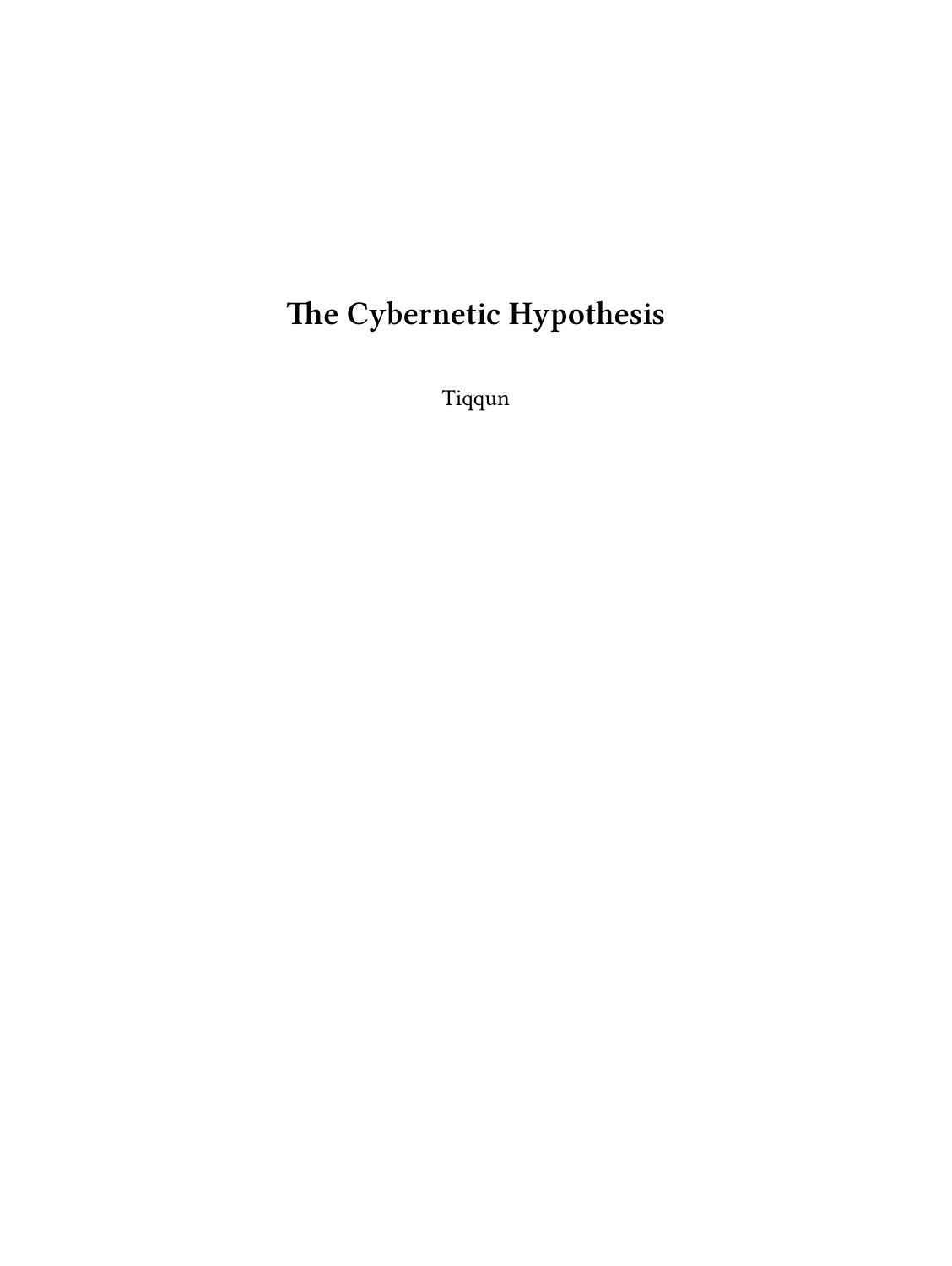# Contents

| $\mathbf I$            | $\overline{\mathbf{4}}$ |
|------------------------|-------------------------|
| $\rm II$               | $\overline{9}$          |
| $\mathbf{III}$         | 13                      |
| $\overline{\text{IV}}$ | 17                      |
| $\mathbf V$            | 24                      |
| $\mathbf{V}\mathbf{I}$ | 29                      |
| ${\bf VII}$            | 34                      |
| ${\bf VIII}$           | 36                      |
| ${\bf I} {\bf X}$      | 40                      |
| $\mathbf X$            | 44                      |
| $\mathbf{X}\mathbf{I}$ | 48                      |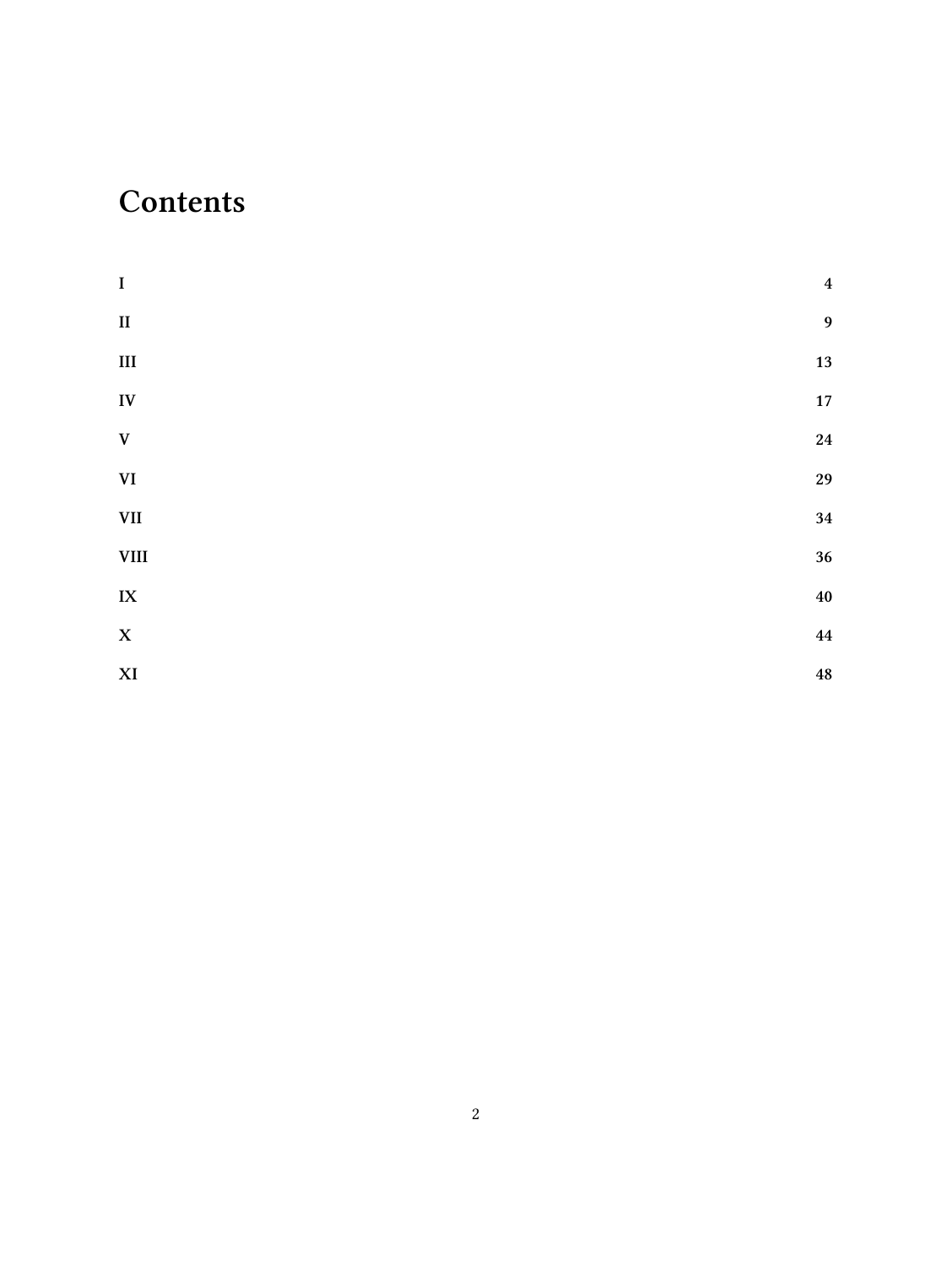"We can imagine a time when the machine of governance would replace  $-$  for better or worse, who knows? - the insufficiency of the minds and devices of politics that are customary today."

- Father Dominique Dubarle, Le Monde, December 28<sup>th</sup>, 1948

"There is a striking contrast between the conceptual refinement and dedication characterizing scientific and technical reasoning and the summary and imprecise style that characterizes political reasoning... One even asks oneself whether this is a kind of unsurpassable situation marking the definitive limits of rationality, or if one may hope that this impotence might be overcome someday and collective life be entirely rationalized."

 $-$  An encyclopedist cybernetician writing in the 1970s.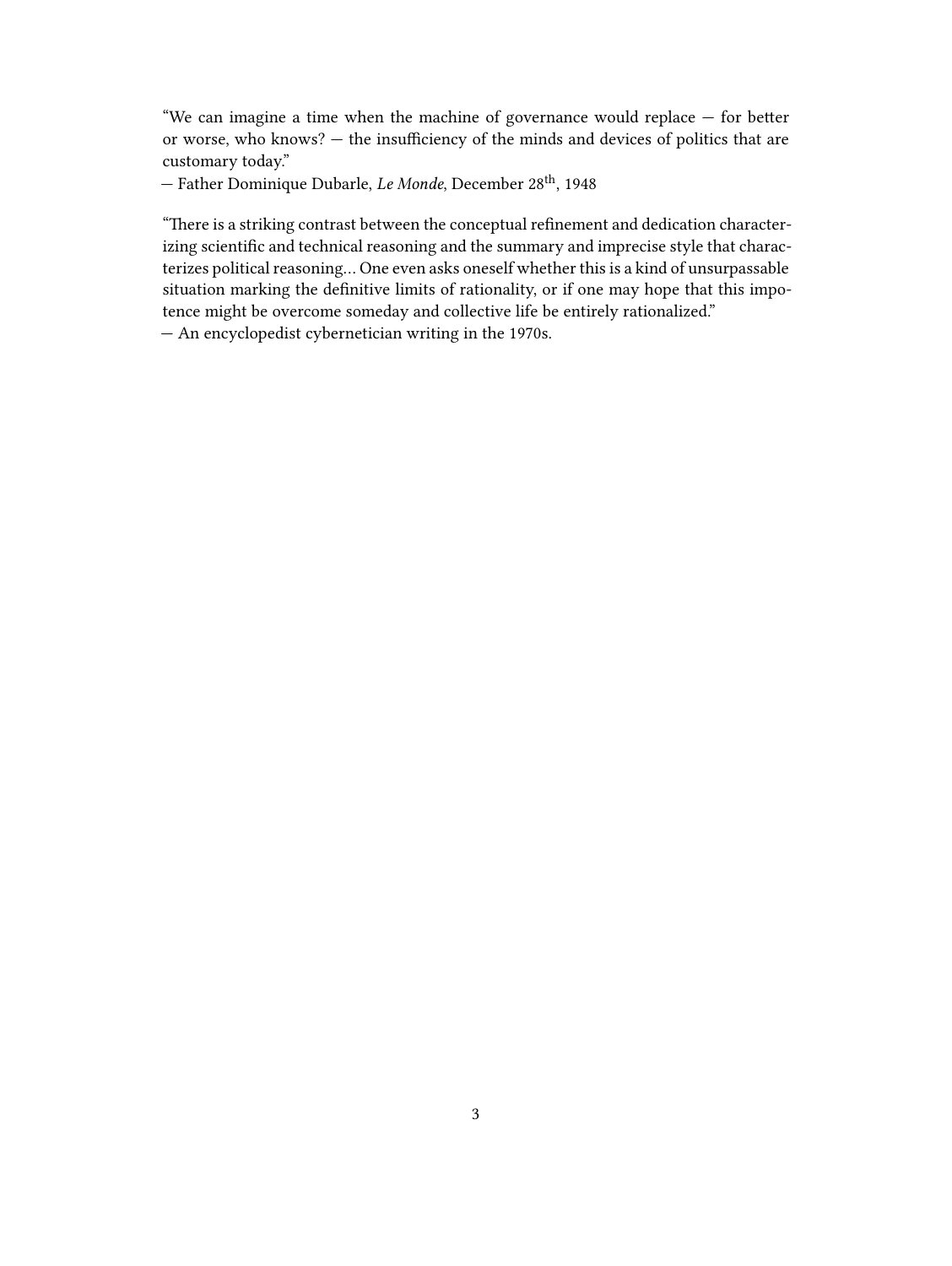#### <span id="page-3-0"></span> $\mathbf{I}$

"There is probably no domain of man's thinking or material activity that cybernetics will not come to have a role in someday."

Georges Boulanger, Dossier on Cybernetics: utopia or science of tomorrow in the world today, 1968.

"The world circumscribing us [the "circumverse"] aims to have stable circuits, equal cycles, the expected repetitions, and trouble-free compatibility. It intends to eliminate all partial impulses and immobilize bodies. Parallel to this, Borges discussed the anxiety of the emperor who wanted to have such an exact map of the empire that he would have to go back over his territory at all its points and bring it up to scale, so much so that the monarch's subjects spent as much time and energy detailing it and maintaining it that the empire 'itself' fell into ruins to the exact extent that its cartographical overview was perfected – such is the madness of the great central Zero, its desire to immobilize bodies that can only ever 'be' as representation."

Jean-Francois Lyotard, Libidinal Economy, 1973.

"They wanted an adventure, and to live it out with you. In the end all that's all that can be said. They believed resolutely that the future would be modern: different, impassioning, and definitely difficult. Peopled by cyborgs and bare handed entrepreneurs, frenzied stock-marketeers and turbinemen. And for those that are willing to see it, the present is already like that. They think the future will be human, feminine even  $-$  and plural; so that everyone can really *live* it, so that everyone participates in it. They are the Enlightenment men we've lost, infantrymen of progress, the inhabitants of the 21<sup>st</sup> century. They fight against ignorance, injustice, poverty, and suffering of all kinds. They go where it's happening, where things are going on. They don't want to miss out on a thing. They're humble and courageous, at the service of interests that are far beyond them, guided by a higher principle. They can pose problems, and they can find solutions. They'll have us traversing the most perilous of frontiers, they'll reach out a hand to pull us up onto the shore of the future. They're History marching forth, at least what's left of it, because the hardest part is over. They're the saints and the prophets, true socialists. They've known for a long while that May 1968 wasn't a revolution. The true revolution is the one they're making. Now it's just a matter of organization and transparency, intelligence and cooperation. A vast program! Then..."

Excuse me? What? What'd you say? What program? The worst nightmares, you know, are often the metamorphoses of a fable, fables PEOPLE tell their kids to put them to sleep and perfect their moral education. The new conquerors, who we'll call the cyberneticians, do not comprise an organized party - which would have made our work here a lot easier - but rather a diffuse constellation of agents, all driven, possessed, and blinded by the same fable. These are the murderers of Time, the crusaders of Sameness, the lovers of fatality. These are the sectarians of order, the reason-addicts, the go-between people. The Great Legends may indeed be dead, as the post-modern vulgate often claims,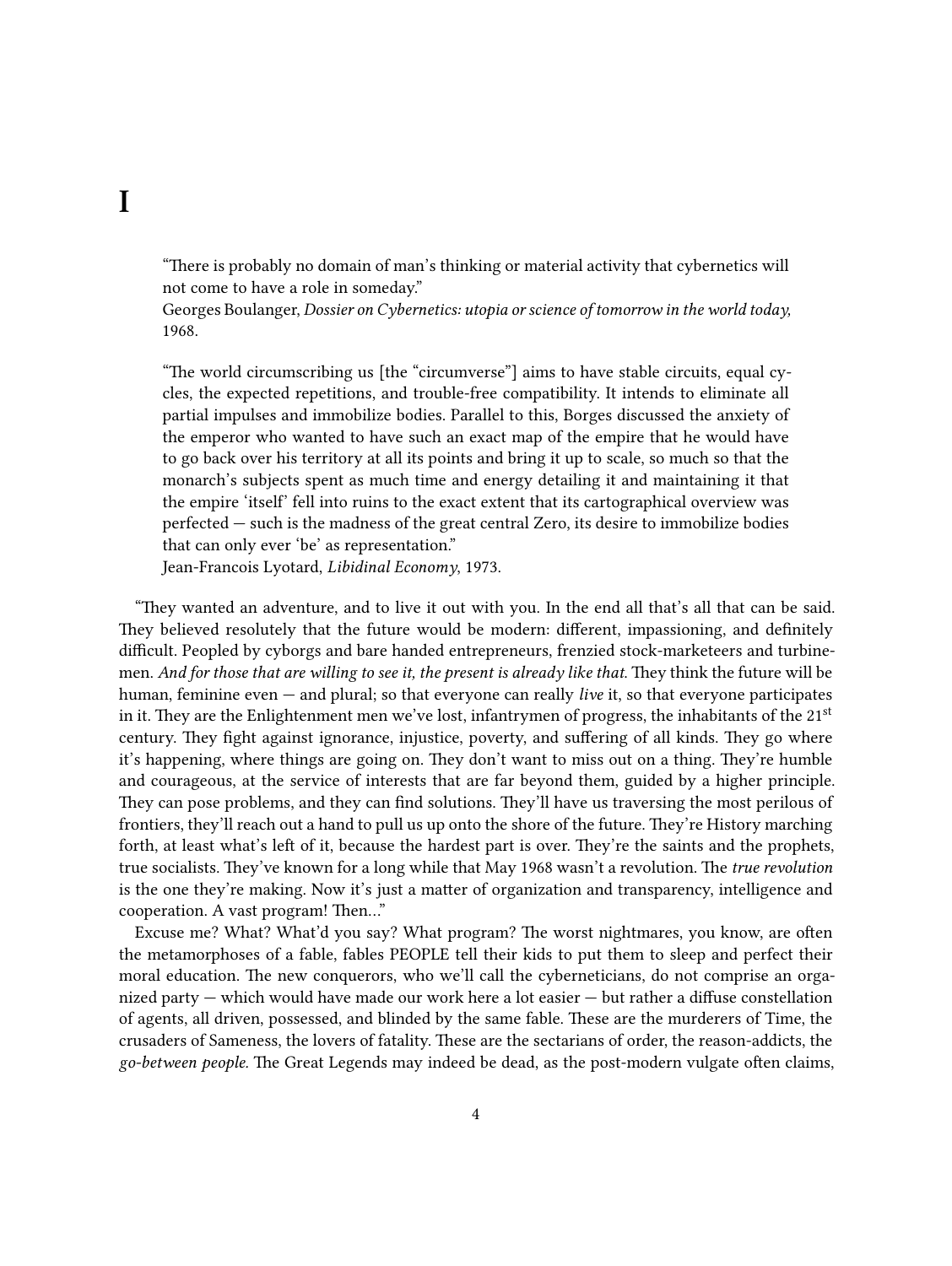but domination is still comprised of master-fictions. Such was the case of the Fable of the Bees published by Bernard de Mandeville in the first years of the 18<sup>th</sup> century, which contributed so much to the founding of political economy and to justifying the advances made by capitalism. Prosperity, the social order, and politics no longer depended on the catholic virtues of sacrifice but on the pursuit by each individual of his own interests: it declared the "private vices" to be guarantees of the "common good." Mandeville, the "Devil-Man" as PEOPLE called him at the time, thus founded the liberal  $h$ ypothesis, as opposed to the religious spirit of his times, a hypothesis which would later have a great influence on Adam Smith. Though it is regularly re-invoked, in a renovated form given it by liberalism, this fable is obsolete today. For critical minds, it follows that it's not worth it anymore to critique *liberalism.* A new model has taken its place, the very one that hides behind the names "internet," "new information and communications technology," the "new economy," or genetic engineering. Liberalism is now no longer anything but a residual justification, an alibi for the everyday crimes committed by cybernetics.

Rationalist critics of the "economic creed" or of the "neo-technological utopia," anthropologist critics of utilitarianism in social sciences and the hegemony of commodity exchange, marxist critics of the "cognitive capitalism" that oppose to it the "communism of the masses," political critics of a communications utopia that resuscitates the worst phantasms of exclusion, critics of the critiques of the "new spirit of capitalism," or critics of the "prison State" and surveillance hiding behind neo-liberalism - critical minds hardly appear to be very inclined to take into account the emergence of cybernetics as a new technology of government, which federates and associates both discipline and bio-politics, police and advertising, its ancestors in the exercise of domination, all too ineffective today. That is to say, cybernetics is not, as we are supposed to believe, a separate sphere of the production of information and communication, a virtual space superimposed on the real world. No, it is, rather, an *autonomous* world of apparatuses so blended with the capitalist project that it has become a political project, a gigantic "abstract machine" made of binary machines run by the Empire, a new form of political sovereignty, which must be called an abstract machine that has made itself into a global war machine. Deleuze and Guattari link this rupture to a new kind of appropriation of war machines by Nation-States: "Automation, and then the automation of the war machine, only came truly into effect after the Second World War. The war machine, considering the new antagonisms running through it, no longer had War as its exclusive object, but rather it began to take charge of and make Peace, policy, and world order into its object; in short: such is its goal. Thus we see the inversion of Clausewitz's formula: politics becomes the continuation of war, and peace will release, technologically, the unlimited material process of total war. War ceases to be the materialization of the war machine, and rather it is the war machine that itself becomes war itself materialized." That's why it's not worth it anymore to critique the cybernetic hypothesis either: it has to be fought and defeated. It's just a matter of time.

The Cybernetic Hypothesis is thus a political hypothesis, a new fable that after the second world war has definitively supplanted the liberal hypothesis. Contrary to the latter, it proposes to conceive biological, physical, and social behaviors as something integrally programmed and re-programmable. More precisely, it conceives of each individual behavior as something "piloted," in the last analysis, by the need for the survival of a "system" that makes it possible, and which it must contribute to. It is a way of thinking about balance, born in a crisis context. Whereas 1914 sanctioned the decomposition of the anthropological conditions for the verification of the liberal hypothesis  $-$  the emergence of Bloom and the bankruptcy, plain to see in flesh and bone in the trenches, of the idea of the individual and all metaphysics of the subject  $-$  and 1917 sanctioned its historical contestation by the Bolshevik "revolution," 1940 on the other hand marked the extinction of the idea of "society," so obviously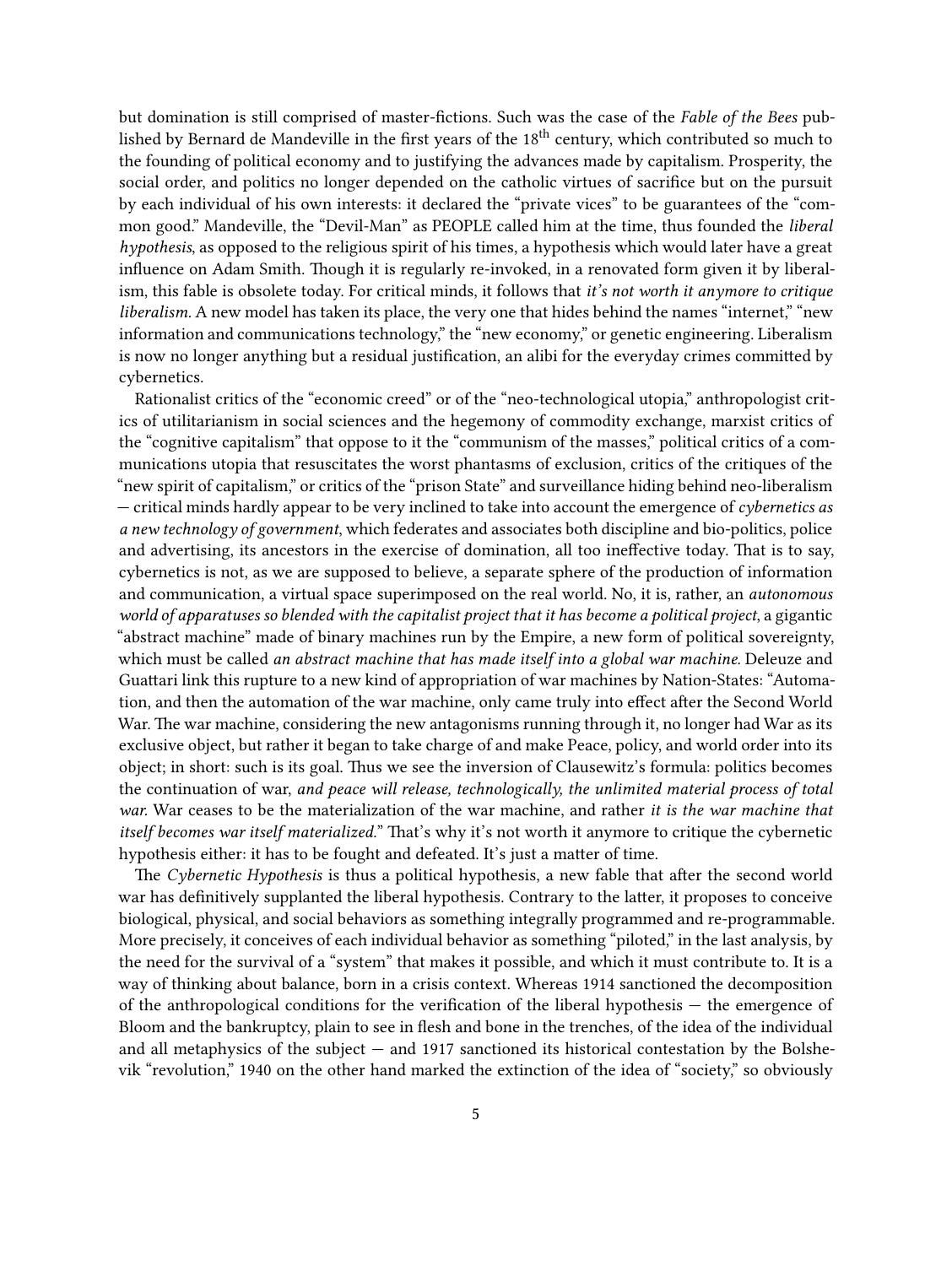brought about by totalitarian self-destruction. As the limit-experiences of political modernity, Bloom and totalitarianism thus have been the most solid refutations of the liberal hypothesis. What Foucault would later call (in a playful tone) "the death of Mankind," is none other than the devastation brought about by these two kinds of skepticism, the one directed at individuals, and the other at society, and brought about by the Thirty Years' War which had so effected the course of Europe and the world in the first half of the last century. The problem posed by the Zeitgeist of those years was once again how to "defend society" against the forces driving it towards decomposition, how to restore the social totality in spite of a general crisis of presence afflicting it in its every atom. The cybernetic hypothesis corresponds, consequently, to a desire for order and certitude, both in the natural and social sciences. The most effective arrangement of a constellation of reactions animated by an active desire for totality - and not just by a nostalgia for it, as it was with the various variants of romanticism - the cybernetic hypothesis is a relative of not only the totalitarian ideologies, but also of all the Holisms, mysticisms, and solidarities, like those of Durkheim, the functionalists, or the Marxists; it merely takes over from them.

As an ethical position, the cybernetic hypothesis is the complement, however strictly opposed to it, of the humanist pathos that has been back in vogue since the 1940s and which is nothing more than an attempt to act as if "Man" could still think itself intact after Auschwitz, an attempt to restore the classical metaphysics on the subject in spite of totalitarianism. But whereas the cybernetic hypothesis includes the liberal hypothesis at the same time as it transcends it, humanism's aim is to extend the liberal hypothesis to the ever more numerous situations that resist it: It's the "bad faith" of someone like Sartre, to turn one of the author's most inoperative categories against him. The ambiguity that constitutes modernity, seen superficially either as a disciplinary process or as a liberal process, or as the realization of totalitarianism or as the advent of liberalism, is contained and suppressed in, with and by the new governance mentality emerging now, inspired by the cybernetic hypothesis. This is but the life-sized experimentation protocol of the Empire in formation. Its realization and extension, with the devastating truth-effects it produces, is already corroding all the social institutions and social relations founded by liberalism, and transforming both the nature of capitalism and the possibilities of its contestation. The cybernetic gesture affirms itself in the negation of everything that escapes regulation, all the escape routes that existence might have in the interstices of the norms and apparatuses, all the behavioral fluctuations that do not follow, in fine, from natural laws. Insofar as it has come to produce its own truths, the cybernetic hypothesis is today the most consequential anti-humanism, which pushes to maintain the general order of things, all the while bragging that it has transcended the human.

Like any discourse, the cybernetic hypothesis could only check to verify itself by associating the beings or ideas that reinforce it, by testing itself through contact with them, and folding the world into its laws in a continuous self-validation process. It's now an ensemble of devices aspiring to take control over all of existence and what exists. The Greek word kubernèsis means "the act of piloting a vessel," and in the figurative sense, the "act of directing, governing." In his 1981-1982 classes, Foucault insisted on working out the meaning of this category of "piloting" in the Greek and Roman world, suggesting that it could have a more contemporary scope to it: "the idea of piloting as an art, as a theoretical and practical technology necessary for existence, is an idea that I think is rather important and may eventually merit a closer analysis; one can see at least three types of technology regularly attached to this 'piloting' idea: first of all medicine; second of all, political government; third of all self-direction and self-government. These three activities (healing, directing others, and governing oneself) are quite regularly attached to this image of piloting in Greek, Hellenic and Roman literature. And I think that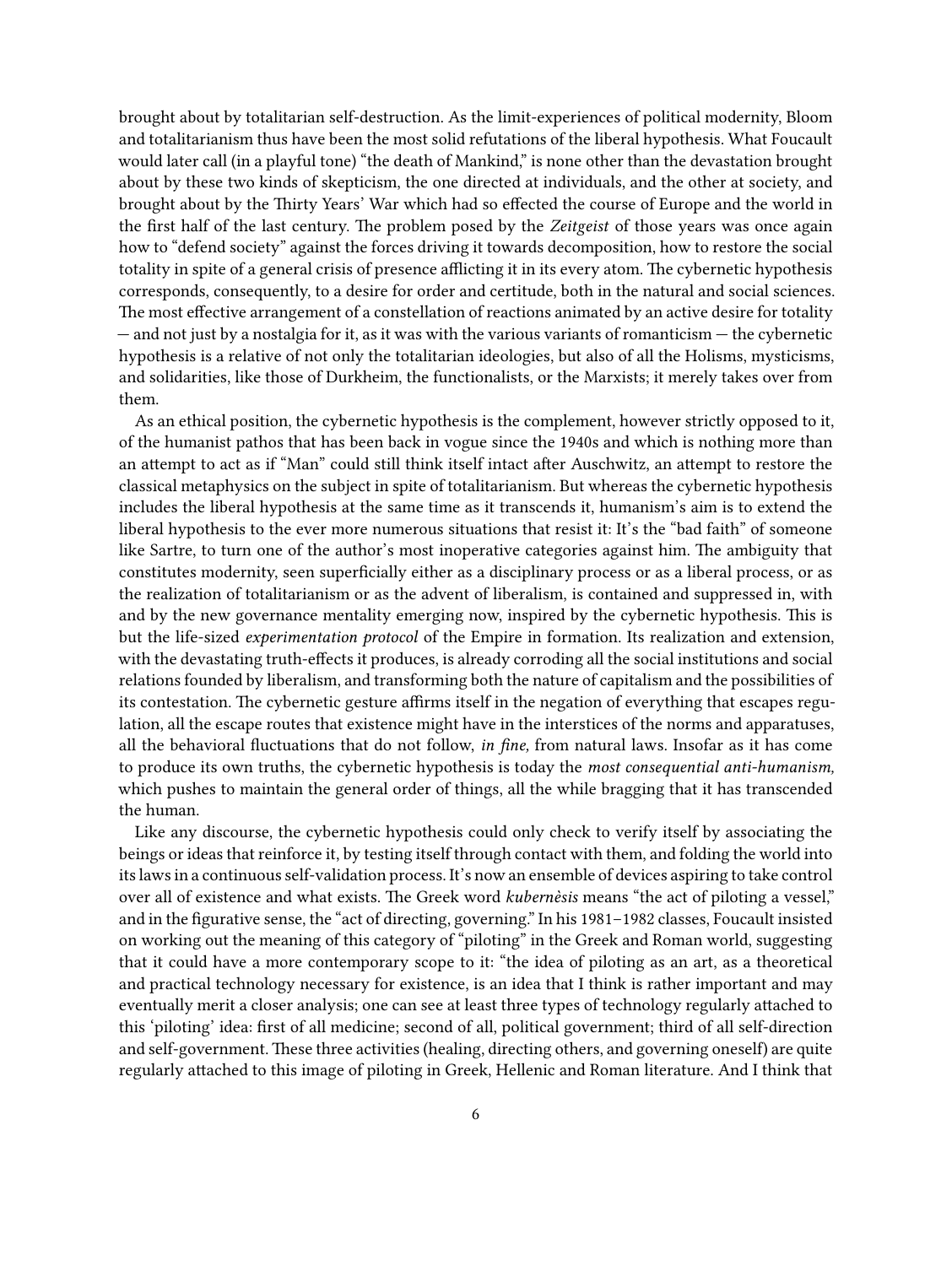this 'piloting' image also paints a good picture of a kind of knowledge and practice that the Greeks and Romans had a certain affinity for, for which they attempted to establish a tekhnè (an art, a planned system of practices connected to general principles, notions, and concepts): the Prince, insofar as he must govern others, govern himself, heal the ills of the city, the ills of the citizens, and his own ills; he who governs himself as if he were governing a city, by healing his own ills; the doctor who must give his advice not only about the ills of the body but about the ills of individuals' souls. And so you see you have here a whole pack of ideas in the minds of the Greeks and Romans that have to do I think with one and the same kind of knowledge, the same type of activity, the same type of conjectural understanding. And I think that one could dig up the whole history of that metaphor practically all the way up to the 16<sup>th</sup> century, when a whole new art of governing, centered around Reasons of State, would split apart  $-$  in a radical way  $-$  self government/medicine/government of others  $-$  not without this image of 'piloting,' as you well know, remaining linked to this activity, that activity which we call the activity of government."

What Foucault's listeners are here supposed to know well and which he refrains from pointing out, is that at the end of the 20<sup>th</sup> century, the image of piloting, that is, management, became the cardinal metaphor for describing not only politics but also all human activity. Cybernetics had become the project of unlimited rationalization. In 1953, when he published The Nerves of Government in the middle of the development of the cybernetic hypothesis in the natural sciences, Karl Deutsch, an American university social sciences academic, took the political possibilities of cybernetics seriously. He recommended abandoning the old concept that power was sovereign, which had too long been the essence of politics. To govern would become a rational coordination of the flows of information and decisions that circulate through the social body. Three conditions would need to be met, he said: an ensemble of *capturers* would have to be installed so that no information originating from the "subjects" would be lost; information handling by correlation and association; and a proximity to every living community. The cybernetic modernization of power and the expired forms of social authority thus can be seen as the visible production of what Adam Smith called the "invisible hand," which until then had served as the mystical keystone of liberal experimentation. The communications system would be the nerve system of societies, the source and destination of all power. The cybernetic hypothesis thus expresses no more or less than the politics of the "end of politics." It represents at the same time both a paradigm and a technique of government. Its study shows that the police is not just an organ of power, but also a way of thinking.

Cybernetics is the police-like thinking of the Empire, entirely animated by an offensive concept of politics, both in an historical and metaphysical sense. It is now completing its integration of the techniques of individuation  $-$  or separation  $-$  and totalization that had been developing separately: normalization, "anatomo-politics," and regulation, "bio-politics," as Foucault calls it. I call his "techniques" of separation" the *police of qualities*. And, following Lukács, I call his "techniques of totalization" the social production of society. With cybernetics, the production of singular subjectivities and the production of collective totalities work together like gears to replicate History in the form of a feigned movement of evolution. It acts out the fantasy of a Same that always manages to integrate the Other; as one cybernetician puts it, "all real integration is based on a prior differentiation." In this regard, doubtless no one could put it better than the "automaton" Abraham Moles, cybernetics' most zealous French ideologue, who here expresses this unparalleled murder impulse that drives cybernetics: "We envision that one global society, one State, could be managed in such a way that they could be protected against all the accidents of the future: such that eternity changes them into themselves. This is the ideal of a stable society, expressed by objectively controllable social mechanisms." Cybernetics is war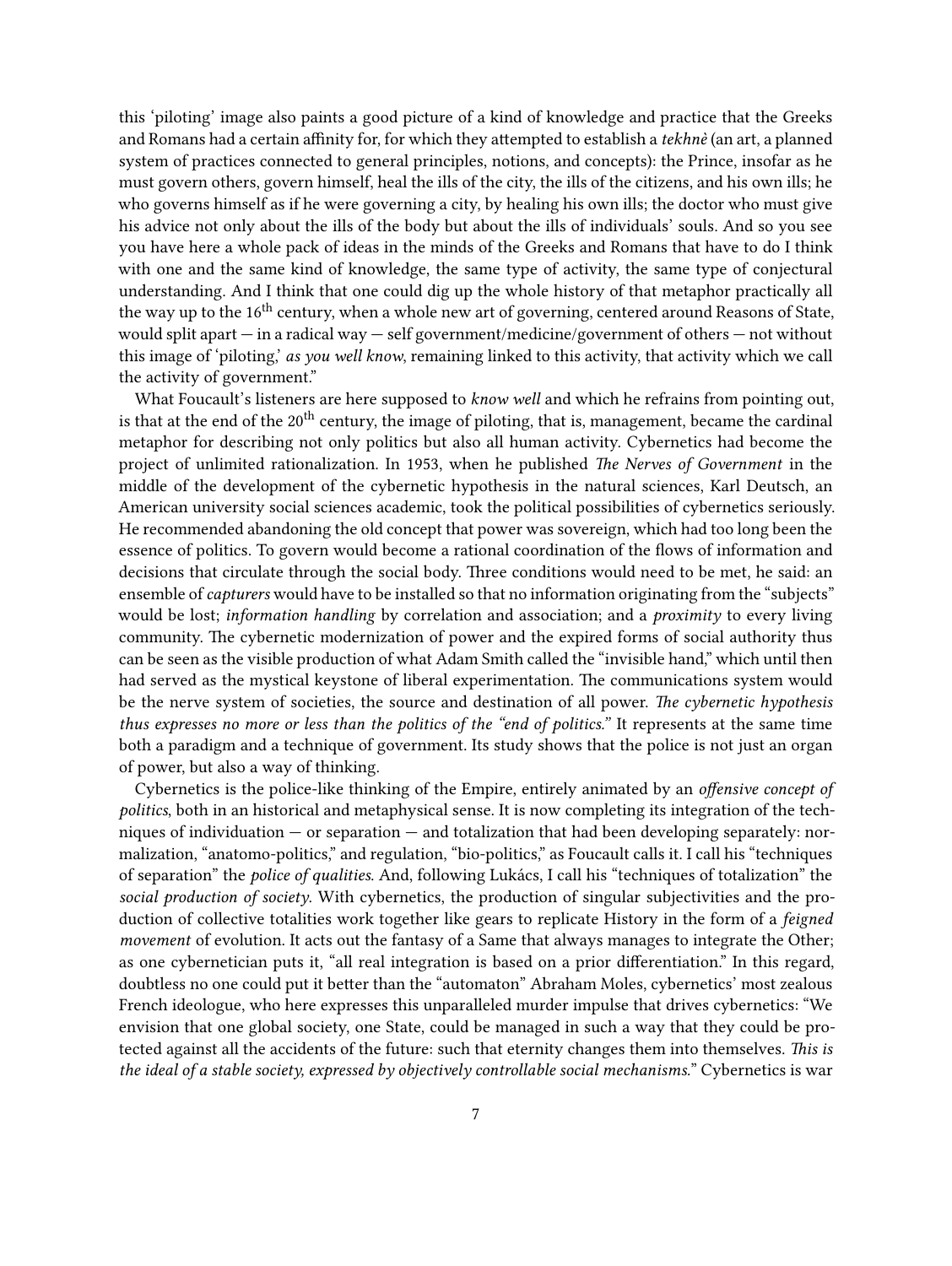against all that lives and all that is lasting. By studying the formation of the cybernetic hypothesis, I hereby propose a genealogy of imperial governance. I then counterpose other wisdom for the fight, which it erases daily, and by which it will be defeated.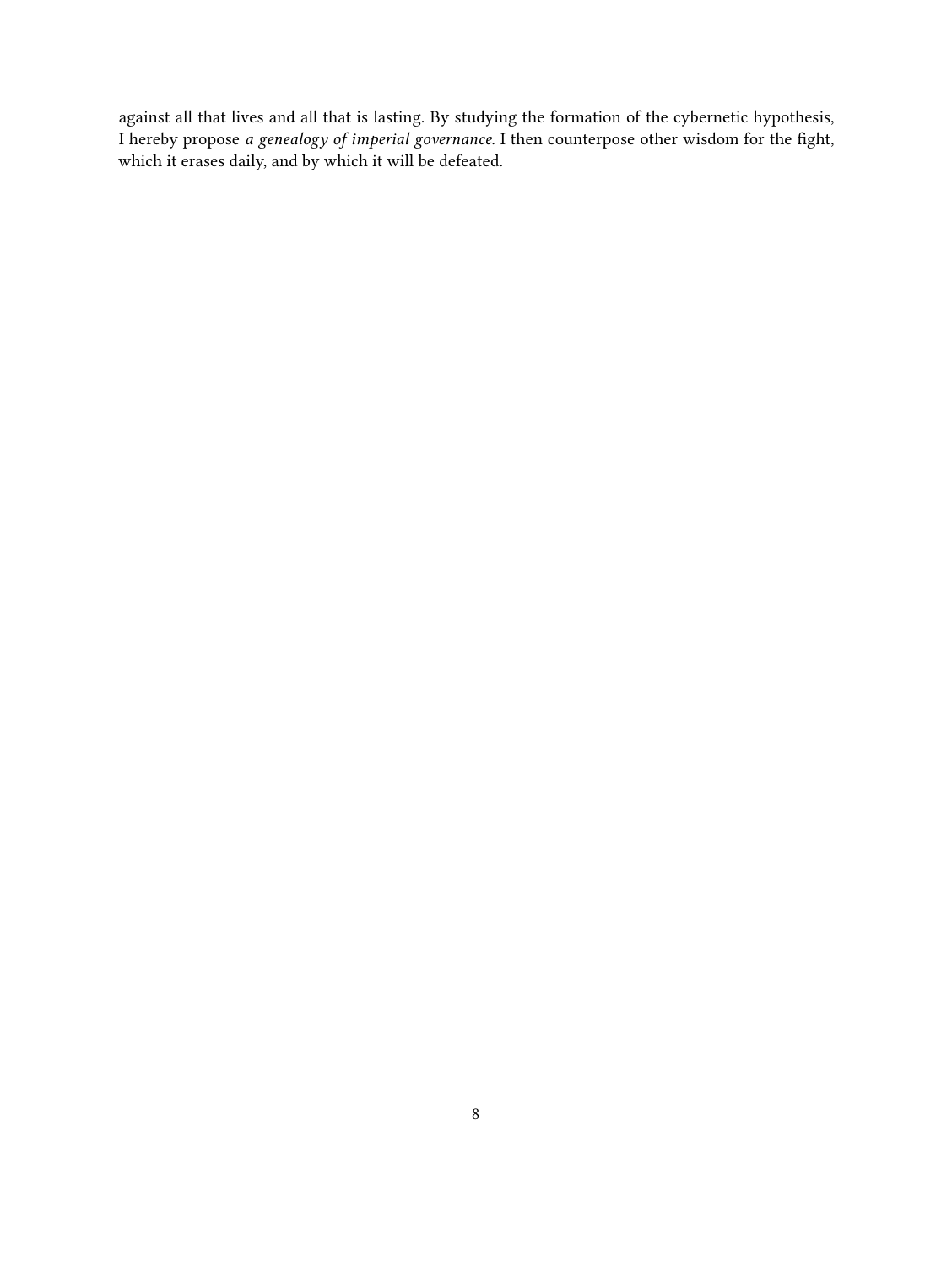<span id="page-8-0"></span> $\mathbf{H}$ 

"Synthetic life is certainly one of the possible products of the evolution of technobureaucratic control, in the same way as the return of the whole planet to the inorganic level, is -rather ironically  $-$  another of the results of that same revolution, which has to do with the technology of control."

James R Beniger, The Control Revolution, 1986.

Even if the origins of the Internet device are today well known, it is not uncalled for to highlight once again their *political meaning*. The Internet is a *war machine* invented to be like the highway system, which was also designed by the American Army as a decentralized internal mobilization tool. The American military wanted a device which would preserve the command structure in case of a nuclear attack. The response would consist in an electronic network capable of automatically retaking control over information itself if nearly the whole of the communications links were destroyed, thus permitting the surviving authorities to remain in communication with one another and make decisions. With such a device, military authority could be maintained in the face of the worst catastrophes. The Internet is thus the result of a nomadic transformation of military strategy. With that kind of a plan at its roots, one might doubt the supposedly anti-authoritarian characteristics of this device. As is the Internet, which derives from it, cybernetics is an *art of war*, the objective of which is to save the head of the social body in case of catastrophe. What stands out historically and politically during the period between the great wars, and which the cybernetic hypothesis was a response to, was the metaphysical problem of creating order out of disorder. The whole of the great scientific edifice, in terms of what it had to do with the determinist concepts of Newton's mechanical physics, fell apart in the first half of the century. The sciences, at that time, were like plots of territory torn between the neo-positivist restoration and the probabilist revolution, and slowly inching its way towards a historical compromise so that the law could be re-established after the chaos, the certain re-established after the probable. Cybernetics passed through this whole movement — which began in Vienna at the turn of the century, and was transported to England and the United States in the 1930s and 1940s, and constructed a Second Empire of Reason where the idea of the Subject, up to that time considered indispensable, was absent. As a kind of knowledge, it brought together an ensemble of heterogeneous discourses all dealing with the practical problems of mastering uncertainty. Discourses fundamentally expressing, in the various domains of their application, the desire for a restoration of one order, and furthermore the maintenance thereof.

Underlying the founding of Cybernetics was a context of total war. It would be in vain to look for some malicious purpose or the traces of a plot: one simply finds a handful of ordinary men mobilized by America during the Second world war. Norbert Wiener, an American savant of Russian origin, was charged with developing, with the aid of a few colleagues, a machine for predicting and monitoring the positions of enemy planes so as to more effectively destroy them. It was at the time only possible at the time to predict with certitude certain correlations between certain airplane positions and certain airplane behaviors/movements. The elaboration of the "Predictor," the prediction machine ordered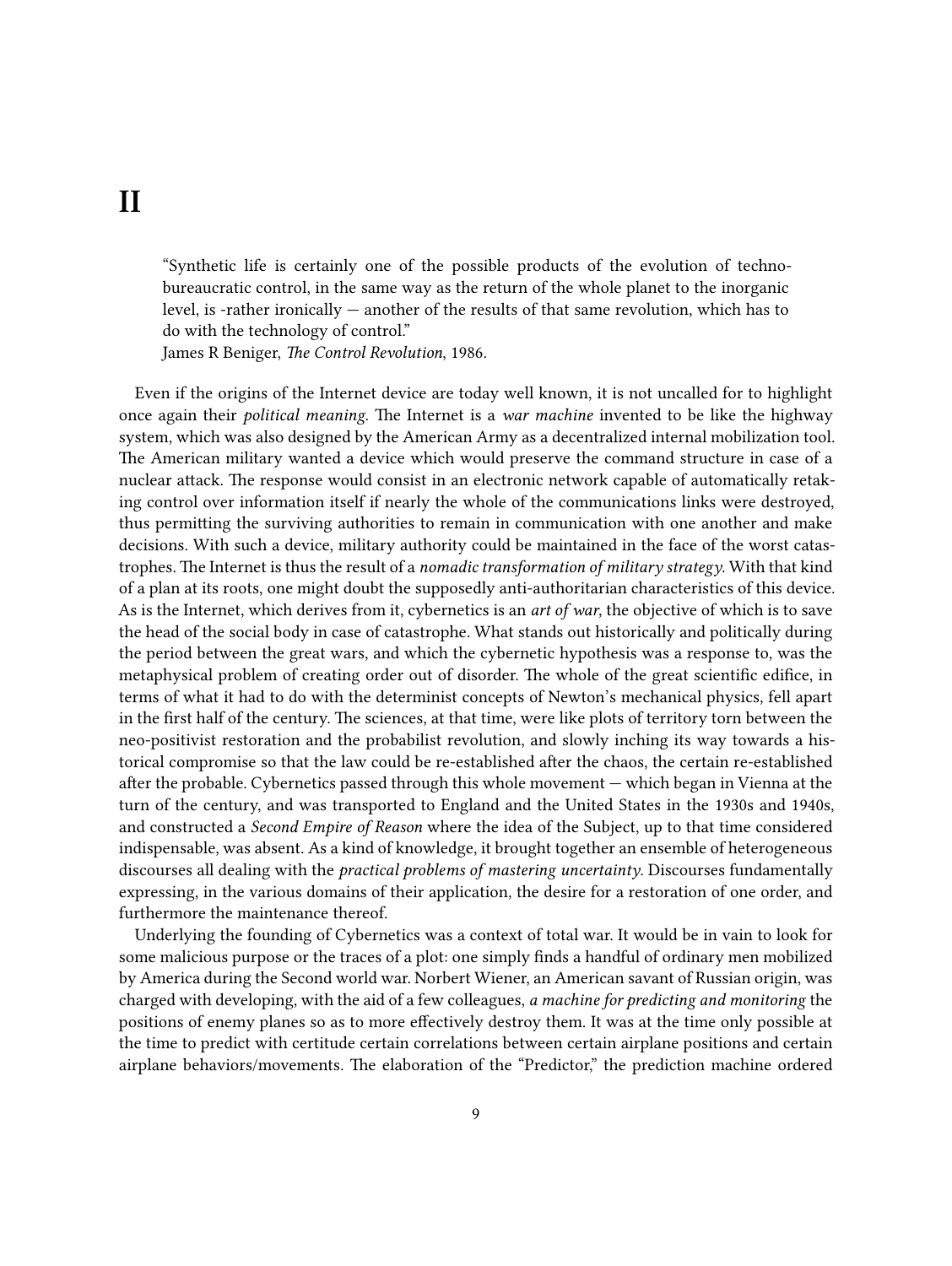from Wiener, thus required a specific method of airplane position handling and a comprehension of how the weapon interacts with its target. The whole history of cybernetics has aimed to do away with the impossibility of determining at the same time the position and behavior of bodies. Wiener's innovation was to express the problem of uncertainty as an information problem, within a temporal series where certain data is already known, and others not, and to consider the object and the subject of knowledge as a whole, as a "system." The solution consisted in constantly introducing into the play of the initial data the gap seen between the desired behavior and the effective behavior, so that they coincide when the gap closes, like the mechanism of a thermostat. The discovery goes considerably beyond the frontiers of the experimental sciences: controlling a system would in the end require a circulation of information to be instituted, called feed-back, or retro-action. The wide implications of these results for the natural and social sciences was exposed in 1948 in Paris in a work presented under the foreboding name of Cybernetics, which for Wiener meant the doctrine of "control and communication between animal and machine."

Cybernetics thus emerged as a simple, inoffensive theory of information, a theory for handling information with no precise origin, always potentially present in the environment around any situation. It claims that the control of a system is obtained by establishing an optimum degree of communication between the parties to it. This objective calls above all for the continuous extortion of information  $$ a process of the *separation* of beings from their qualities, of the production of differences. In other words, as it were, mastery of a uncertainty would arise from the proper representation and memorization of the past. The spectacular image, binary mathematical encoding — invented by Claude Shannon in Mathematical Theory of Communication in the very same year that the cybernetic hypothesis was first expressed  $-$  on the one hand they've invented memory machines that do not alter information, and put incredible effort into miniaturizing them (this is the determinant strategy behind today's nanotechnology) and on the other they conspire to create such conditions on the collective level. Thus put into form, information would then be directed towards the world of beings, connecting them to one another in the same way as commodity circulation guarantees they will be put into equivalence. Retroaction, key to the system's regulation, now calls for *communication* in the strict sense. Cybernetics is the project of recreating the world within an infinite feedback loop involving these two moments: representation separating, communication connecting, the first bringing death, the second mimicking life.

The cybernetic discourse begins by dismissing as a false problem the controversies of the 19<sup>th</sup> century that counterposed mechanist visions to vitalist or organicist visions of the world. It postulates a functional analogy between living organisms and machines, assimilated into the idea of "systems." Thus the cybernetic hypothesis justifies two kinds of scientific and social experiments. The first essentially aimed to turn living beings into machines, to master, program, and determine mankind and life, society and its "future." This gave fuel for a return of eugenics as bionic fantasy. It seeks, scientifically, the end of History; initially here we are dealing with the terrain of control. The second aims to *imitate the living with machines*, first of all as individuals, which has now led to the development of robots and artificial intelligence; then as collectives  $-$  and this has given rise to the new intense circulation of information and the setting up of "networks." Here we're dealing rather with the terrain of communication. However much they may be socially comprised of highly diversified populations - biologists, doctors, computer scientists, neurologists, engineers, consultants, police, ad-men, etc. the two currents among the cyberneticians are perfectly in harmony concerning their common fantasy of a Universal Automaton, analogous to Hobbes' vision of the State in Leviathan, "the artificial man (or animal)."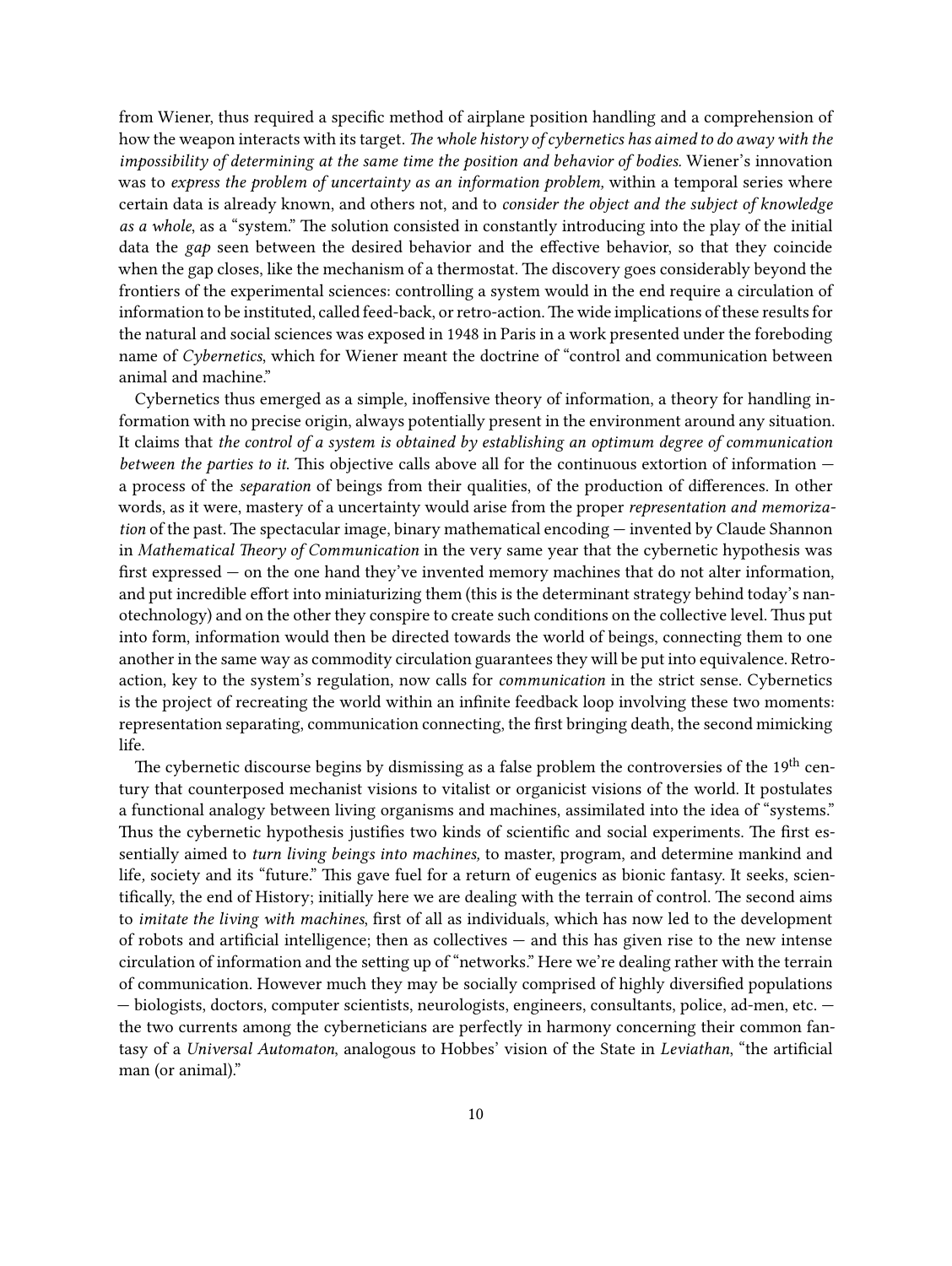The unity of cybernetic progress arises from a particular method; it has imposed itself as the worldwide method of universal enrollment, simultaneously a rage to experiment, and a proliferating oversimplification. It corresponds to the explosion of applied mathematics that arose subsequent to the despair caused by the Austrian Kurt Godel when he demonstrated that all attempts to give a logical foundation to mathematics and unify the sciences was doomed to "incompleteness." With the help of Heisenberg, more than a century of positivist justifications had just collapsed. It was Von Neumann that expressed to the greatest extreme this abrupt feeling that the foundations had been annihilated. He interpreted the logical crisis of mathematics as the mark of the unavoidable imperfection of all human creations. And consequently he laid out a logic that could only come from a robot! From being a pure mathematician, he made himself an agent of scientific crossbreeding, of a general mathematization that would allow a reconstruction from below, in practice, of the lost unity of the sciences of which cybernetics was to be the most stable theoretical expression. Not a demonstration, not a speech, not a book, and no place has not since then been animated by the universal language of explanatory diagrams, the visual form of reasoning. Cybernetics transports the rationalization process common to bureaucracy and to capitalism up onto the plane of total templating (modeling). Herbert Simon, the prophet of Artificial Intelligence, took up the Von Neumann program again in the 1960s, to build a thinking automaton. It was to be a machine equipped with a program, called expert system, which was to be capable of handling information so as to resolve the problems that every particular domain of technique had to deal with, and by association, to be able to solve all the practical problems encountered by humanity! The General Problem Solver (GPS), created in 1972, was the model that this universal technique that gathered together all the others, the model of all models, the most applied intellectualism, the practical realization of the preferred adage of the little masters without mastery, according to which "there are no problems, there are only solutions."

The cybernetic hypothesis progresses indistinctly as theory and technology, the one always certifying the other. In 1943, Wiener met John Von Neumann, who was in charge of building machines fast and powerful enough to carry out the Manhattan Project that 15,000 scholars and engineers, and 300,000 technicians and workers were working on, under the direction of the physicist Robert Oppenheimer: the modern computer and the atomic bomb, were thus born together. From the perspective of contemporary imagining, the "communications utopia" is thus the complementary myth to the myth of the invention of nuclear power and weaponry: it is always a question of doing away with being-together (the ensemble of beings) either by an excess of life or an excess of death, either by terrestrial fusion or by cosmic suicide. Cybernetics presents itself as the response most suited to deal with the Great Fear of the destruction of the world and of the human species. And Von Neumann was its double agent, the "inside outsider" par excellence. The analogy between his descriptive categories for his machines, living organisms, and Wiener's categories sealed the alliance between cybernetics and computer science. A few years would pass before molecular biology, when decoding DNA, would in turn use that theory of information to explain man as an individual and as a species, giving an unequalled technical power to the experimental genetic manipulation of human beings.

The way that the systems metaphor evolved towards the network metaphor in social discourse between the 1950s and 1980s points towards the other fundamental analogy constituting the cybernetic hypothesis. It also indicates a profound transformation of the latter. Because if PEOPLE talked about "systems," among cyberneticians it would be by comparison with the nervous system, and if PEOPLE talk today about the cognitive "network" sciences, THEY are thinking about the neuronal network. Cybernetics is the assimilation of the totality of the phenomena that exist into brain phenomena. By posing the mind as the alpha and omega of the world, cybernetics has guaranteed itself a place as the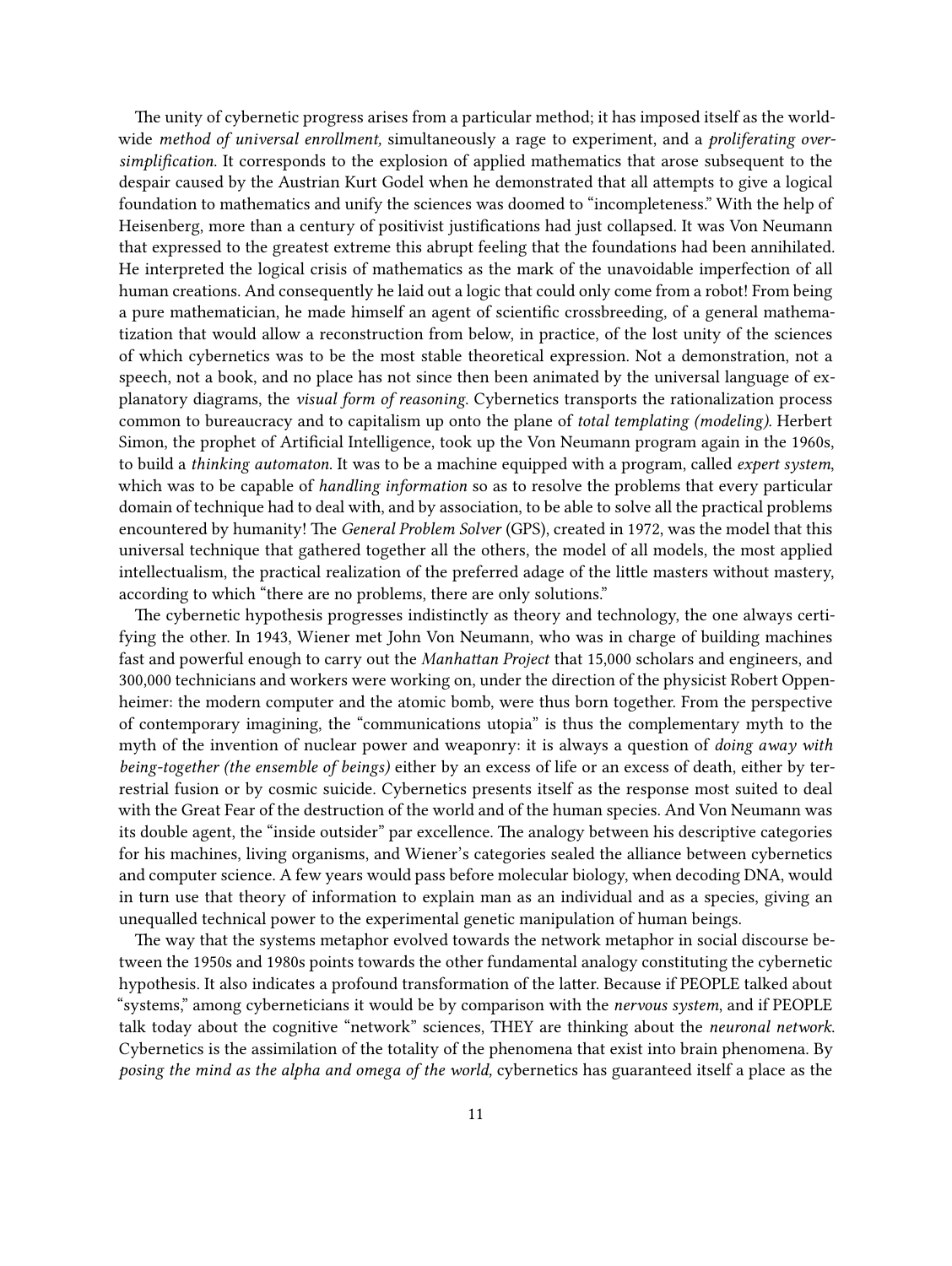avant-garde of all avant-gardes, the one that they will now all forever be running after. It effectively implements, at the start, the identity between life, thought, and language. This radical Monism is based on an analogy between the notions of information and energy. Wiener introduced it by grafting onto his discourse the discourse of 19<sup>th</sup> century thermodynamics; the operation consisted in comparing the effect of time on an energy system with the effect of time on an information system. A system, to the extent that it is a system, is never pure and perfect: there is a degradation of its energy to the extent that it undergoes exchanges, in the same way as information degrades as it is circulated around. This is what Clausius called entropy. Entropy, considered as a natural law, is the cybernetician's Hell. It explains the decomposition of life, disequilibrium in economy, the dissolution of social bonds, decadence... Initially, speculatively, cybernetics claimed that it had thus opened up a common ground on which it would be possible to carry out the unification of the natural and human sciences.

What would end up being called the "second cybernetics" was the superior project of a vast experimentation on human societies: anthropotechnology. The cybernetician's mission is to fight the general entropy threatening living beings, machines, and societies; that is, to create the experimental conditions for a permanent revitalization, endlessly restoring the integrity of the whole. "The important thing isn't that mankind is present, but that it exists as a living support for technical ideas," says Raymond Ruyer, the humanist commentator. With the elaboration and development of cybernetics, the ideal of the experimental sciences, already at the origins of political economy via Newtonian physics, would once again lend a strong arm to capitalism. Since then, the laboratory the cybernetic hypothesis carries out its experiments in has been called "contemporary society." After the end of the 1960s, thanks to the techniques that it taught, this 'second cybernetics' is no longer a mere laboratory hypothesis, but a social experiment. It aims to construct what Giorgio Cesarano calls a stabilized animal society, in which "[concerning termites, ants, and bees] the natural presupposition is that they operate automatically, and that the individual is negated, so the animal society as a whole (termite colony, anthill, or beehive) is conceived of as a kind of plural individual, the unity of which determines and is determined by the distribution of roles and functions – all within the framework of an 'organic composite' where one would be hard pressed to not see a biological model for the teleology of Capital."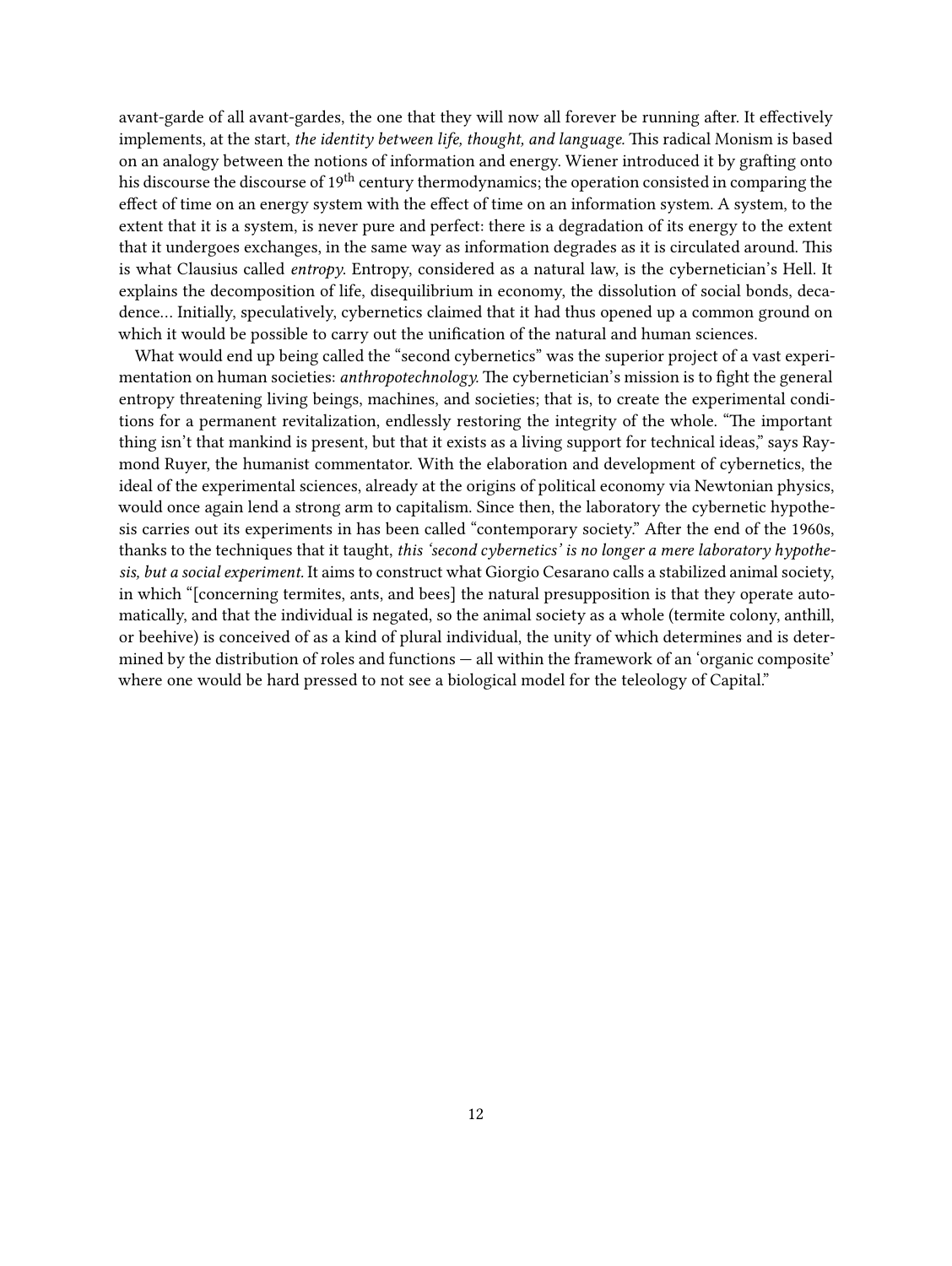### <span id="page-12-0"></span> $III$

"You don't have to be a prophet to acknowledge that the modern sciences, in their installation within society, will not delay in being determined and piloted by the new basic science: cybernetics. This science corresponds to the determination of man as a being the essence of which is activity in the social sphere. It is, in effect the theory whose object is to take over all possible planning and organization of human labor." Martin Heidegger, The End of Philosophy and the Task of Thought, 1966

"But cybernetics on the other hand, sees itself as forced to recognize that a general regulation of human existence is still not achievable at the present time. This is why mankind still has a function, provisionally, within the universal domain of cybernetic science, as a "factor of disturbance." The plans and acts of men, apparently free, act as a disturbance. But very recently, science has also taken over possession of this field of human existence. It has taken up the rigorously methodical exploration and planning of the possible future of man as an active player. In so doing, it figures in all available information about what there is about mankind that may be planned.

Martin Heidegger, The Origin of Art and the Destination of Thought, 1967

In 1946, a conference of scientists took place in New York, the objective of which was to extend the cybernetic hypothesis to the social sciences. The participants agreed to make a clear disqualification of all the philistine philosophies that based themselves on the individual or on society. Socio-Cybernetics was to concentrate on the intermediary phenomena of social feedback, like those that the American anthropological school believed it had found at the time between "culture" and "personality," to put together a characterization of the various nations, intended for use by American soldiers. The operation consisted in reducing dialectical thought to an observation of processes of *circular causality* within what was considered a priori to be an invariable social totality, where contradiction and nonadaptation merged, as in the central category of cybernetic psychology: the *double bind*. As a science of society, cybernetics was intended to invent a kind of social regulation that would leave behind the macro-institutions of State and Market, preferring to work through micro-mechanisms of control preferring devices. The fundamental law of socio-cybernetics is as follows: growth and control develop in inverse proportion to each other. It is thus easier to construct a cybernetic social order on the small scale: "the quick re-establishment of balance requires that inconsistencies be detect at the very location where they are produced, and that corrective action take place in a *decentralized manner*." Under the influence of Gregory Bateson, the Von Neumann of the social sciences, and of the American sociological tradition, obsessed by the question of deviance (the hobo, the immigrant, the criminal, the youth, me, you, him, etc.), socio-cybernetics was aimed, as a priority, towards studying the individual as a feedback locus, that is, as a "self-disciplined personality." Bateson became the social editor in chief of the second half of the 20<sup>th</sup> century, and was involved in the origins of the "family therapy" movement, as well as those of the "sales techniques training" movement developed at Palo Alto. Since the cybernetic hypothesis as a whole calls for a radically new physical structuring of the subject, whether individual or collective, its aim is to *hollow it out*. It disqualifies as a myth individual inwardness/in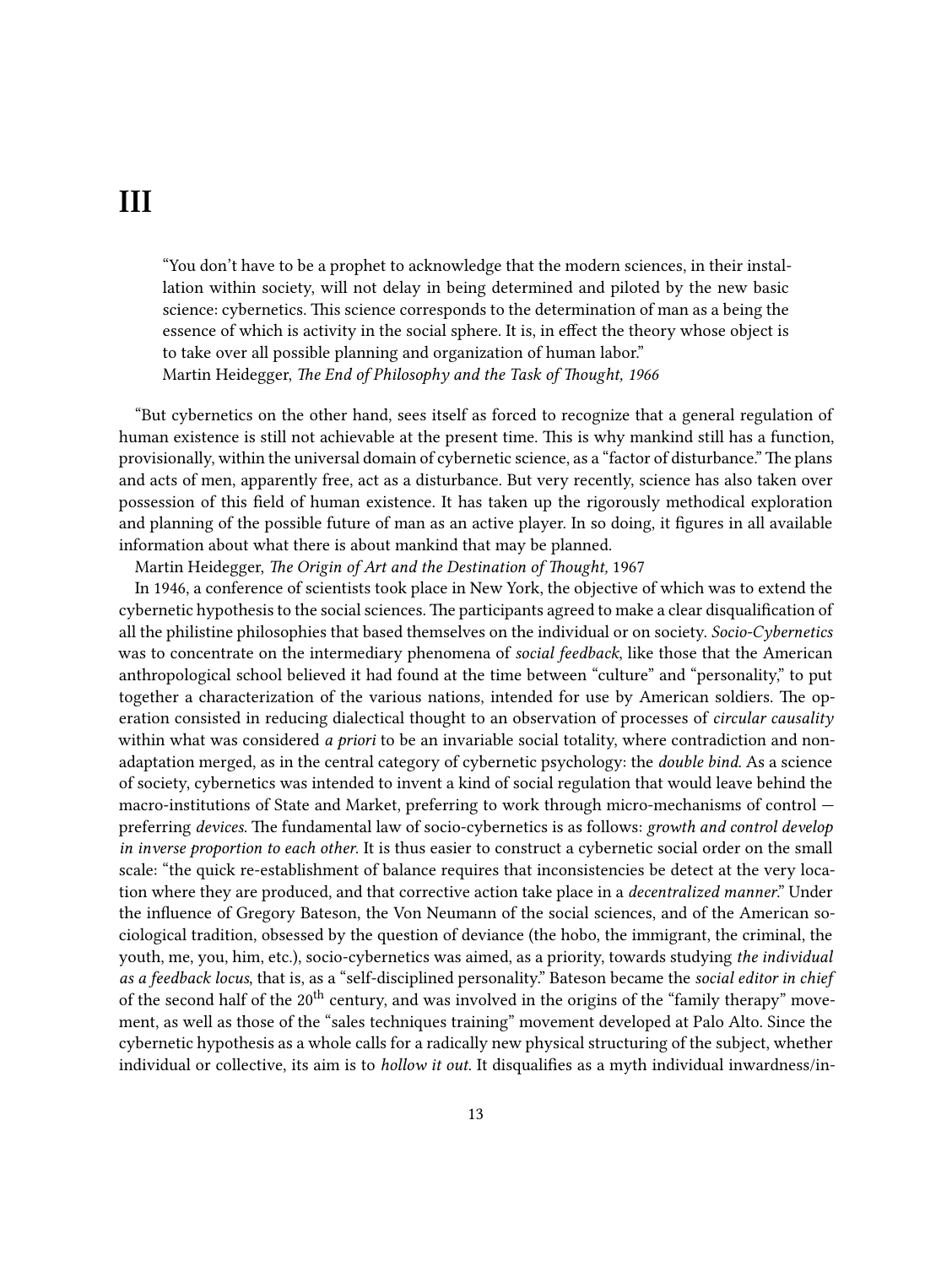ternal dialogue, and with it all 19<sup>th</sup> century psychology, including psychoanalysis. It's no longer a question of removing the subject from the traditional exterior bonds, as the liberal hypothesis had intended, but of reconstructing the social bonds by depriving the subject of all substance. Each person was to become a fleshless envelope, the best possible conductor of social communication, the locus of an infinite feedback loop which is made to have no nodes. The cyberneticization process thus completes the "process of civilization," to where bodies and their emotions are abstracted within the system of symbols. "In this sense," writes Lyotard, "the system presents itself as an avant-garde machine that drags humanity along after it, by dehumanizing it so as to rehumanize it at another level of normative capacities. Such is the great pride of the deciders, such is their blindness... Even any permissiveness relative to the various games is only granted on the condition that greater performance levels will be produced. The redefinition of the norms of life consists in an amelioration of the skills of the system in matters of power."

Spurred on by the Cold War and its "witch hunts," the socio-cyberneticians thus tirelessly hunted down the pathological couched behind the normal, the *communist sleeping in everybody*. In the 1950s, to this effect, they formed the Mental Health Federation, where an original and quasi-final solution was elaborated to the problems of the community and of the times: "It is the ultimate goal of mental health to help people to live with their peers in the same world... The concept of mental health is coextensive with international order and the global community, which must be developed so as to make men capable of living in peace with each other." By rethinking mental problems and social pathologies in terms of informatics, cybernetics gave rise to a *new politics of subjects*, resting on communication and transparency to oneself and to others. Spurred on by Bateson, Wiener in turn began thinking about a socio-cybernetics with a scope broader than the mere project of mental hygiene. He had no trouble affirming the defeat of the liberal experimentation: on the market information is always impure and imperfect because of the lying implicit in advertising and the monopolistic concentration of the media, and because of the ignorance of the State, which as a collective contains less information than civil society. The extension of commodity relations, by increasing the size of communities and feedback chains, renders distortions of communication and problems of social control ever more probable. The past processes of accumulation had not only destroyed the social bonds, but social order itself appeared cybernetically impossible within capitalism. The cybernetic hypothesis' stroke of luck can thus be understood in light of the crises encountered by 20<sup>th</sup> century capitalism, which questioned once again the supposed "laws" of classical political economy  $-$  and that was where the cybernetic discourse stepped into the breach.

The contemporary history of economic discourse must be looked at from the angle of this increasing problem of information. From the crisis of 1929 to 1945, economists' attention was focused on questions of anticipation, uncertainty regarding demand, adjustments between production and consumption, and forecasts of economic activity. Smith's classical economics began to give out like the other scientific discourses directly inspired by Newton's physics. The preponderant role that cybernetics was to play in the economy after 1945 can be understood in light of Marx's intuitive observation that "in political economy the law is determined by its contrary, that is, the absence of laws. The true law of political economy is chance." In order to prove that capitalism was not a factor in entropy and social chaos, the economic discourse gave primacy to a cybernetic redefinition psychology starting in the 1940s. It based itself on the "game theory" model, developed by Von Neumann and Oskar Morgenstern in 1944. The first socio-cyberneticians showed that *homo economicus* could only exist on the condition that there would be a *total transparency* of his preferences, regarding himself and others. In the absence of an ability to understand the whole ensemble of the behaviors of other economic ac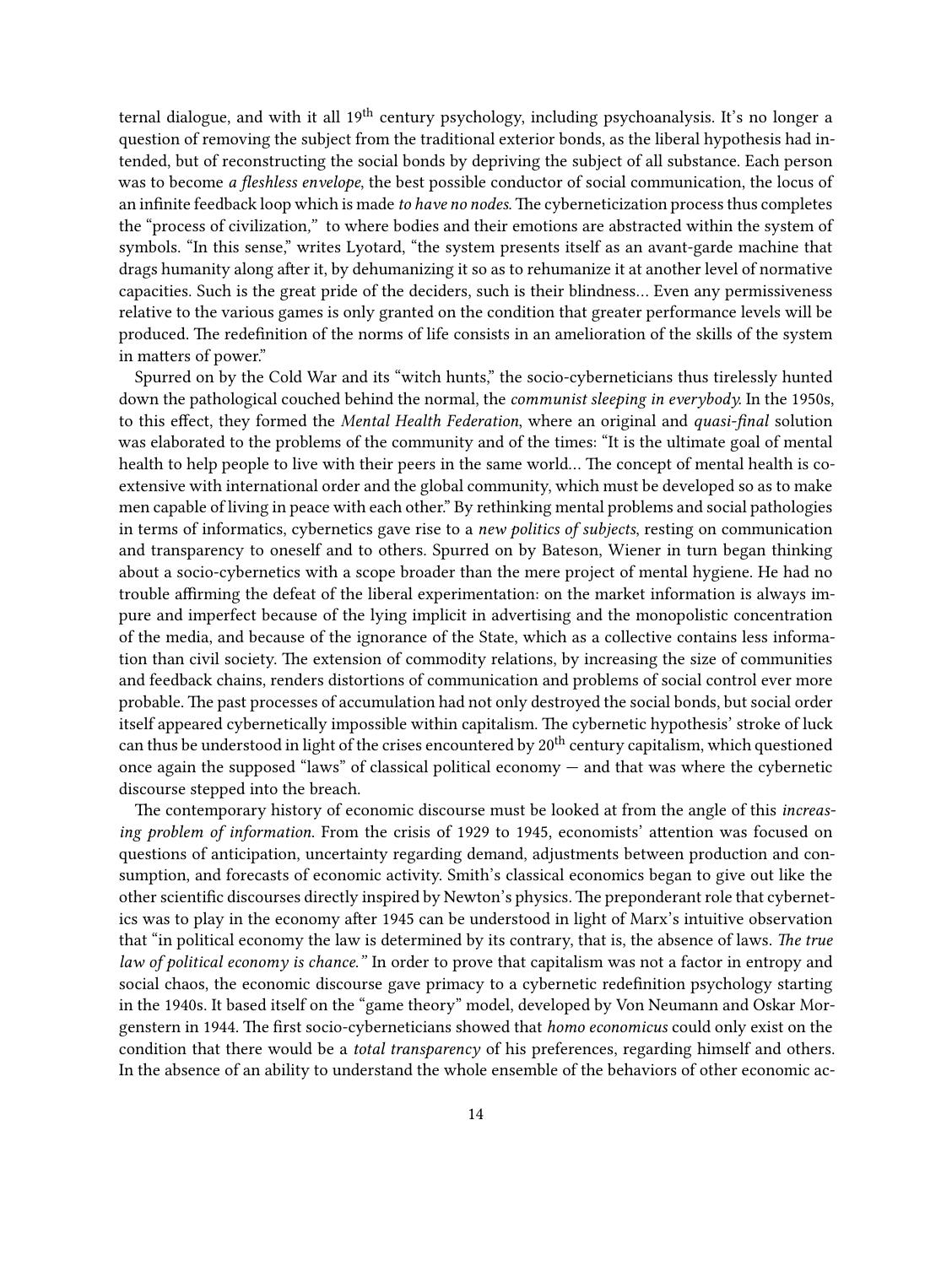tors, the utilitarian idea of a rationality of micro-economic choices is but a fiction. On the impetus of Friedrich von Hayek, the utilitarian paradigm was thus abandoned in preference to a theory of spontaneous mechanisms coordinating individual choices, acknowledging that each agent only has a limited understanding of the behaviors of others and of his or her own behaviors. The response consisted in sacrificing the autonomy of economic theory by grafting it onto the cybernetic promise of a balancing of systems. The hybrid discourse that resulted from this, later called "neo-liberal," considered as a virtue the optimal market allocation of information  $-$  and no longer that of wealth  $-$  in society. In this sense, the market is but the instrument of a perfect coordination of players thanks to which the social totality can find a durable equilibrium. Capitalism thus becomes unquestionable, insofar as it is presented as a simple means  $-$  the best possible means  $-$  of *producing social self-regulation*.

Like in 1929, the planetary movement of contestation of 1968, and, moreover, the post-1973 crisis present for political economy once more the problem of uncertainty, this time on an existential and political terrain. High-flown theories abound, with the old chatterbox Edgar Morin and "complexity" theory, and Joel de Rosnay, that eccentric simpleton, and "society in real-time." Ecologist philosophy as well was nourished by this new mystique of the Great Totality. Now totality was no longer an origin to be rediscovered, but a future to build. For cybernetics it is no longer a question of predicting the future, but of reproducing the present. It is no longer a question of static order, but of a dynamic self-organization. The individual is no longer credited with any power at all: his knowledge of the world is imperfect, he doesn't know his own desires, he is opaque to himself, everything escapes him, as spontaneously cooperative, naturally empathetic, and fatally in interdependent as he his. He knows nothing of all this, but THEY know everything about him. Here, the most advanced form of contemporary individualism comes into being; Hayekian philosophy is grafted onto him, for which all uncertainty, all possibilities of any event taking place is but a temporary problem, a question of his ignorance. Converted into an ideology, liberalism serves as a cover for a whole group of new technical and scientific practices, a diffuse "second cybernetics," which deliberately erases the name it was originally baptized with. Since the 1960s, the term cybernetics itself has faded away into hybrid terms. The science explosion no longer permits any theoretical unification, in effect: the unity of cybernetics now manifests itself practically through the world itself, which it configures every day. It is the tool by which capitalism has adjusted its capacity for disintegration and its quest after profit to one another. A society threatened by permanent decomposition can be all the more mastered when an information network, an autonomous "nervous system" is in place allowing it to be piloted, wrote the State lackeys Simon Nora and Alain Minc, discussing the case of France in their 1978 report. What PEOPLE call the "New Economy" today, which brings together under the same official nomenclature of cybernetic origin the ensemble of the transformations that the western nations have undergone in the last thirty years, is but an ensemble of new subjugations, a new solution to the practical problem of the social order and its future, that is: a new politics.

Under the influence of *informatization*, the supply and demand adjustment techniques originating between 1930-1970 have been purified, shortened, and decentralized. The image of the "invisible hand" is no longer a justificatory fiction but is now the effective principle behind the social production of society, as it materializes within computer procedures. The Internet simultaneously permits one to know consumer preferences and to condition them with advertising. On another level, all information regarding the behavior of economic agents circulates in the form of headings managed by financial markets. Each actor in capitalist valorization is a real-time back-up of quasi-permanent feedback loops. On the real markets, as on the virtual markets, each transaction now gives rise to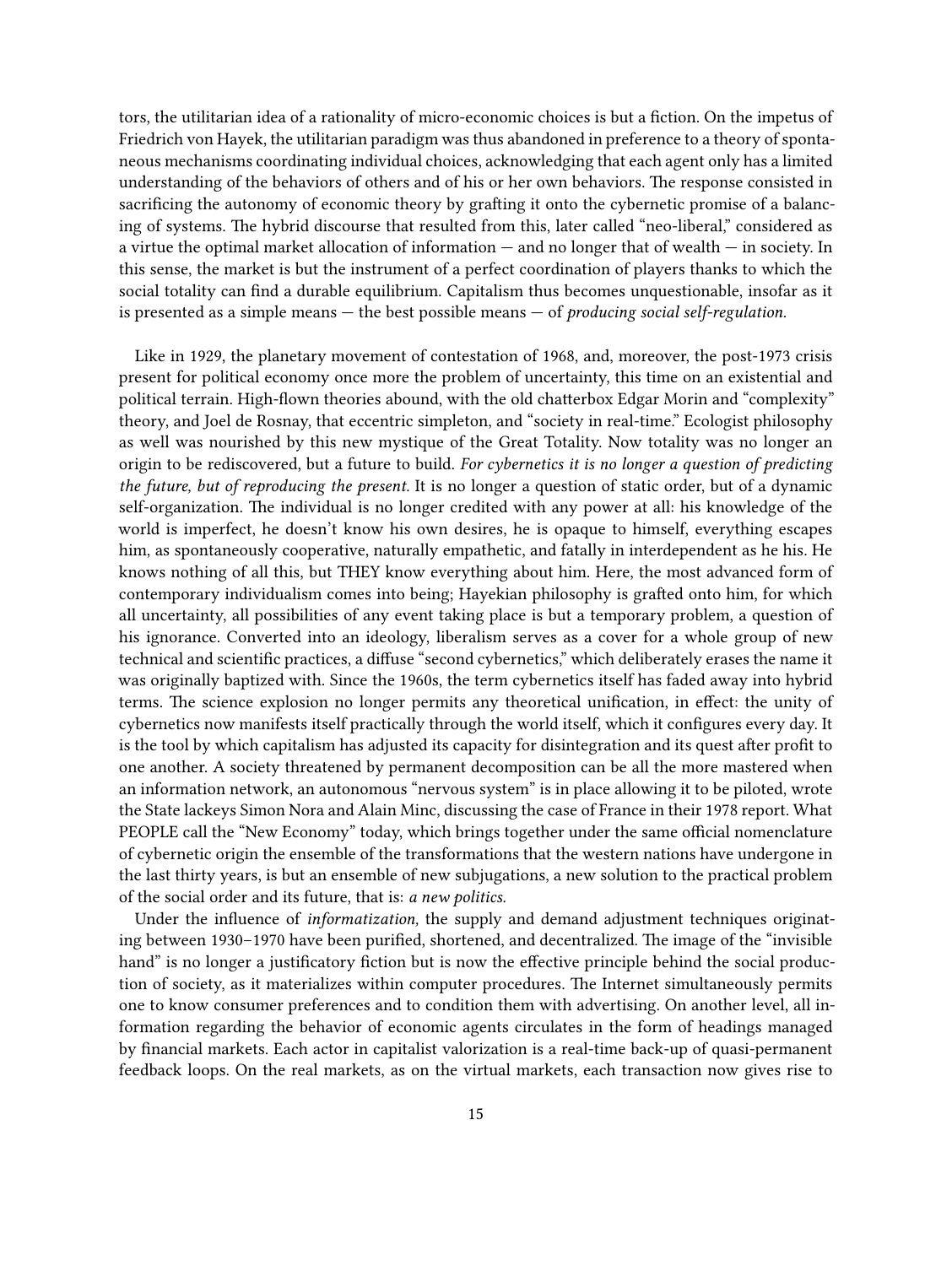a circulation of information concerning the subjects and objects of the exchange that goes beyond simply fixing the price, which has become a secondary aspect. On the one hand, people have realized the importance of information as a factor in production distinct from labor and capital and playing a decisive role in "growth" in the form of knowledge, technical innovation, and distributed capacities. On the other, the sector specializing in the production of information has not ceased to increase in size. In light of its reciprocal reinforcement of these two tendencies, today's capitalism should be called the information economy. Information has become wealth to be extracted and accumulated, transforming capitalism into a simply *auxiliary* of cybernetics. The relationship between capitalism and cybernetics has inverted over the course of the century: whereas after the 1929 crisis, PEOPLE built a system of information concerning economic activity in order to serve the needs of regulation  $-$  this was the objective of all planning  $-$  the economy after the 1973 crisis put the social self-regulation process came to be based on the valorization of information.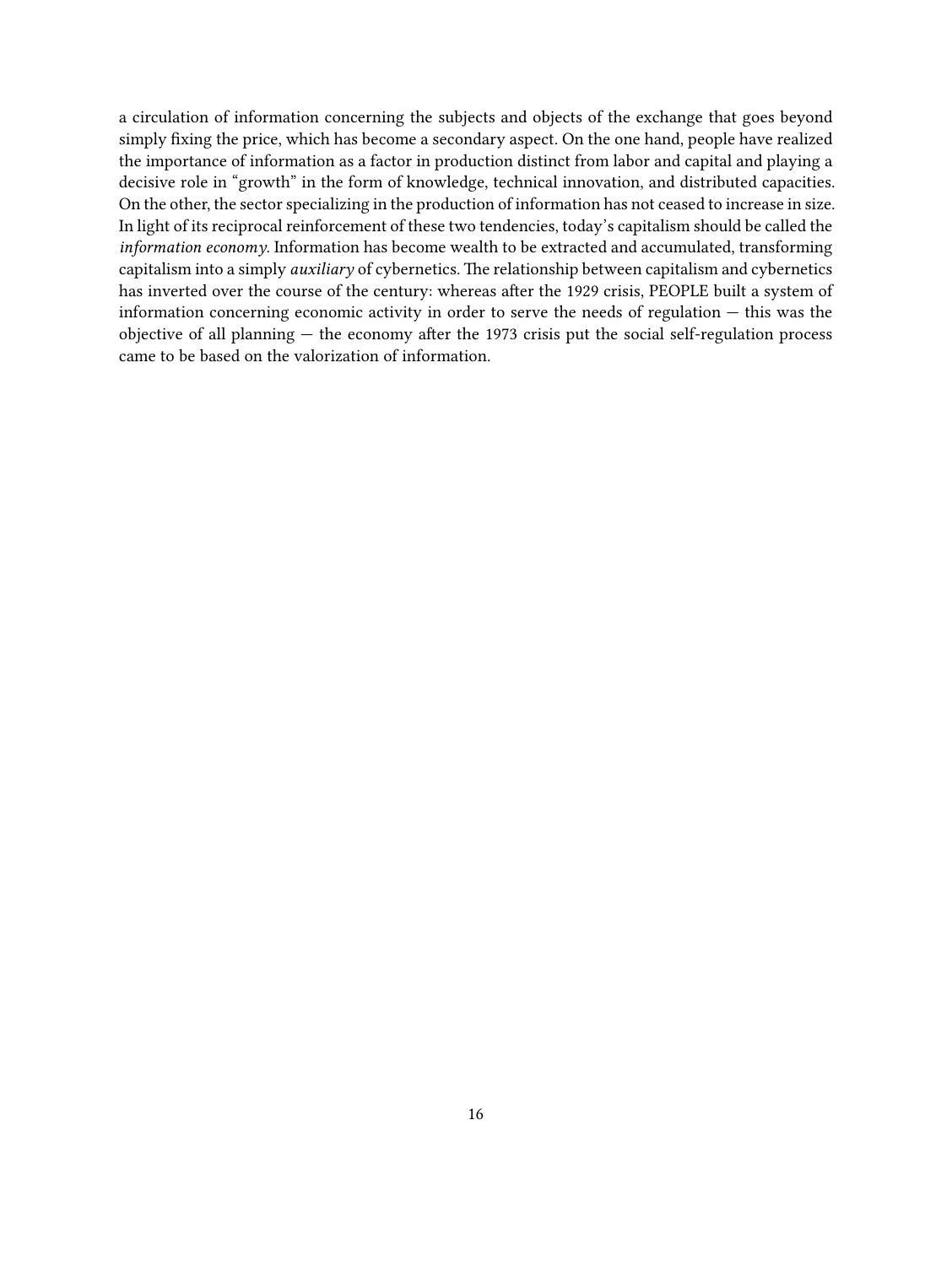#### <span id="page-16-0"></span>IV

"If motorized machines constituted the second age of the technical machine, cybernetic and informational machines form a third age that reconstructs a generalized regime of subjection: recurrent and reversible 'humans-machines systems' replace the old nonrecurring and nonreversible relations of subjection between the two elements; the relation between human and machine is based on *internal*, *mutual communication*, and no longer on usage or action. In the organic composition of capital, variable capital defines a regime of subjection of the worker (human surplus value), the principal framework of which is the business or factory. But with automation comes a progressive increase in the proportion of constant capital; we then see a new kind of enslavement: at the same time the work regime changes, surplus value becomes machinic, and the framework expands to all of society. It could also be said that a small amount of subjectification took us away from machinic enslavement, but a large amount brings us back to it." Gilles Deleuze, Felix Guattari, A Thousand Plateaus, 1980

"The only moment of permanence of a class as such is that which has a consciousness of its permanence for itself: the class of managers of capital as social machine. The consciousness that connotes is, with the greatest coherence, that of apocalypse, of self-destruction." Giorgio Cesarano, Survival Manual, 1975

Nothing expresses the contemporary victory of cybernetics better than the fact that value can now be extracted as information about information. The commodity-cybernetician, or "neo-liberal" logic, extends over all activity, including that which is still not commodified, with an unflagging support of modern States. More generally, the corollary to the precarization of capitalism's objects and subjects is a growth of circulation in information on their subject: this is as true for unemployed workers as it is for cops. Cybernetics consequently aims to disturb and control people in one and the same movement. It is founded on terror, which is a factor in its evolution – the evolution of economic growth, moral progress — because it supplies an occasion for the production of information. The *state of emer*gency, which is proper to all crises, is what allows self-regulation to be relaunched, and to maintain itself as a perpetual movement. Whereas the scheme of classical economy where a balance of supply and demand was to permit "growth" and thusly to permit collective well-being, it is now "growth" which is considered an endless road towards balance. It is thus just to critique western modernity as a "infinite mobilization" the destination of which is "movement towards more movement." But from a cybernetic point of view, the self-production that equally characterizes the State, the Market, robots, wage workers, or the jobless, is indiscernible from the self-control that moderates and slows it down.

It comes across clearly then that cybernetics is not just one of the various aspects of contemporary life, its neo-technological component, for instance, but rather it is the point of departure and arrival of the new capitalism. Cybernetic Capitalism — what does that mean? It means that since the 1970s we've been dealing with an emerging social formation that has taken over from Fordist capitalism which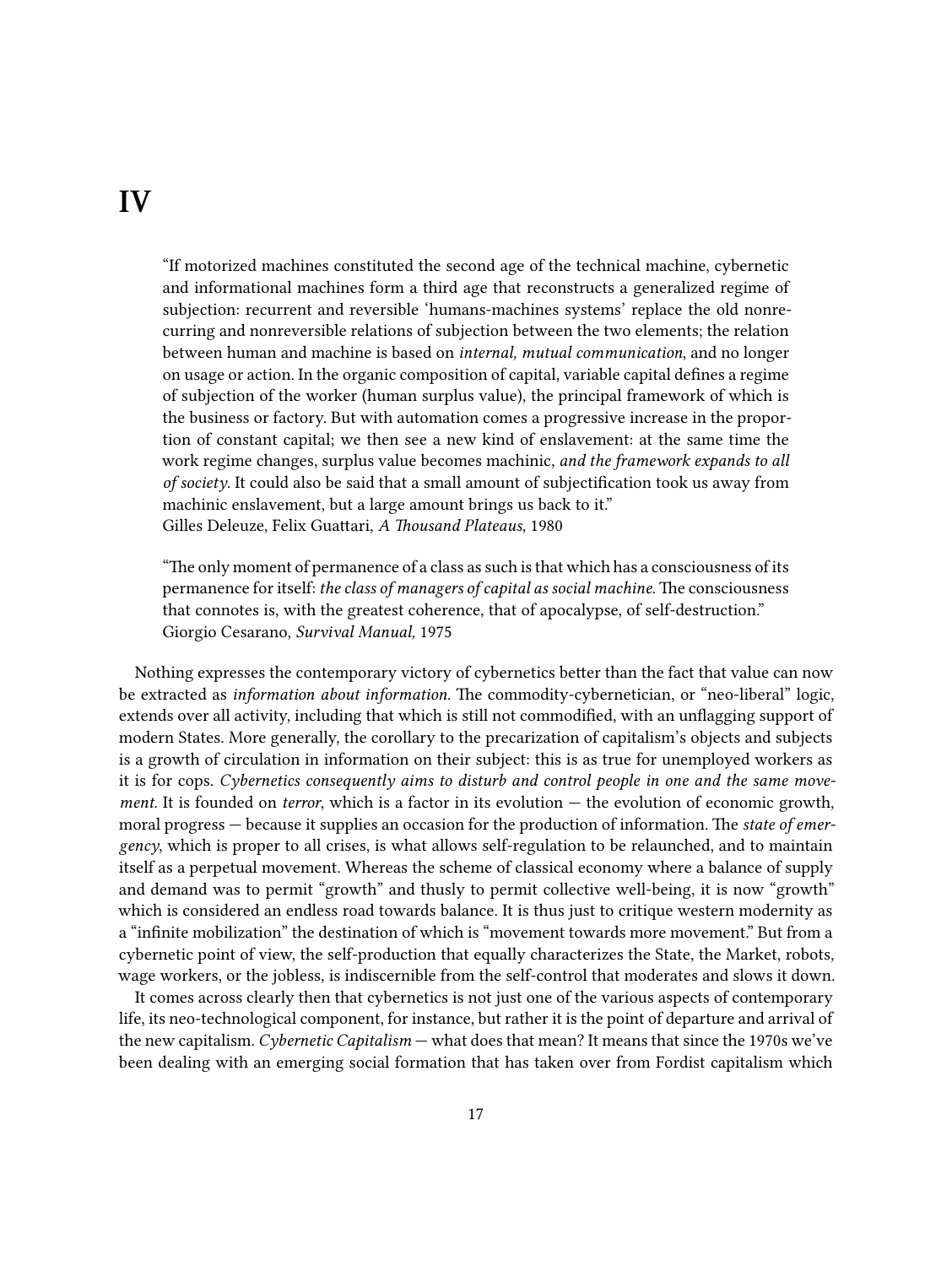results from the application of the cybernetic hypothesis to political economy. Cybernetic capitalism develops so as to allow the social body, devastated by Capital, to reform itself and offer itself up for one more process of accumulation. On the one hand capitalism must grow, which implies destruction. On the other, it needs to reconstruct the "human community," which implies circulation. "There is," writes Lyotard, "two uses for wealth, that is importance-power: a reproductive use and a pillage use. The first is circular, global, organic; the second is partial, death-dealing, jealous... The capitalist is a conqueror, and the conqueror is a monster, a *centaur*. His front side feeds off of reproducing the regulated system of controlled metamorphoses under the law of the commodity-talion, and its rear side off of pillaging overexcited energies. On the one hand, to appropriate, and thus preserve, that is, reproduce in equivalence, reinvest; on the other to take and destroy, steal and flee, hollowing out another space, another time." The crises of capitalism, as Marx saw them, always came from a dearticulation between the time of conquest and the time of reproduction. The function of cybernetics is to avoid crises by ensuring the coordination between Capital's "front side" and "rear side." Its development is an endogenous response to the problem posed to capitalism  $-$  how to develop without fatal disequilibrium arising.

In the logic of Capital, the development of the piloting function, of "control," corresponds to the subordination of the sphere of accumulation to the sphere of circulation. For the critique of political economy, circulation should be no less suspect than production, in effect. It is, as Marx knew, but a particular case of production as considered in general. The socialization of the economy  $-$  that is, the interdependence between capitalists and the other members of the social body, the "human community" — the enlargement of Capital's human base, makes the extraction of surplus value which is at the source of profit no longer centered around the relations of exploitation instituted by the wage system. Valorization's center of gravity has now moved over to the sphere of circulation. In spite of its inability to reinforce the conditions of exploitation, which would bring about a crisis of consumption, capitalist accumulation can still nevertheless survive on the condition that the production-consumption cycle is accelerated, that is, on the condition that the production process accelerates as much as commodity circulation does. What has been lost to the economy on the static level can be compensated on the dynamic level. The logic of flows is to dominate the logic of the finished product. Speed is now taking primacy over quantity, as a factor in wealth. The hidden face of the maintenance of accumulation is the acceleration of circulation. The function of the control devices is thus to maximize the volume of commodity flows by minimizing the events, obstacles, and accidents that would slow them down. Cybernetic capitalism tends to abolish time itself, to maximize fluid circulation to the maximum: the speed of light. Such is already the case for certain financial transactions. The categories of "real time," of "just in time," show clearly this *hatred of duration*. For this very reason, time is our ally.

This propensity towards control by capitalism is not new. It is only post-modern in the sense that post-modernity has been confused with the latest manifestation of modernity. It is for this reason that bureaucracy developed at the end of the 19<sup>th</sup> century and computer technology developed after the Second World War. The cybernetization of capitalism started at the end of the 1870s with the growing control of production, distribution, and consumption. Information regarding these flows has since then had a central strategic importance as a condition for valorization. The historian James Beniger states that the first control-related problems came about when the first collisions took place between trains, putting commodities and human lives in peril. The signalization of the railways, travel time measurement and data transmission devices had to be invented so as to avoid such "catastrophes." The telegraph, synchronized clocks, organizational charts in large enterprises, weighing systems, roadmaps, performance evaluation procedures, wholesalers, assembly lines, centralized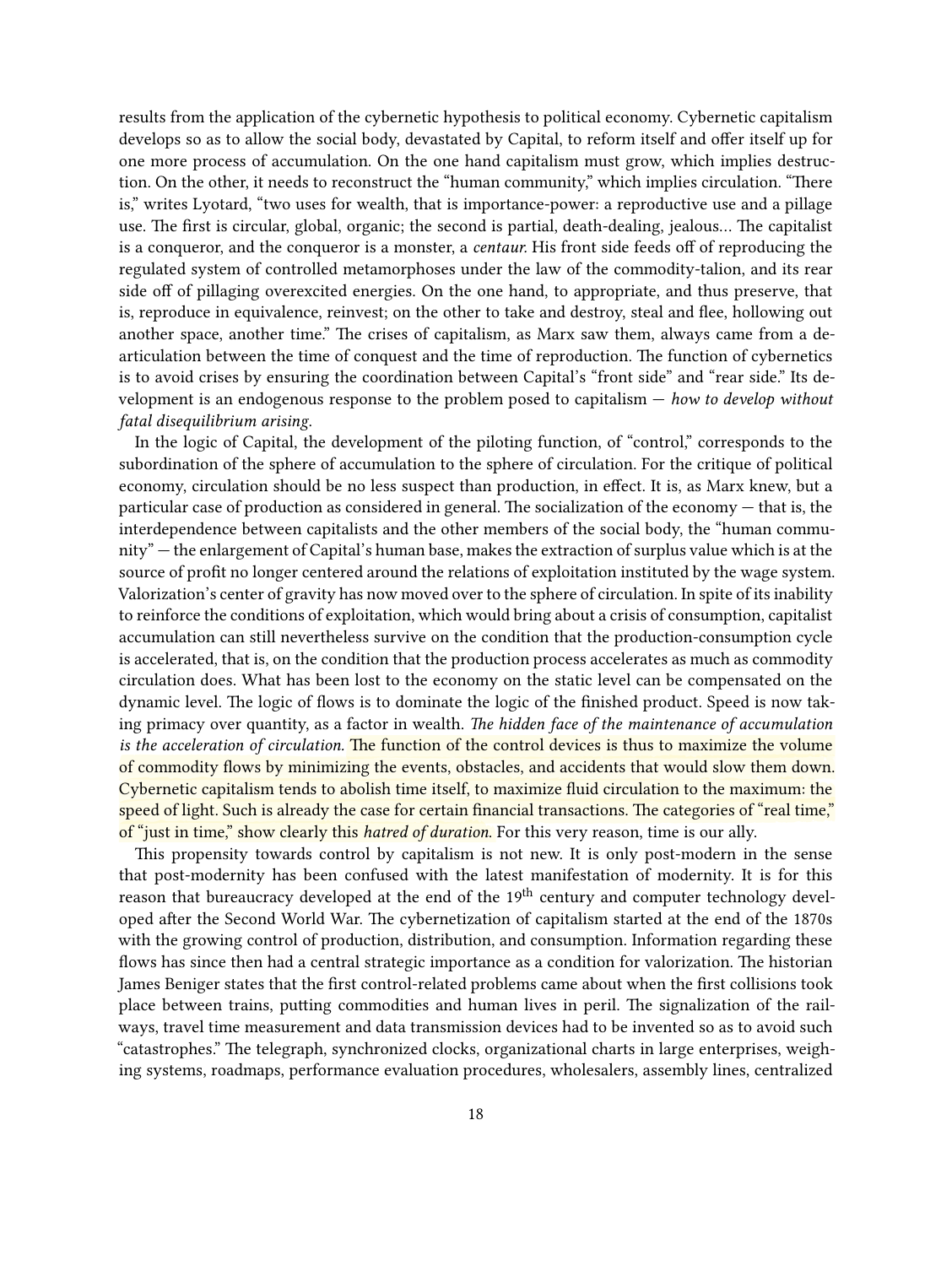decision-making, advertising in catalogues, and mass communications media were the devices invented during this period to respond, in all spheres of the economic circuit, to a generalized crisis of control connected to the acceleration of production set off by the industrial revolution in the United States. Information and control systems thus developed at the same time as the capitalist process of transformation of materials was growing and spreading. A class of middlemen, which Alfred Chandler called the "visible hand" of Capital, formed and grew. After the end of the 19<sup>th</sup> century, it was clear enough to PEOPLE that expectability [had] become a source of profit as such and a source of confidence. Fordism and Taylorism were part of this movement, as was the development of control over the mass of consumers and over public opinion via marketing and advertising, in charge of extorting from them by force, and then putting to work, their "preferences," which according to the hypotheses of the marginalist economists, were the true source of value. Investment in organizational or purely technical planning and control technologies became more and more salable. After 1945, cybernetics supplied capitalism with a new infrastructure of machines - computers - and above all with an intellectual technology that permitted the regulation of the circulation of flows within society, and making those flows exclusively commodity flows.

That the economic sectors of information, communication, and control have taken ever more of a part in the economy since the Industrial Revolution, and that "intangible labor" has grown relative to tangible labor, is nothing surprising or new. Today these account for the mobilization of more than 2/ 3 of the workforce. But this isn't enough to fully define cybernetic capitalism. Because its equilibrium and the growth depend continually on its control capacities, its nature has changed. Insecurity, much more than rarity, is the core of the present capitalist economy. As Wittgenstein understood by looking at the 1929 crisis  $-$  and as did Keynes in his wake  $-$  there is a strong bond between the "state of trust" and the curbing of the marginal effectiveness of Capital, he wrote, in chapter XII of General Theory, in February 1934 – the economy rests definitively on the "play of language." Markets, and with them commodities and merchants, the sphere of circulation in general, and, consequently, business, the sphere of production as a place of the anticipation of coming levels of yield, do not exist without conventions, social norms, technical norms, norms of the truth, on a meta-level which brings bodies and things into existence as commodities, even before they are subject to pricing. The control and communications sectors develop because commodity valorization needs to have a looping circulation of information parallel to the actual circulation of commodities, the production of a collective belief that objectivizes itself in values. In order to come about, all exchanges require "investments of form"  $-$  information *about* a formulation of what is to be exchanged  $-$  a formatting that makes it possible to put things into equivalence even before such a putting of things into equivalence has effectively taken place, a conditioning that is also a condition of agreement about the market. It's true for goods, and it's true for people. Perfecting the circulation of information will mean perfecting the market as a universal instrument of coordination. Contrary to what the liberal hypothesis had supposed, to sustain a fragile capitalism, contracts are not sufficient unto themselves within social relations. PEOPLE began to understand after 1929 that all contracts need to come with controls. Cybernetics entered into the operation of capitalism with the intention of minimizing uncertainties, incommensurability, the kinds of anticipation problems that can interfere in any commodity transaction. It contributes to consolidating the basis for the installation of capitalism's mechanisms, to oiling Capital's abstract machine.

With cybernetic capitalism, the *political moment* of political economy subsequently dominates its economic moment. Or, as Joan Robinson understands it looking from the perspective of economic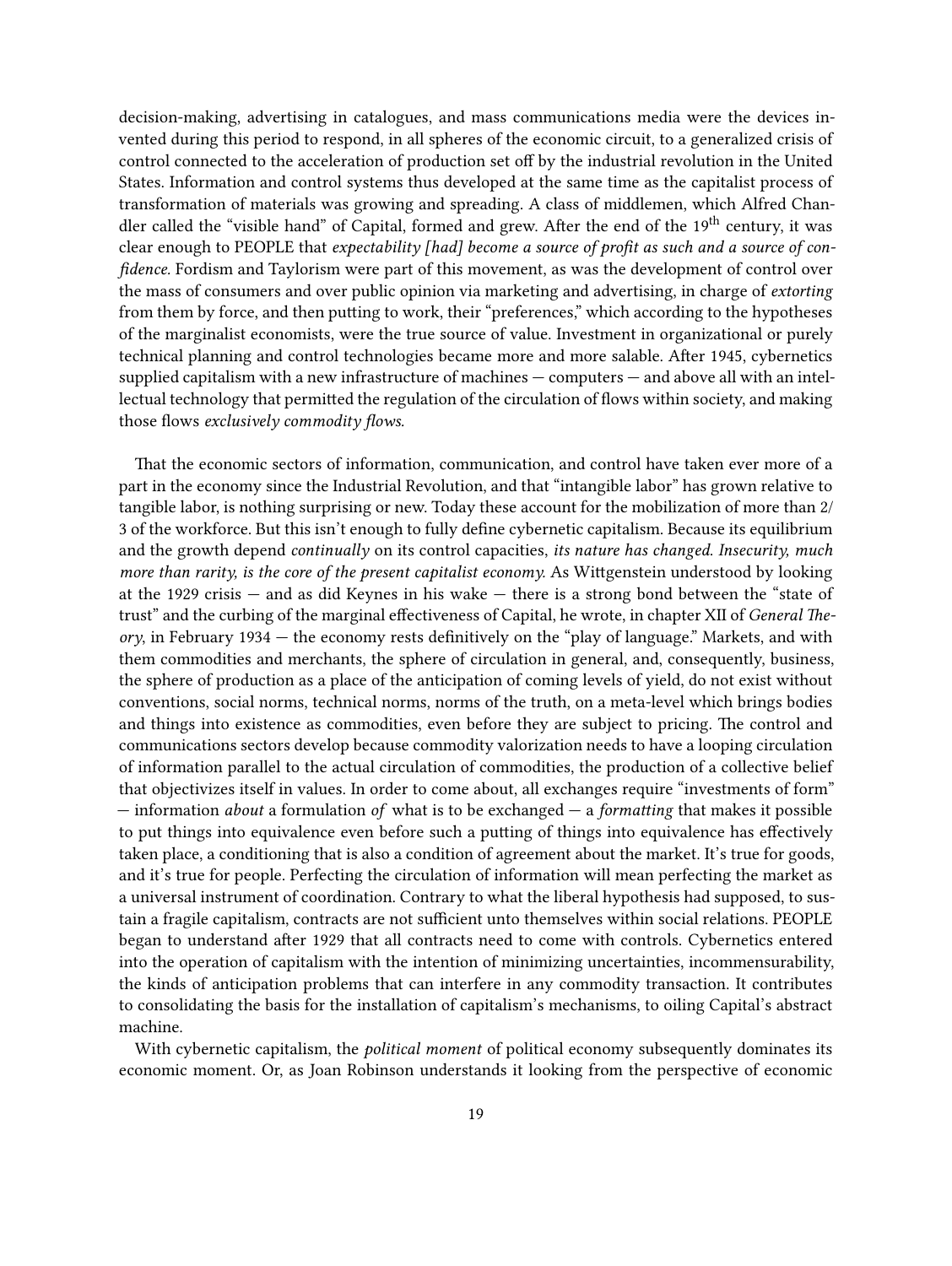theory, in her comments on Keynes: "As soon as one admits the uncertainty of the forecasts that guide economic behavior, equilibrium has no more importance and History takes its place." The political moment, here understood in the broader sense of that which subjugates, that which normalizes, that which determines what will happen by way of bodies and can record itself in socially recognized value, what extracts form from forms-of-life, is as essential to "growth" as it is to the reproduction of the system: on the one hand the capture of energies, their orientation, their crystallization, become the primary source of valorization; on the other hand, surplus value can be extracted from any point on the bio-political tissue on the condition that the latter reconstitutes itself incessantly. That the ensemble of expenditures has a tendency to morph into valorizable qualities also means that Capital permeates all living flows: the socialization of the economy and the anthropomorphosis of Capital are two symbiotic, indissoluble processes. In order for these processes to be carried out, it suffices and is necessary that all contingent action be dealt with by a combination of *surveillance and data capture* devices. The former are inspired by prison, insofar as they introduce a centralized system of panoptical visibility. These have for a long while been monopolized by the modern State. The latter, the data capture devices, are inspired by computer technology, insofar as they are part of the construction of a decentralized real-time gridding system. The common intent of these devices is total transparency, an absolute correspondence between the map and the territory, a will to knowledge accumulated to such degree that it becomes a will to power. One of the advancements made by cybernetics has consisted in enclosing its surveillance and monitoring systems upon themselves, guaranteeing that the surveillers and the monitorers are themselves surveilled and/or monitored, with the development of a socialization of control which is the trademark of the so-called "information society." The control sector becomes autonomous because of the need to control control, since commodity flows are overlaid by their double, flows of information the circulation and security of which must in turn be optimized. At the summit of this terracing of control, state control, the police, and the law, self-legitimating violence, and judicial authority play the role of *controllers of last resort*. The surveillance one-upmanship that characterizes "control societies" is explained in simple terms by Deleuze, who says: "they have leaks everywhere." This incessantly confirms the necessity for control. "In discipline societies, one never ceased to recommence (from school to barracks, etc...) [the disciplinary process], whereas in control societies nothing is ever finished."

Thus there is nothing surprising about the fact that the development of cybernetic capitalism has been accompanied by the development of all the forms of repression, by hyper-securitarianism. Traditional discipline, the generalization of a state of emergency  $-$  emergenza  $-$  are transplanted to grow inside a whole system focused on the fear of any threat. The apparent contradiction between the reinforcement of the repressive functions of the State and the neo-liberal economic discourse that preaches "less State" – and permits Loïc Wacquant for instance to go into a critique of the liberal ideology hiding the increasing "penal State" - can only be understood in light of the cybernetic hypothesis. Lyotard explains it: "there is, in all cybernetic systems, a unity of reference that permits one to measure the disparity produced by the introduction of an event within the system, and then, thanks to such measurement, to translate that event into information to be fed into the system; then, in sum, if it is a regulated ensemble in homeostasis, to annul that disparity and return the system to the quantities of energy or information that it had before... Let's stop here a moment. We see how the adoption of this perspective on society, that is, of the despotic fantasies of the masters, of placing themselves at the supposed location of the central zero, and thus of identifying themselves with the matrix of Nothingness... must force one to extend one's idea of threat and thus of defense. Since what event would NOT be a threat from this point of view? All are; indeed, because they are disturbances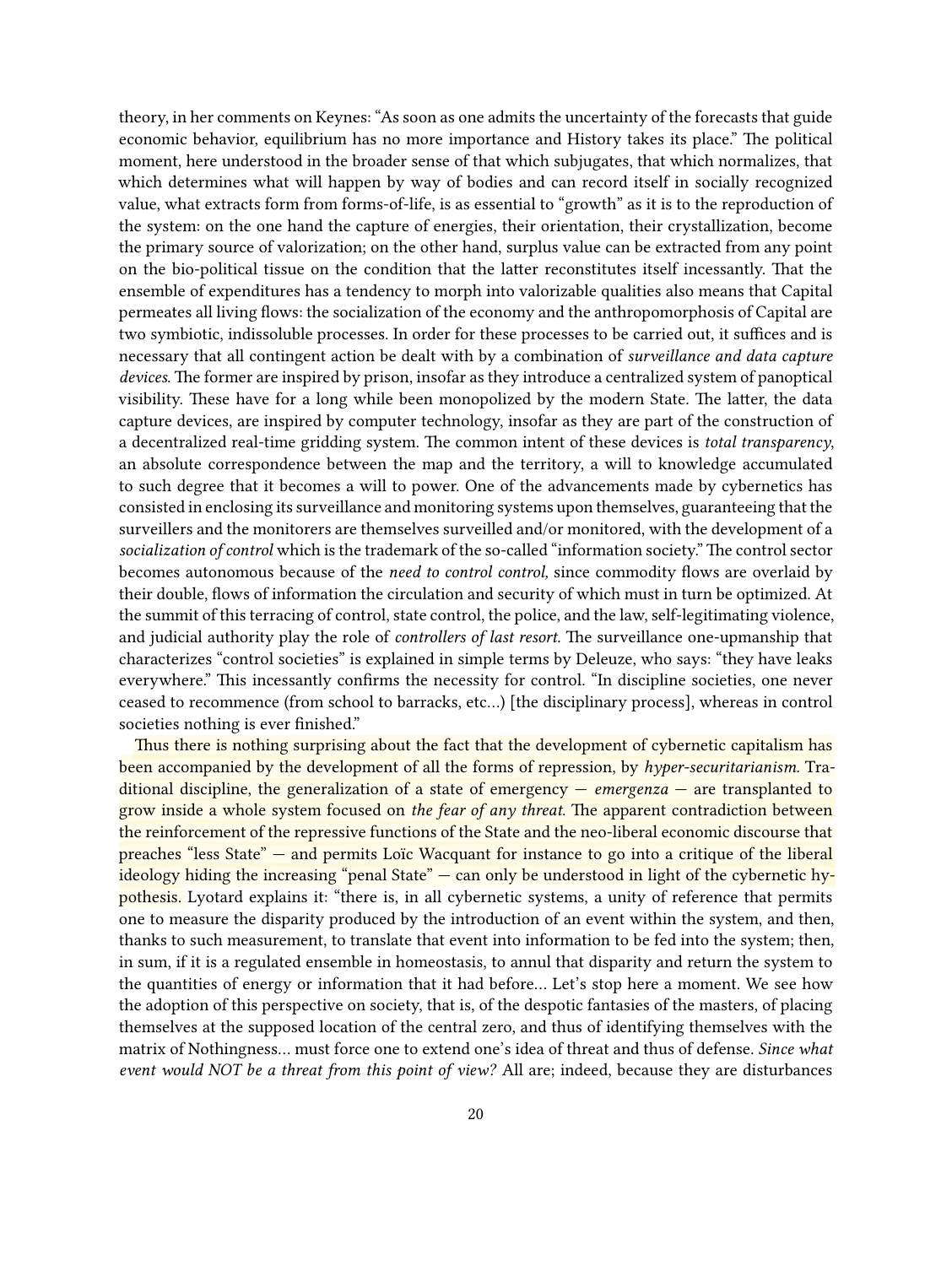of a circular nature, reproducing the same, and requiring a mobilization of energy for purposes of appropriation and elimination. Is this too 'abstract'? Should I give an example? It is the very project that is being perpetrated in France on high levels, the institution of an operational Defense of the territory, already granted an operating Center of the army, the specific focus of which is to ward off the 'internal' threat, which is born within the dark recesses of the social body, of which the "national" state" claims to be the clairvoyant head: this clairvoyance is called the national identification registry; ... the translation of events into information for the system is called intelligence, ... and the execution of regulatory orders and their inscription into the "social body," above all when the latter is racked by some kind of intense emotion, for instance by the panicked fear which would seize hold of it if a nuclear war were to be triggered (or if some kind of a wave of protest, subversion, or civil desertion considered insane were to hit)  $-$  such execution requires an assiduous and fine-grained infiltration of the transmission channels in the social 'flesh,' or, as some superior officer or other put it quite marvelously, the 'police of spontaneous movements." Prison is thus at the summit of a cascade of control devices, the guarantor of last resort that no disturbing event will take place within the social body that would hinder the circulation of goods and persons. The logic of cybernetics being to replace centralized institutions and sedentary forms of control by tracing devices and nomadic forms of control, prison, as a classical surveillance device, is obviously to be expanded and prolonged with monitoring devices such as the electronic bracelet, for instance. The development of *community policing* in the English speaking world, of "proximity policing" in France, also responds to a cybernetic logic intended to ward off all events, and organize feedback. Within this logic, then, disturbances in a given zone can be all the better suppressed/choked off when they are absorbed/deadened by the closest system sub-zones.

Whereas repression has, within cybernetic capitalism, the role of warding off events, prediction is its corollary, insofar as it aims to eliminate all uncertainty connected to all possible futures. That's the gamble of statistics technologies. Whereas the technologies of the Providential State were focused on the forecasting of risks, whether probabilized or not, the technologies of cybernetic capitalism aim to multiply the domains of responsibility/authority. Risk-based discourse is the motor for the deployment of the cybernetic hypothesis; it is first distributed diffusely so as then to be internalized. Because risks are much more accepted when those that are exposed to them have the impression that they've chosen to take them on, when they feel responsible, and most of all when they have the feeling that they control them and are themselves the masters of such risks. But, as one expert admits, "zero risk" is a non-existent situation: "the idea of risk weakens causal bonds, but in so doing it does not make them disappear. On the contrary; it multiplies them. ...To consider danger in terms of risk is necessarily to admit that one can never absolutely protect oneself against it: one may manage it, tame it, but never annihilate it." It is in its permanence in the system that risk is an ideal tool for affirming new forms of power, to the benefit of the growing stranglehold of devices on collectives and individuals. It eliminates everything that is at stake in conflicts by obligatorily bringing individuals together around the management of threats that are supposed to concern all of them in the same way. The argument that THEY would like to make us buy is as follows: the more security there is, the more concomitant production of insecurity there must be. And if you think that insecurity grows as prediction becomes more and more infallible, you yourself must be afraid of the risks. And if you're afraid of the risks, if you don't trust the system to completely control the whole of your life, your fear risks becoming contagious and presenting the system with a very real risk of defiance. In other words, to fear risks is already to represent a risk for society. The imperative of commodity circulation upon which cybernetic capitalism rests morphs into a general phobia, a fantasy of self-destruction. The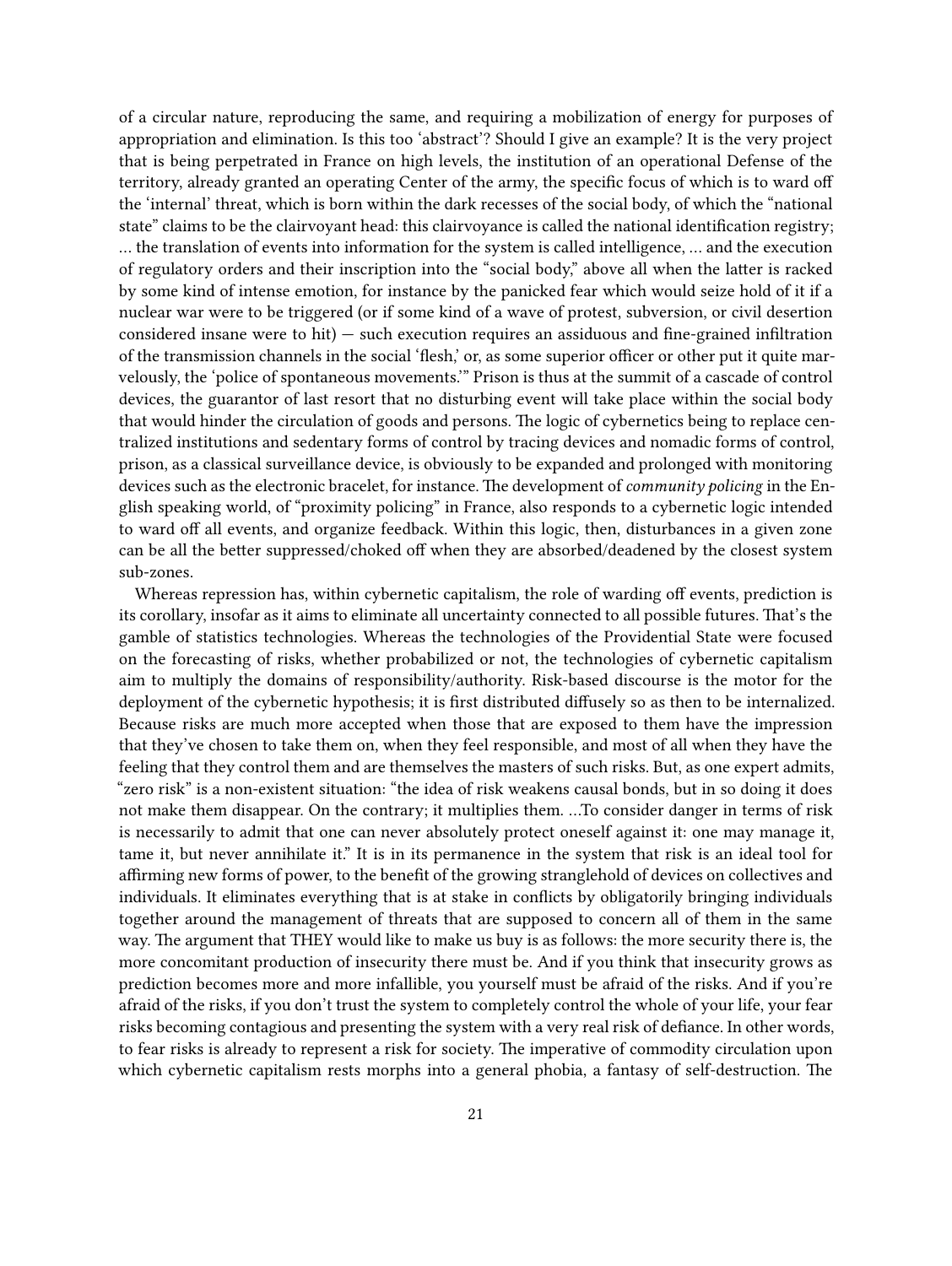control society is a paranoid society, which easily explains the proliferation of conspiracy theories within it. Each individual is thus subjectivized, within cybernetic capitalism, as a Risk Dividual, as some enemy or another [a "whatever enemy"] of the balanced society.

It should not be surprising then that the reasoning of France's François Ewald or Denis Kessler, those collaborators in chief of Capital, affirms that the Providential State, characteristic of the Fordist mode of social regulation, by reducing social risks, has ended up taking responsibility away from individuals. The dismantling of social protection systems that we've been seeing since the start of the 1980s thus has been an attempt to give responsibility to each person by making *everyone* bear the "risks" borne by the capitalists alone towards the whole "social body." It is, in the final analysis, a matter of inculcating the perspective of social reproduction in each individual, who should expect nothing from society, but sacrifice everything to it. The social regulation of catastrophes and the unexpected can no longer be managed by simple social exclusion, as it was during the Middle Ages in the time of lepers, the logic of scapegoating, containment, and enclosure. If everybody now has to become responsible for the risks they make society run, it's only because they couldn't exclude so many anymore without the loss of a potential source of profit. Cybernetic capitalism thus forcibly couples the socialization of the economy and the increase of the "responsibility principle." It produces citizens as "Risk Dividuals" that self-neutralize, removing their own potential to destroy order. It is thus a matter of generalizing self-control, a disposition that favors the proliferation of devices, and ensures an effective relay. All crises, within cybernetic capitalism, are preparations for a reinforcement of devices. The anti-GMO protest movement, as well as the "mad cow crisis" of these last few years in France, have definitively permitted the institution of an unheard of tracking of Dividuals and Things. The accrued professionalization of control  $-$  which is, with insurance, one of the economic sectors whose growth is guaranteed by cybernetic logic  $-$  is but the other side of the rise of the citizen as a political subjectivity that has totally auto-repressed the risk that he or she objectively represents. This is how Citizen's Watch contributes to the improvement of piloting devices.

Whereas the rise of control at the end of the 19<sup>th</sup> century took place by way of a dissolution of personalized bonds — which gave rise to PEOPLE talking about "the disappearance of communities" in cybernetic capitalism it takes place by way of a new soldering of social bonds entirely permeated by the imperative of self-piloting and of piloting others in the service of social unity: it is the *device-future* of mankind as citizens of the Empire. The present importance of these new citizen-device systems, which hollow out the old State institutions and drive the nebulous citizen-community, demonstrates that the great social machine which cybernetic capitalism has to comprise cannot do without human beings no matter how much time certain incredulous cyberneticians have put into believing it can, as is shown in this flustered epiphany from the middle of the 1980s:

"Systematic automation would in effect be a radical means of surpassing the physical or mental limitations that give rise to the most common of human errors: momentary losses of vigilance due to fatigue, stress, or routine; a provisional incapacity to simultaneously interpret a multitude of contradictory information, thus failing to master situations that are too complex; euphemization of risk under pressure from circumstances (emergencies, hierarchical pressures...); errors of representation giving rise to an underestimation of the security of systems that are usually highly reliable (as might be the case of a pilot who categorically refuses to believe that one of his jet engines is on fire). One must however ask oneself whether removing the human beings – who are considered the weakest link in the man/machine interface  $-$  from the circuit would not definitely risk creating new vulnerabilities and necessarily imply the extension of those errors of representation and losses of vigilance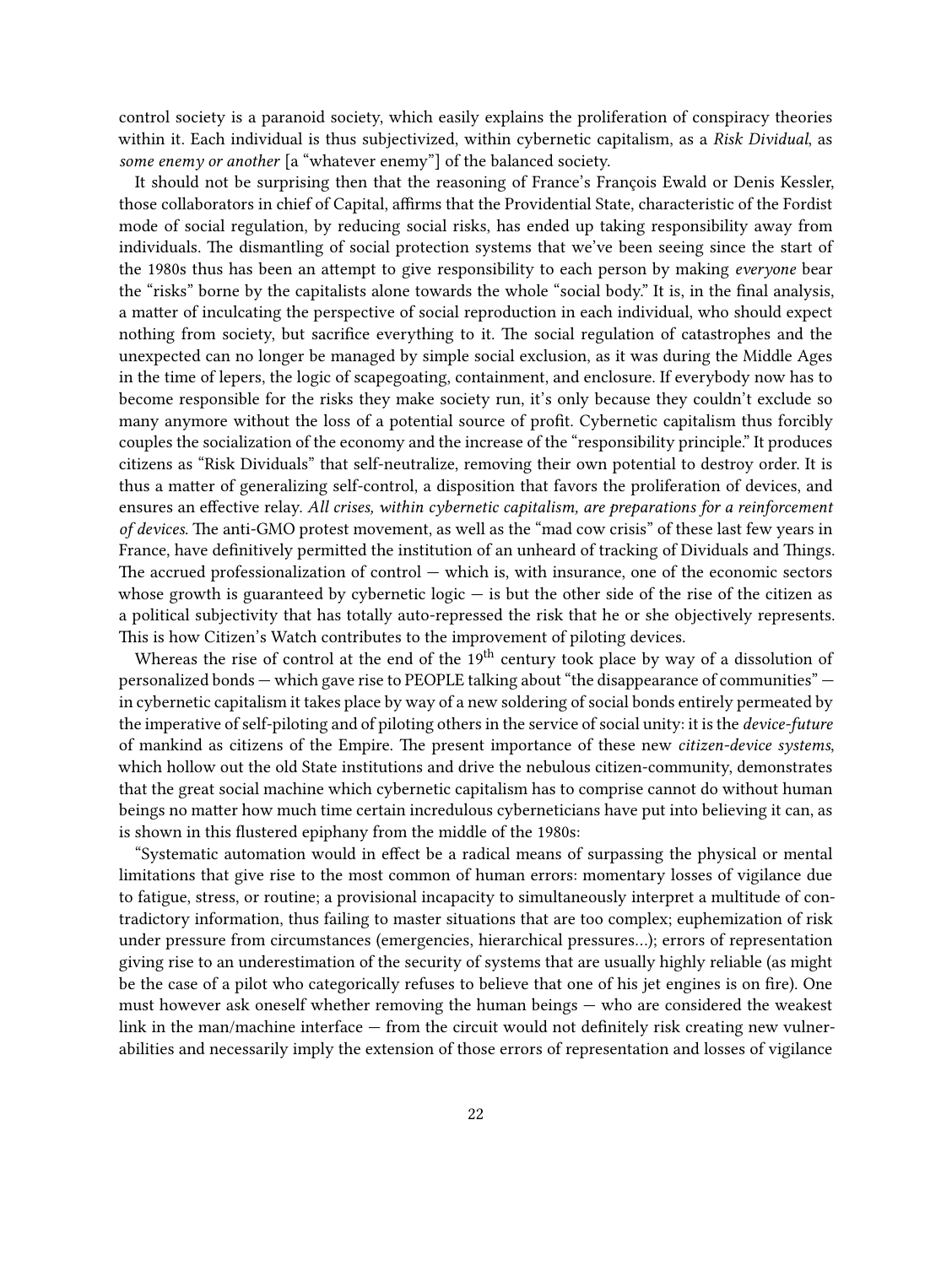that are, as we have seen, the frequent counterpart of an exaggerated feeling of security. Either way, the debate deserves to remain open."

It certainly does.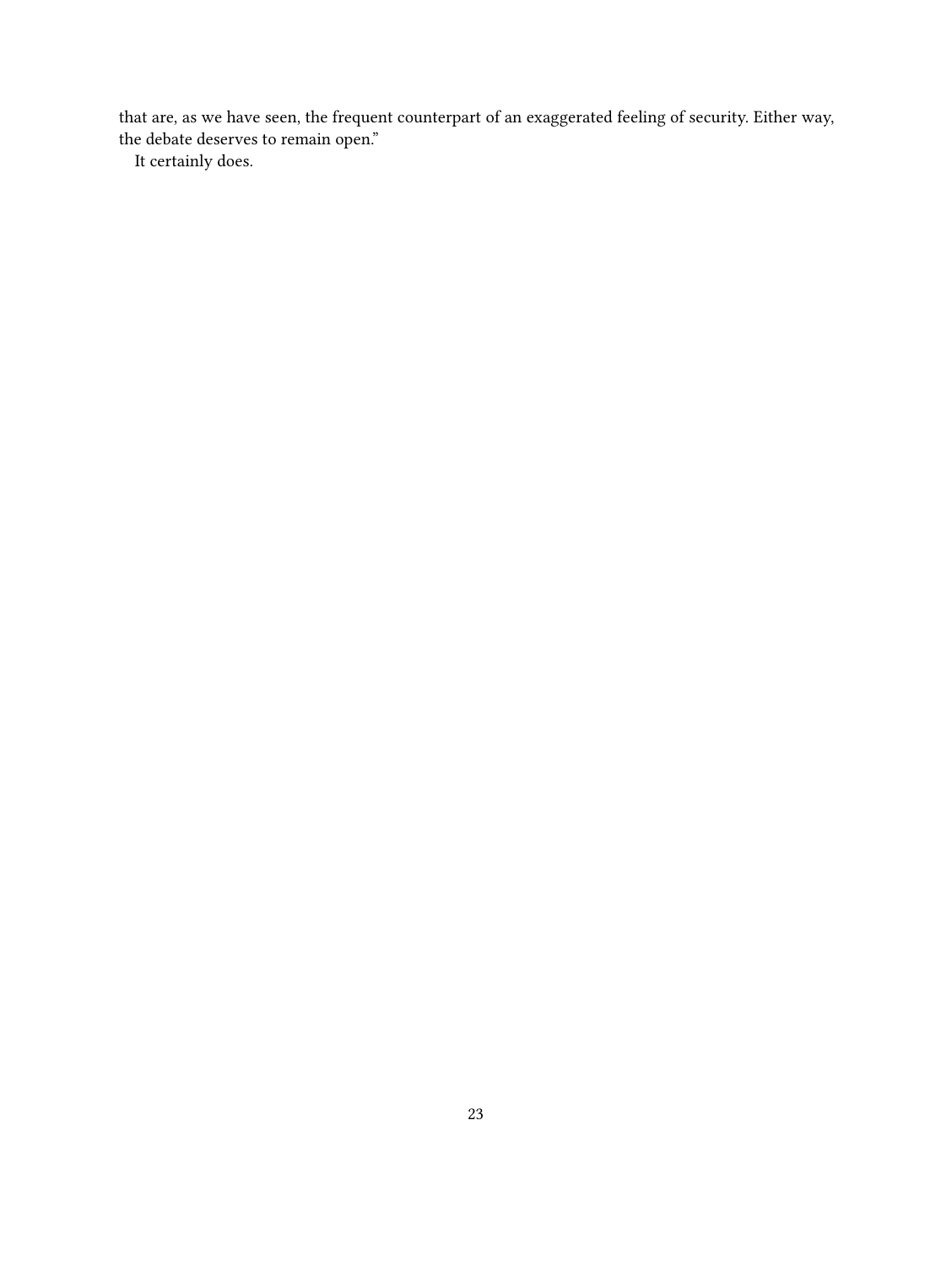<span id="page-23-0"></span> $\overline{\mathbf{V}}$ 

"The eco-society is *decentralized, communitarian, and participatory*. Individual *responsi*bility and initiative really exist in it. The eco-society rests on the plurality of ideas about life, life styles and behaviors in life. The consequence of this is that equality and justice make progress. But also there is an upheaval in habits, ways of thinking, and morals. Mankind has invented a different kind of life, in a balanced society, having understood that maintaining a state of balance is more of a delicate process than maintaining a state of continual growth is. Thanks to a new vision, a new logic of complementarity, and new values, the people of eco-society have invented an economic doctrine, a political science, a sociology, a technology, and a psychology of the state of controlled equilibrium." Joel de Rosnay, The Macroscope, 1975

"Capitalism and socialism represent two kinds of organization of the economy, deriving from the same basic system, a system for quantifying value added. ... Looking at it from this angle, the system called 'socialism' is but the corrective sub-system applied to 'capitalism.' One may therefore say that the most outdated capitalism is socialist in certain ways, and that all socialism is a 'mutation' of capitalism, destined to attempt to stabilize the system via redistribution — the redistribution considered necessary to ensure the survival of all, and to incite everyone to a broader consumption. In this sketch we call a kind of organization of the economy that would be designed so as to establish an acceptable balance between capitalism and socialism 'social capitalism." Yona Friedman, Realizable Utopias, 1974.

The events of May 68 gave rise to a political reaction in all western societies that PEOPLE hardly recall the scope of today. Capitalism was very quickly restructured, as if an army were being put on *the march to war.* The Rome Club  $-$  multinationals like Fiat, Volkswagen, and Ford  $-$  paid sociologists and ecologists to determine what products corporations should give up manufacturing so that the capitalist system could function better and be reinforced. In 1972, the Massachusetts Institute of Technology issued a report commissioned by said Rome Club, called Limits to Growth, which made a big splash because it recommended stopping the process of capitalist accumulation, including in the so-called developing countries. From the lofty heights of domination, THEY demanded "zero growth" so as to preserve social relations and the resources of the planet, introducing qualitative components into their analysis of development, against the quantitative projections focusing on growth, and de $manding - definitely - that it be entirely redefined; that pressure grew until it burst in the 1973$ crisis. Capitalism seemed to have made its own self-critique. But I'm only bringing up the army and war again because the MIT report, put together by the economist Dennis H. Meadows, was inspired by the work of a certain Jay Forrester, who in 1952 had been assigned by the US Air Force to the task of putting together an alert and defense system - the SAGE system - which would for the first time coordinate radars and computers in order to detect and prevent a possible attack on American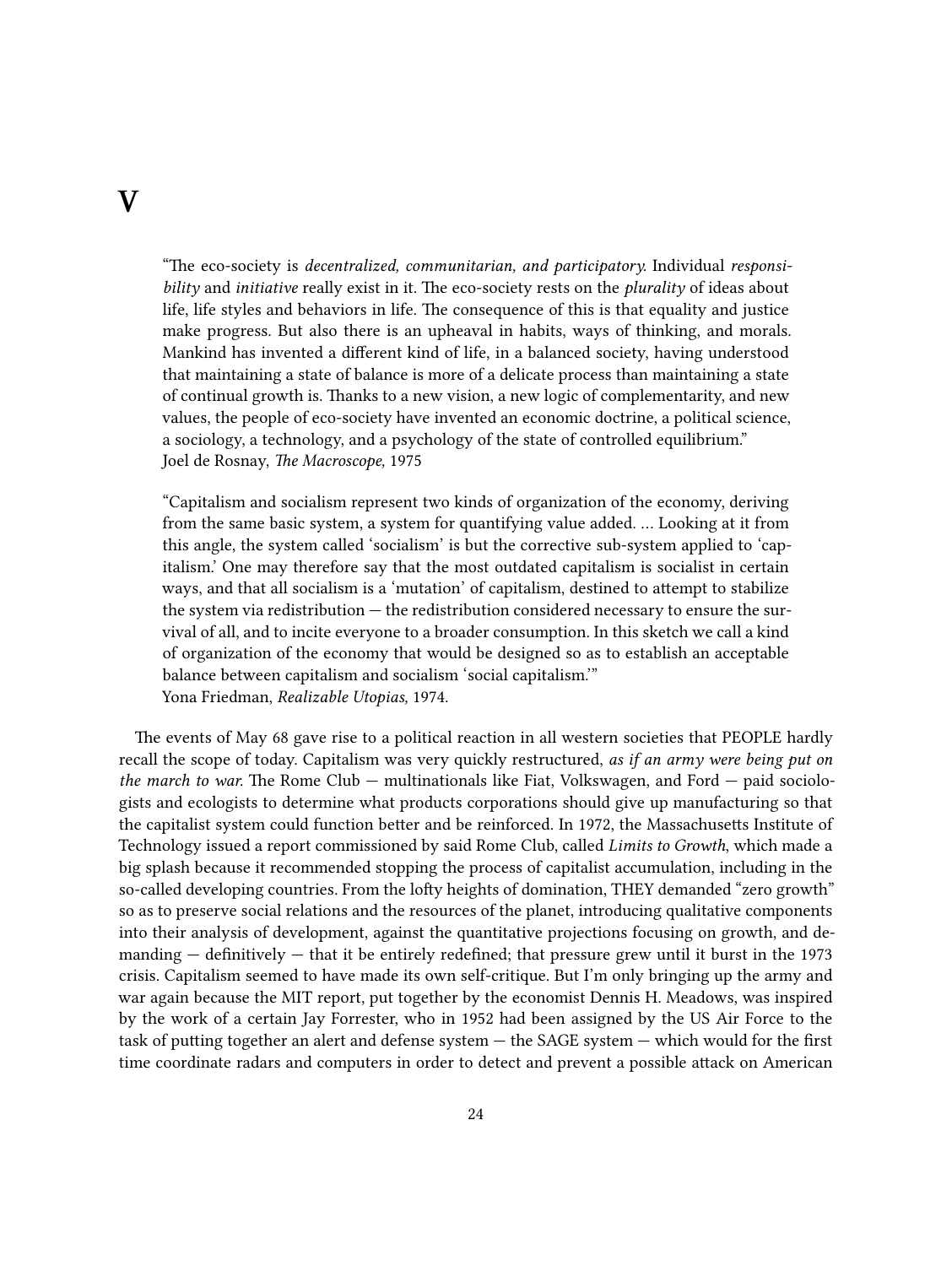territory by enemy rockets. Forrester had assembled infrastructure for communications and control between men and machines, for the first time allowing them a "real time" interconnection. After that he had been named to the MIT school of management, to extend his skills in matters of systems analysis to the economic world. He applied the same principles of order and defense to business; he then went over cities and finally the whole of the planet with these principles, in his book World Dynamics, which ended up an inspiration to the MIT reporters. And so, the "second cybernetics" was a key factor in establishing the principles applied in this restructuring of capitalism. With it, political economy became a life science. It analyzed the world as an open system for the transformation and circulation of energy flows and monetary flows.

In France, an ensemble of pseudo-savants - the eccentric de Rosnay and the blathering Morin, but also the mystic Henri Atlan, Henri Laborit, René Passet and the careerist Attali - all came together to elaborate, in MIT's wake, Ten Commandments for a New Economy, an "eco-socialism," as they called it, following a systematic, that is, cybernetic, approach, obsessed by the "state of equilibrium" everything and everyone. It is useful, a posteriori, when listening to today's "left" and the "left of the left," to remember certain of the principles de Rosnay posited in 1975:

- 1. Preserve the variety of spaces and cultures, bio-diversity and multi-culturality.
- 2. Beware not to open or allow leakage of the information contained in the regulation loops.
- 3. Re-establish the equilibrium of the system as a whole through decentralization.
- 4. Differentiate so as to better integrate, since as Teilhard de Chardin, the visionary in chief of all cyberneticians said, "all real integration is based on prior differentiation. ...Homogeneity, mixture, syncretism: this is entropy. Only *union within diversity* is creative. It increases complexity, and brings about higher levels of organization."
- 5. To evolve: let yourself be attacked.
- 6. Prefer objectives and *projects* to detailed programming.
- 7. Know how to utilize information.
- 8. Be able to keep constraints on the system elements.

It is no longer a matter  $-$  as PEOPLE could still pretend to believe in  $1972 -$  of questioning capitalism and its devastating effects; it is more a question of "reorienting the economy so as to better serve human needs, the maintenance and evolution of the social system, and the pursuit of a real cooperation with nature all at once. The balanced economy that characterizes eco-society is thus a 'regulated' economy in the cybernetic sense of the term." The first ideologues of cybernetic capitalism talked about opening a community-based management of capitalism from below, about making everyone responsible thanks to a "collective intelligence" which would result from the progress made in telecommunications and informatics. Without questioning either private property or State property, THEY invite us to co-management, to a kind of control of business by communities of wage-workers and users. The cybernetic reformist euphoria was at such extremes in the beginning of the 1970s that THEY could even evoke the idea of a "social capitalism" (as if that hadn't been what we've had since the 19<sup>th</sup> century) without even trembling anymore, and defend it as did the architect ecologist and graphomaniac Yona Friedman, for instance. Thus what PEOPLE have ended up calling "third way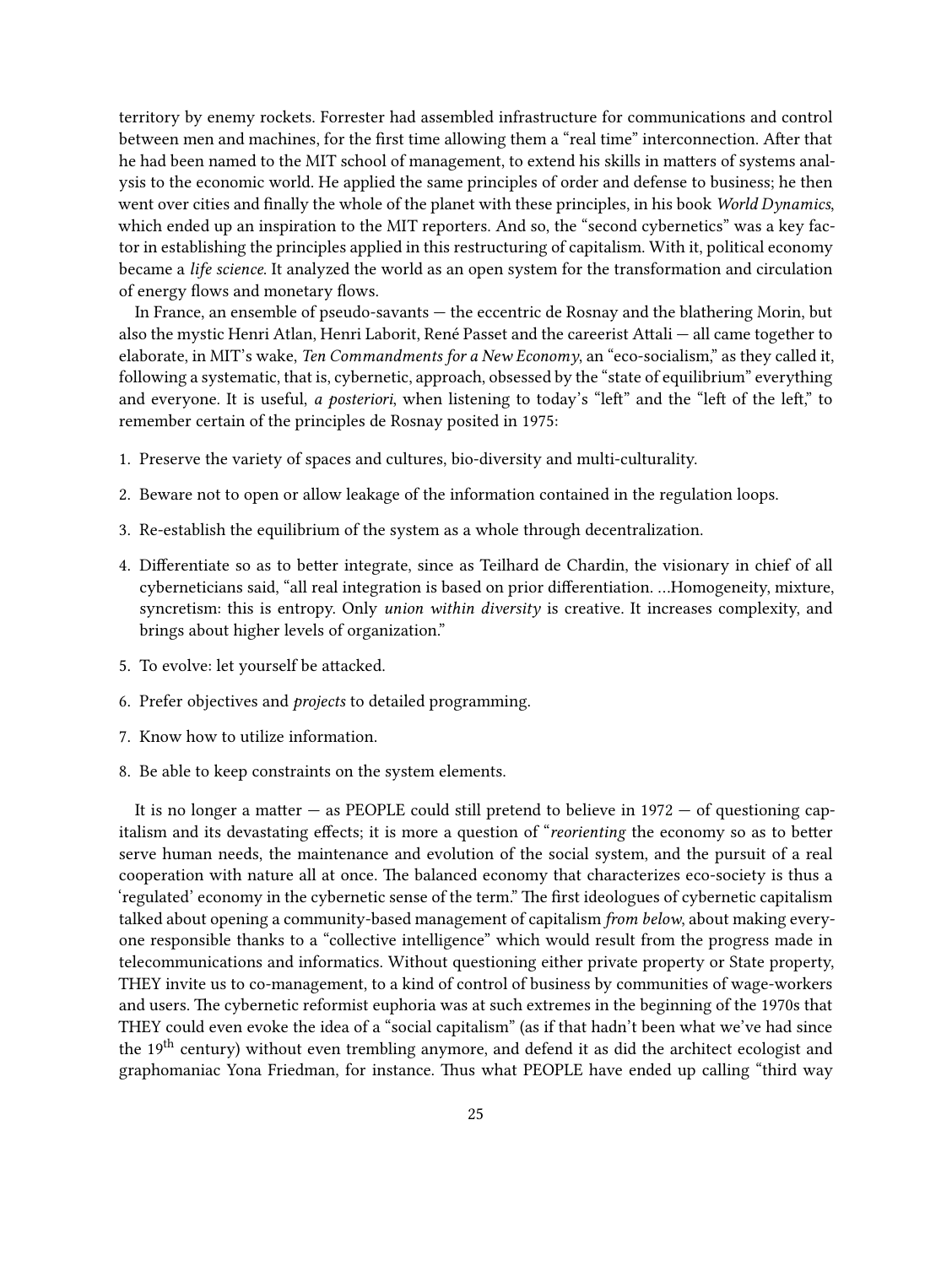socialism" and its alliance with  $ecology - and PEOPLE$  can clearly see how powerful the latter has become politically in Europe today — was crystallized. But if one had to refer to just one event that in those years exposed the torturous progress towards this new alliance between socialism and liberalism in France, not without the hope that something different would come out of it, it would have to be the LIP affair. With those events all of socialism, even in its most radical currents, like "council" communism," failed to take down the liberal arrangement and, without properly suffering any real defeat to speak of, ended up simply absorbed by cybernetic capitalism. The recent adherence of the ecologist Cohn-Bendit - the mild-mannered 'leader' of the May 68 events - to the liberal-libertarian current is but a logical consequence of a deeper reversal of "socialist" ideas against themselves.

The present "anti-globalization" movement and citizen protest in general show no break with this training by pronouncements made thirty years ago. They simply demand that it be put into place faster. Behind the thundering counter-summits they hold, one can see the same cold vision of society as a totality threatened by break-up, one and the same goal of social regulation. For them it is a matter of restoring the social coherence pulverized by the dynamics of cybernetic capitalism, and guaranteeing, in the final analysis, everyone's participation in the latter. Thus it is not surprising to see the driest economism impregnate the ranks of the citizens in such a tenacious and nauseating manner. The citizen, dispossessed of everything, parades as an *amateur* expert in social management, and conceives of the nothingness of his life as an uninterrupted succession of "projects" to carry out: as the sociologist Luc Boltanski remarks, with a feigned naiveté, "everything can attain to the dignity of a *project*, including enterprises which may be hostile to capitalism." In the same way as the "selfmanagement" device was seminal in the reorganization of capitalism thirty years ago, citizen protest is none other than the present instrument of the modernization of politics. This new "process of civilization" rests on the critique of authority developed in the 1970s, at the moment when the second cybernetics crystallized. The critique of political representation as separate power, already co-opted by the new Management into the economic production sphere, is today reinvested into the political sphere. Everywhere there is only horizontality of relations, and participation in projects that are to replace the dusty old hierarchical and bureaucratic authority, counter-power and decentralization that is supposed to defeat monopolies and secrecy. Thus the chains of social interdependence can extend and tighten, chains which are sometimes made of surveillance, and sometimes of delegation. Integration of civil society by the State, and integration of the State by civil society more and more work together like gears. It is thus that the division of the labor of population management necessary for the dynamics of cybernetic capitalism is organized  $-$  and the affirmation of a "global citizenship" will, predictably, put the finishing touches on it.

After the 1970s socialism was just another democratism anymore, now completely necessary for the progress of the cybernetic hypothesis. The ideal of direct democracy and participatory democracy must be seen as the desire for a general expropriation by the cybernetic system of all the information contained in its parts. The demand for transparency and traceability is but a demand for the perfect circulation of information, a *progressivism in the logic of flux* that rules cybernetic capitalism. Between 1965 and 1970, a young German philosopher, presumed to be the inheritor of "critical theory," laid the foundations for the democratic paradigm of today's contestation by entering noisily into a number of controversies with his elders. Habermas countered the socio-cybernetician Niklas Luhmann, hyper-functionalist systems theoretician, by counterposing the unpredictability of dialogue, arguments irreducible to simple information exchanges. But it was above all against Marcuse that this project of a generalized "ethics of discussion" which was to become radicalized in the critique of the democratic project of the Renaissance. Marcuse explained, commenting on Max Weber's observations,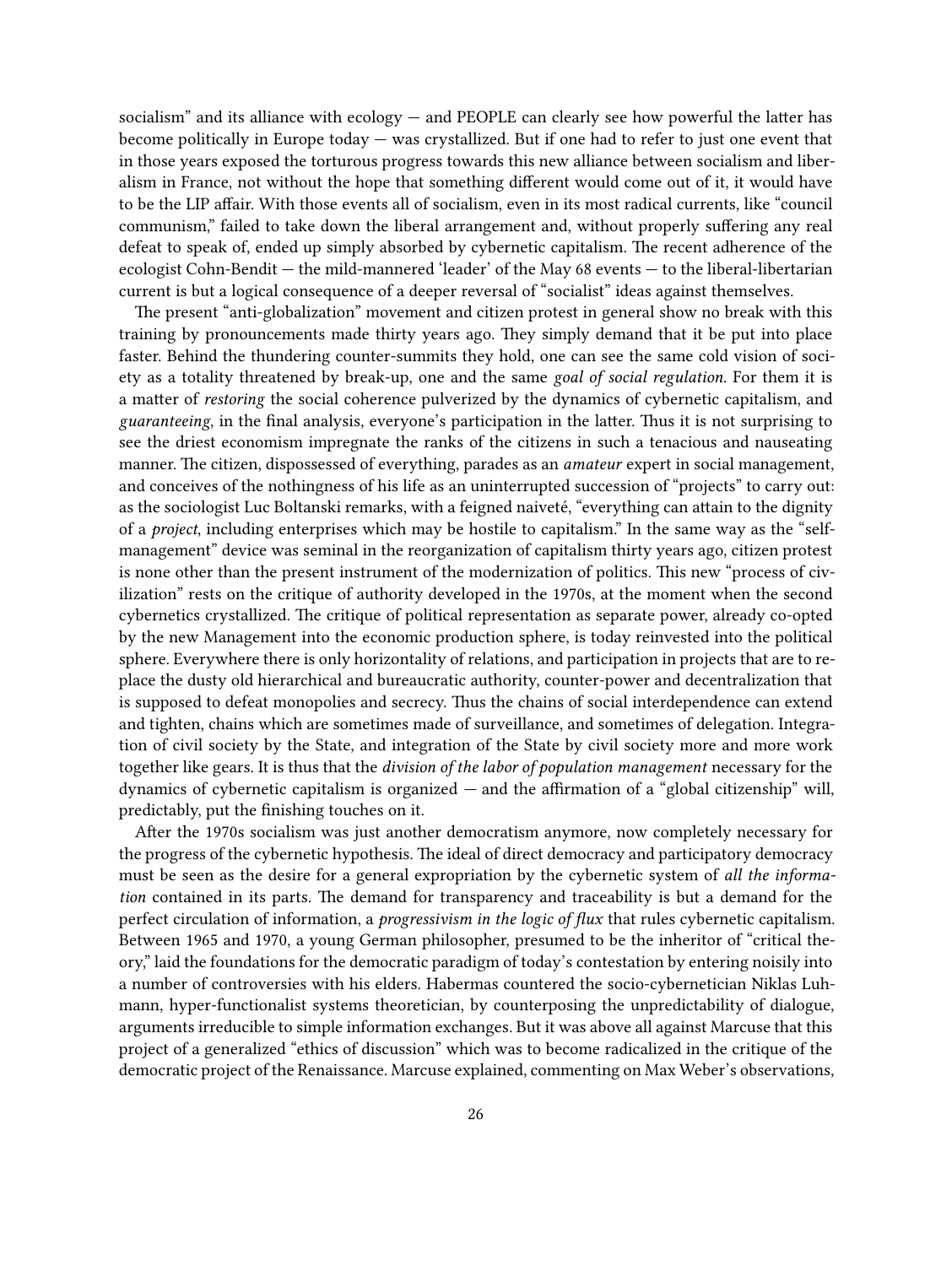that "rationalization" meant that technical reasoning, based on the principles of industrialization and capitalism, was indissolubly *political* reasoning; Habermas retorted that an ensemble of immediate intersubjective relations escaped technology-mediated subject-object relations, and that in the end it was the former that framed and guided the latter. In other words, in light of the development of the cybernetic hypothesis, politics should aim to become autonomous and to extend the sphere of discourse, to multiply democratic arenas, to build and research a consensus which in sum would be emancipatory by nature. Aside from the fact that he reduced the "lived world" and "everyday life" - the whole of what escaped the control machine, to social interactions and discourses, Habermas more profoundly ignored the fundamental heterogeneity of forms-of-life among themselves. In the same way as contracts, consensus is attached to the objective of unification and pacification via the management of differences. In the cybernetic framework, all faith in "communicational action," all communication that does not assume the possibility of its impossibility, ends up serving control. This is why science and technology are not, as the idealist Habermas thought, simply ideologies which dress the concrete tissue of inter-subjective relations. They are "ideologies materialized," a cascade of devices, a concrete government-mentality that passes through such relations. We do not want more transparency or more democracy. There's already enough. On the contrary  $-$  we want more opacity and more intensity.

But we can't be done dealing with socialism (expired now as a result of the cybernetic hypothesis) without mentioning another voice: I want to talk about the critique centered around man-machine relations that has attacked what it sees as the core of the cybernetics issue by posing the question of technology beyond technophobia — the technophobia of someone like Theodore Kaczynski, or of Oregon's monkey-man of letters, John Zerzan - and technophilia, and which intended to found a new radical ecology which would not be stupidly romantic. In the economic crisis of the 1970s, Ivan Illich was among the first to express the hope for a re-establishment of social practices, no longer merely through a new relations between subjects, as Habermas had discussed, but also between subjects and objects, via a "reappropriation of tools" and institutions, which were to be won over to the side of general "conviviality," a conviviality which would be able to undermine the law of value. Simondon, philosopher of technology, used this same reappropriation as his vaulting stick to transcend Marx and Marxism: "work possesses the intelligence of the elements; capital possesses the intelligence of groups; but it is not by uniting the intelligence of elements and of groups that one can come up with an intelligence of the intermediary and non-mixed being that is the technological individual... The dialogue of capital and labor is false, because it is in the past. The socialization of the means of production cannot alone give rise to a reduction in alienation; it can only do so if it is the prior condition for the acquisition, on the part of the human individual, of the intelligence of the individuated technological object. This relationship of the human individual to the technological individual is the most difficult to form and the most delicate." The solution to the problem of political economy, of capitalist alienation, and of cybernetics, was supposed to be found in the invention of a new kind of relationship with machines, a "technological culture" that up to now had been lacking in western modernity. Such a doctrine justified, thirty years later, the massive development of "citizen" teaching in science and technology. Because living beings, contrary to the cybernetic hypothesis' idea, are essentially different from machines, mankind would thus have the responsibility to represent technological objects: "mankind, as the witness of the machines," wrote Simondon, "is responsible for their relationship; the individual machine represents man, but man represents the ensemble of machines, since there is no one machine for all the machines, whereas there can be a kind of thinking that would cover them all." In its present utopian form, seen in the writings of Guattari at the end of his life, or today in the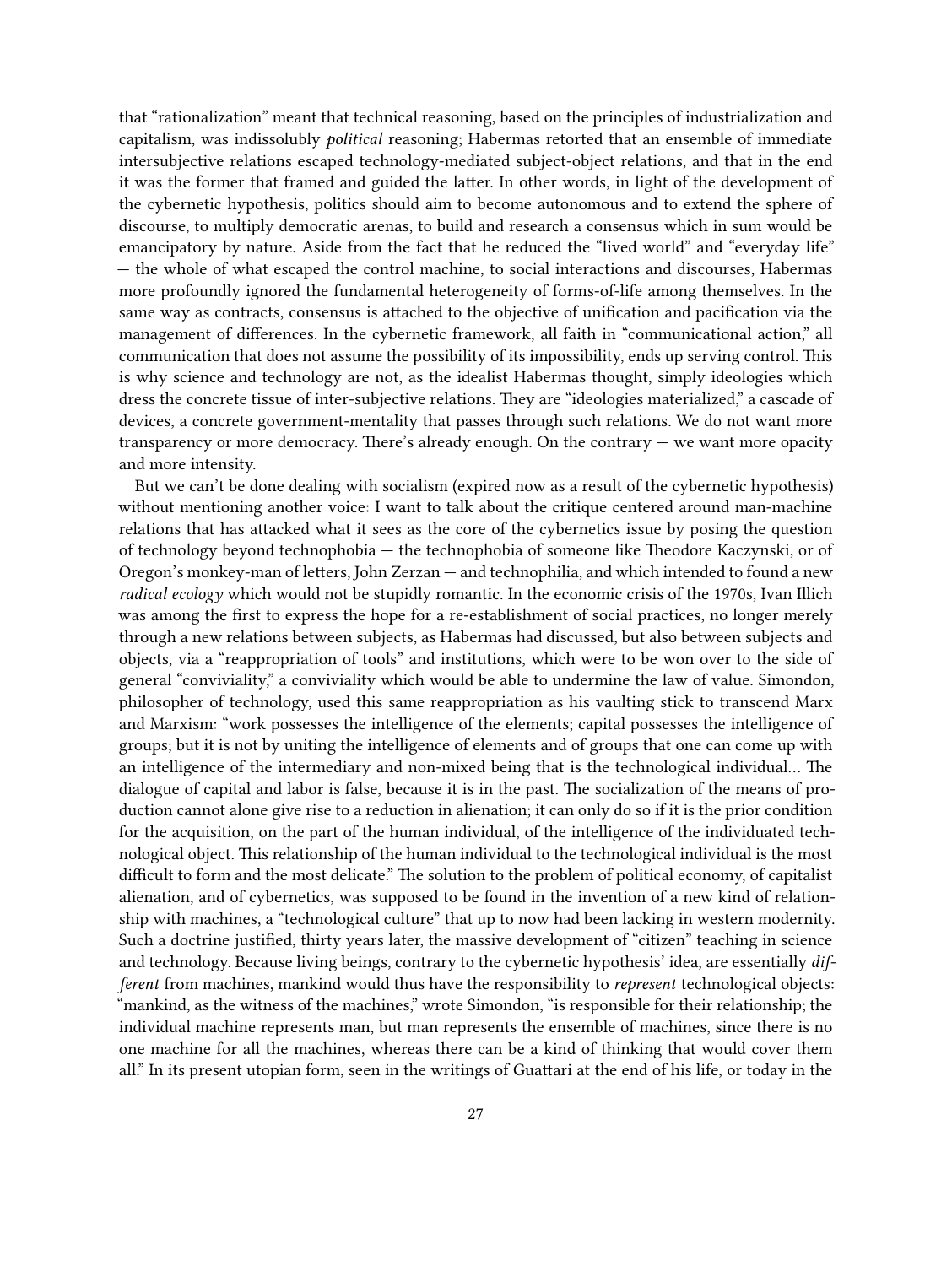writings of Bruno Latour, this school claimed to "make objects speak", and to represent their norms in the public arena through a "parliament of Things." Eventually the technocrats would make way for the "mechanologues," and other "medialogues"; it's hard to see how these would differ from today's technocrats, except for that they would be even more familiar with technological life, citizens more ideally coupled with their devices. What the utopians pretended not to know was that the integration of technological thinking by everybody would in no way undermine the existing power relations. The acknowledgement of the man-machines hybridity in social arrangements would certainly do no more than extend the struggle for recognition and the tyranny of transparency to the inanimate world. In this renovated political ecology, socialism and cybernetics would attain to their point of optimal convergence: the project of a green republic, a *technological democracy*  $-$  "a renovation of democracy could have as its objective a pluralistic management of the whole of the machinic constituents," wrote Guattari in the last text he ever published - the lethal vision of a definitive civil peace between humans and non-humans.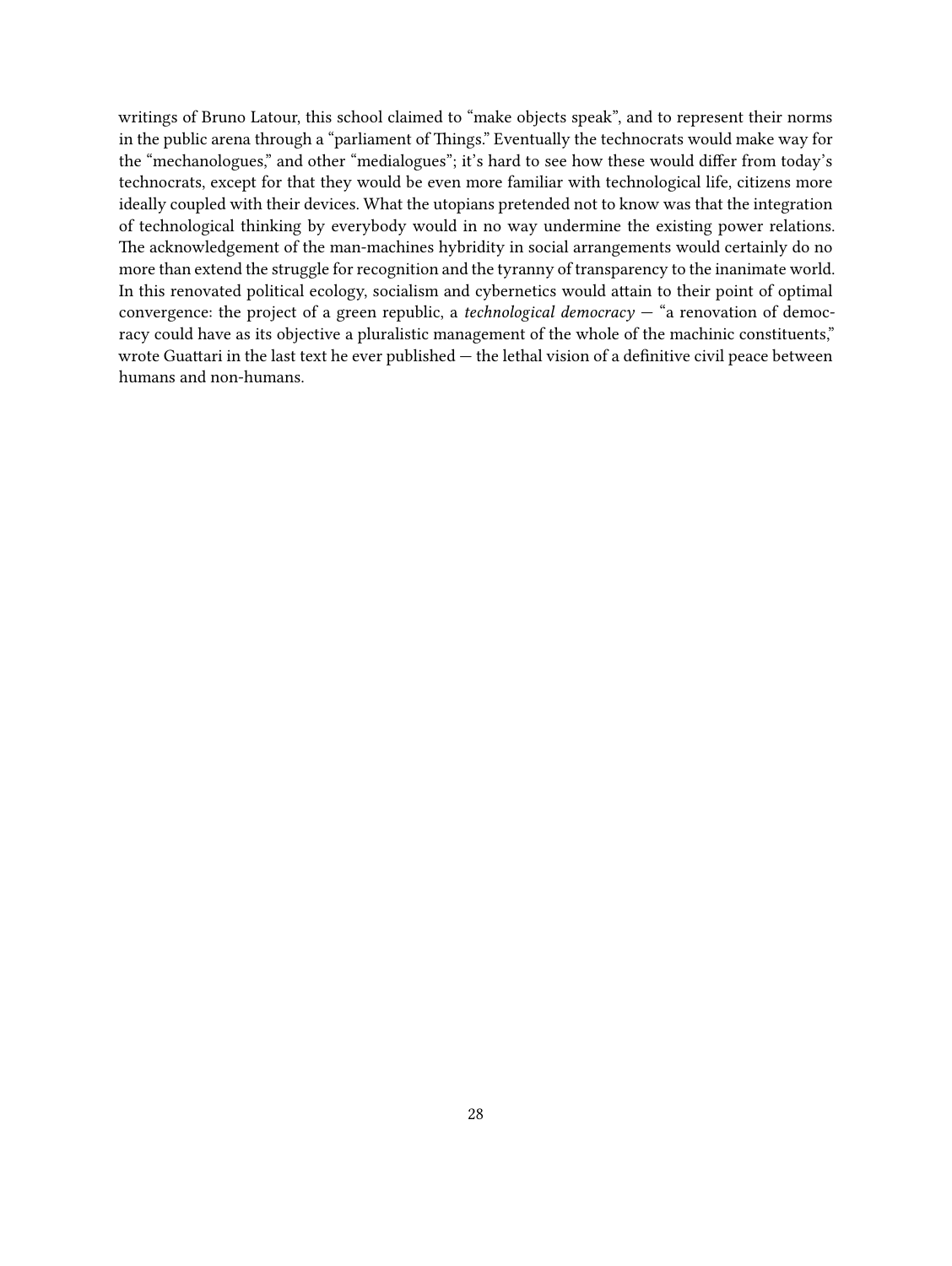<span id="page-28-0"></span>**VI** 

"Just like modernization did in a prior era, today's post-modernization (or informatization) marks a new way of becoming human. Regarding the production of souls, as Musil put it, one would really have to replace the traditional technology of industrial machines with the cybernetic intelligence of information and communications technologies. We will need to invent what Pierre Levy has called an 'anthropology of cyberspace." Michael Hardt & Toni Negri, Empire, 1999.

"Communication is the fundamental 'third way' of imperial control... Contemporary communications systems are not subordinate to sovereignty; on the contrary, it is sovereignty that appears to be subordinate to communications... Communication is the form of capitalist production in which capital has succeeded in entirely and globally subjugating society to its regime, suppressing all the possible ways of replacing it." Michael Hardt & Toni Negri, Empire, 1999.

The cybernetic utopia has not only sucked all the blood out of socialism and its force as an opposition by making it into a "proximity democratism." In the confusion-laden 1970s, it also contaminated the most advanced Marxism, making its perspective inoffensive and untenable. "Everywhere," wrote Lyotard in 1979, "in every way, the Critique of political economy and the critique of the alienated society that was its corollary are used as elements in the programming of the system." Faced with the unifying cybernetic hypothesis, the *abstract* axioms of potentially revolutionary antagonisms - class struggle, "human community" (Gemeinwesen) or "social living" versus Capital, general intellect versus the process of exploitation, "multitudes" versus "Empire," "creativity" or "virtuosity" versus work, "social wealth" versus commodity value, etc. - definitively serve the political project of a broader social integration. The critique of political economy and ecology do not critique the economic style proper to capitalism, nor the totalizing and systemic vision proper to cybernetics; paradoxically, they even make them into the engines driving their emancipatory philosophies of history. Their teleology is no longer that of the proletariat or of nature, but that of Capital. Today their perspective is, deeply, one of social economy, of a "solidarity economy," of a "transformation of the mode of production," no longer via the socialization or nationalization of the means of production but via a socialization of the decisions of production. As writers like for example Yann Moulier Boutang put it, it is in the end a matter of making *recognized* the "collective social character of the creation of wealth," that the profession of living as a citizen be valorized. This pretend communism is reduced to no more than an economic democratism, to a project to reconstruct a "post-Fordist" State from below. Social cooperation is presented as if it were a pre-ordained given, with no ethical incommensurability and no interference in the circulation of emotions, no community problems.

Toni Negri's career within the Autonomia group, and the nebula of his disciples in France and in the anglo world, show just how much Marxism could authorize such a slippery slide towards the will to will, towards "infinite mobilization," sealing its unavoidable eventual defeat by the cybernetic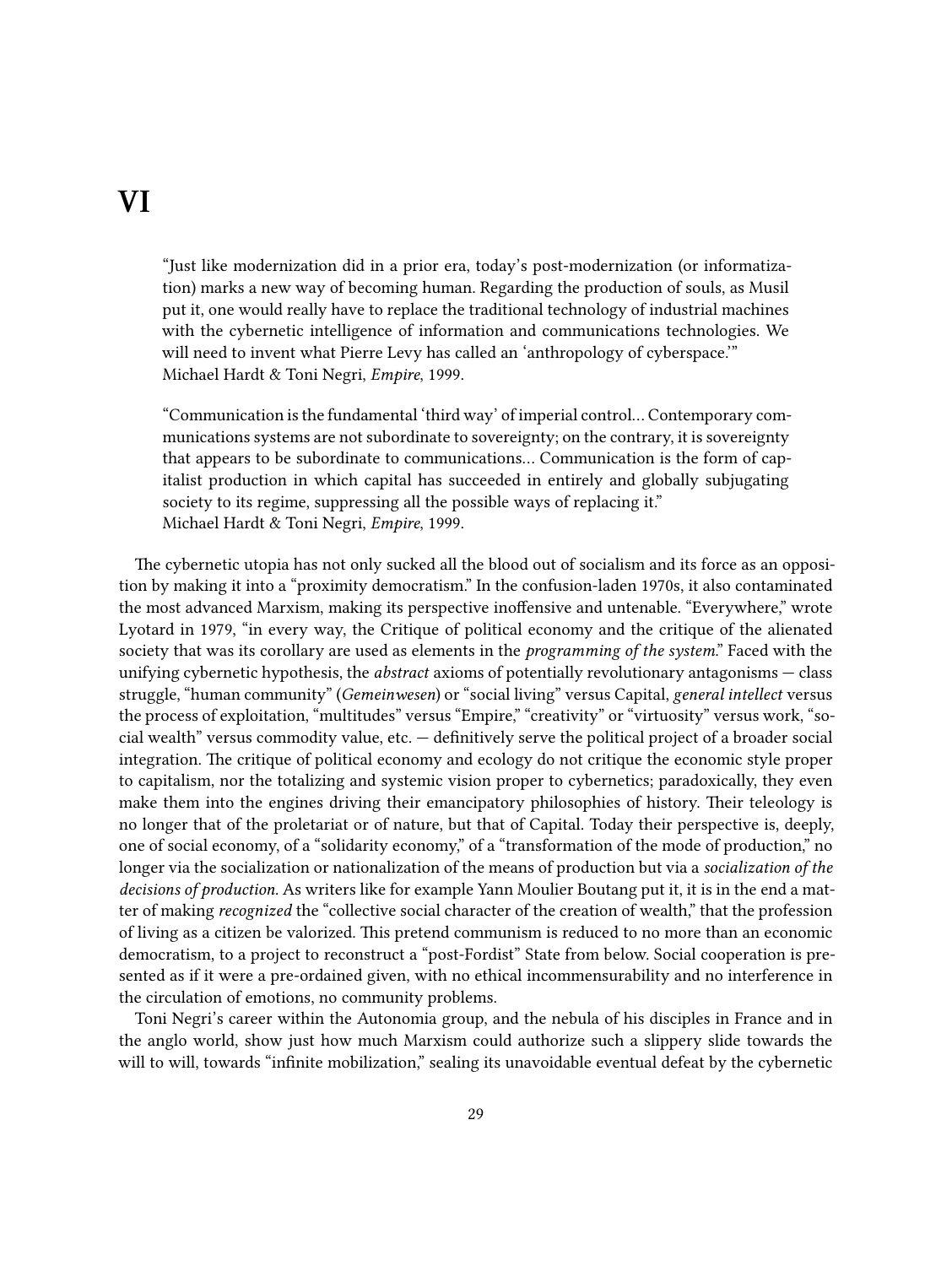hypothesis. The latter has had no problem plugging itself into the metaphysics of production that runs throughout Marxism and which Negri pushed to the extreme by considering all affects, all emotions, all communications  $-$  in the final analysis  $-$  as labor. From this point of view, autopoïesis, self-production, self-organization, and autonomy are categories which all play a homologous role in the distinct discursive formations they emerged from. The demands inspired by this critique of political economy, such as the demand for a guaranteed minimum income and the demand for "citizenship" papers for all" merely attack, fundamentally, the sphere of production. If certain people among those who today demand a guaranteed income have been able to break with the perspective of putting everyone to work  $-$  that is, the belief in work as a fundamental value  $-$  which formerly still had predominance in the unemployed workers' movements, it was only on condition  $-$  paradoxically  $$ that they'd be able to keep the restrictive definition of value they had inherited, as "labor value." Thus they were able to ignore just how much they contributed, in the end, to the circulation of goods and persons.

It is precisely because valorization is no longer assignable to what takes place solely in the production sphere that we must now displace political gestures  $-$  I'm thinking of normal union strikes, for example, not even to mention general strikes  $-$  into the spheres of product and information circulation. Who doesn't understand by now that the demand for "citizenship papers for all"  $-$  if it is satisfied – will only contribute to a greater mobility of the labor force worldwide? Even American liberal thinkers have understood that. As for the guaranteed minimum income, if that were obtained, would it not simply put one more supplementary source of income into the circuit of value? It would just represent a formal equivalent of the system's investment in its "human capital"  $-$  just another loan in anticipation of future production. Within the framework of the present restructuring of capitalism, the demand for a guaranteed minimum income could be compared to a neo-Keynesian proposal to relaunch "effective demand" which could serve as a safety net for the hoped-for development of the "New Economy." Such reasoning is also behind the adherence of many economists to the idea of a "universal income" or a "citizenship income." What would justify such a thing, even from the perspective of Negri and his faithful flock, is a *social debt contracted* by capitalism towards the "multitudes." When I said, above, that Negri's Marxism had in the end operated, like all other Marxisms, on the basis of an *abstract* axiom concerning social antagonism, it's only because it has a *concrete* need for the fiction of a united social body. In the days when he was most on the offense, such as the days he spent in France during the unemployed workers' movement of winter 1997–1998, his perspectives were focused on laying the foundation for a new social contract, which he'd call communist. Within classical politics, then, Negriism was already playing the avant-garde role of the ecologist movements.

So as to rediscover the intellectual circumstances explaining this blind faith in the social body, seen as a possible subject and object of a contract, as an ensemble of equivalent elements, as a homogeneous class, as an organic body, one would need to go back to the end of the 1950s, when the progressive decomposition of the working class in western societies disturbed marxist theoreticians since it overturned the axiom of class struggle. Some of them thought that they could find in Marx's Grundrisse a demonstration, a prefiguring of what capitalism and its proletariat were becoming. In his fragment on machines, Marx envisaged that when industrialization was in full swing, individual labor power would be able to cease being the primary source of surplus value, since "the general social understandings, knowledge" would become the most immediate of productive powers. This kind of capitalism, which PEOPLE call "cognitive" today, would no longer be contested by a proletariat borne of large-scale manufacturing. Marx supposed that such contestation would be carried out by the "social individual." He clarified the reasoning behind this unavoidable process of reversal: "Capital sets in motion all the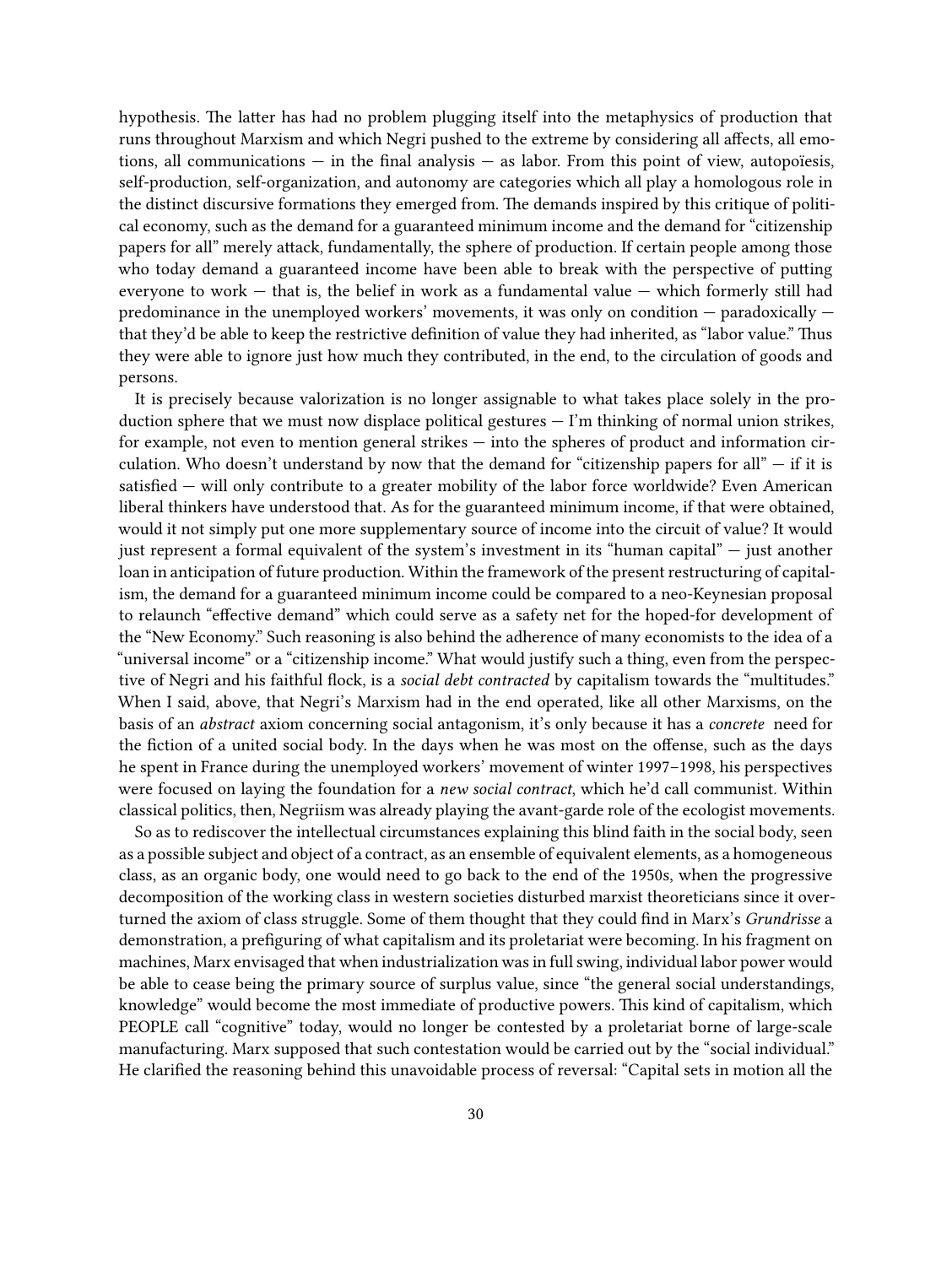forces of science and nature; it stimulates cooperation and social commerce so as to *liberate (relatively* speaking) the creation of wealth from labor time... These are the material conditions that will break up the foundations of capital." The contradiction of the system, its catastrophic antagonism, came from the fact that Capital measures all value by labor time, while simultaneously diminishing it because of the productivity gains granted it by automation. Capitalism is doomed, in sum, because it demands at the same time  $-$  more labor and less labor. The responses to the economic crisis of the 1970s, the cycle of struggles which in Italy lasted more than ten years, gave an unexpected blow of the whip to this teleology. The utopia of a world where machines would work instead of us appeared to be within reach. Creativity, the social individual, the general intellect - student youth, cultivated dropouts, intangible laborers, etc.  $-$  detached from the relations of exploitation, would be the new subject of the coming communism. For some, such as Negri or Castoriadis, but also for the situationists, this meant that the new revolutionary subject would reappropriate its "creativity," or its "imagination," which had been confiscated by labor relations, and would make non-labor time into a new source of self and collective emancipation. Autonomia was founded as a political movement on the basis of such analyses.

In 1973, Lyotard, who for a long while had associated with Castoriadis within the Socialism or Barbarism group, noted the lack of differentiation between this new marxist, or post-marxist, discourse and the discourse of the new political economy: "The body of machines which you call a social subject and the universal productive force of man is none other than the body of modern Capital. The knowledge in play within it is in no way proper to all individuals; it is separate knowledge, a moment in the metamorphosis of capital, obeying it as much as it governs it at the same time." The ethical problem that is posed by putting one's hopes in collective intelligence, which today is found in the utopias of the autonomous collective use of communications networks, is as follows: "we cannot decide that the primary role of knowledge is as an indispensable element in the functioning of society and to act, consequently, in place of it, if we have already decided that the latter is itself just a big machine. Inversely, we can't count on its critical function and imagine that we could orient its development and spread in such a direction if we've already decided that it is not an integral whole and that it remains haunted by a principle of contestation." By conjugating the two nevertheless irreconcilable terms of such an alternative, the ensemble of heterogeneous positions of which we have found the womb in the discourse of Toni Negri and his adepts (which represents the point of completion of the marxist tradition and its metaphysics) is doomed to restless political wandering, in the absence of any destination other than whatever destination domination may set for it. The essential issue here  $-$  an issue which seduces many an intellectual novice  $-$  is that such knowledge is never power, that this understanding is never self-understanding, and that such intelligence always remains separate from experience. The political trajectory of Negriism is towards a formalization of the informal, towards rendering the implicit explicit, making the tacit obvious, and in brief, towards valorizing everything that is *outside of value*. And in effect, Yann Moulier Boutang, Negri's loyal dog, ended up dropping the following tidbit in 2000, in an idiotic cocaine-addict's unreal rasp: "capitalism, in its new phase, or its final frontier, needs the communism of the multitudes." Negri's neutral communism, the mobilization that it stipulates, is not only compatible with cybernetic capitalism  $-$  it is now the condition for its effectuation.

Once the propositions in the MIT Report had been fully digested, the "growth" economists highlighted the primordial role to be played by creativity and technological innovation  $-$  next to the factors of Labor and Capital  $-$  in the production of surplus value. And other experts, equally well informed, learnedly affirmed that the propensity to innovate depended on the degree of education,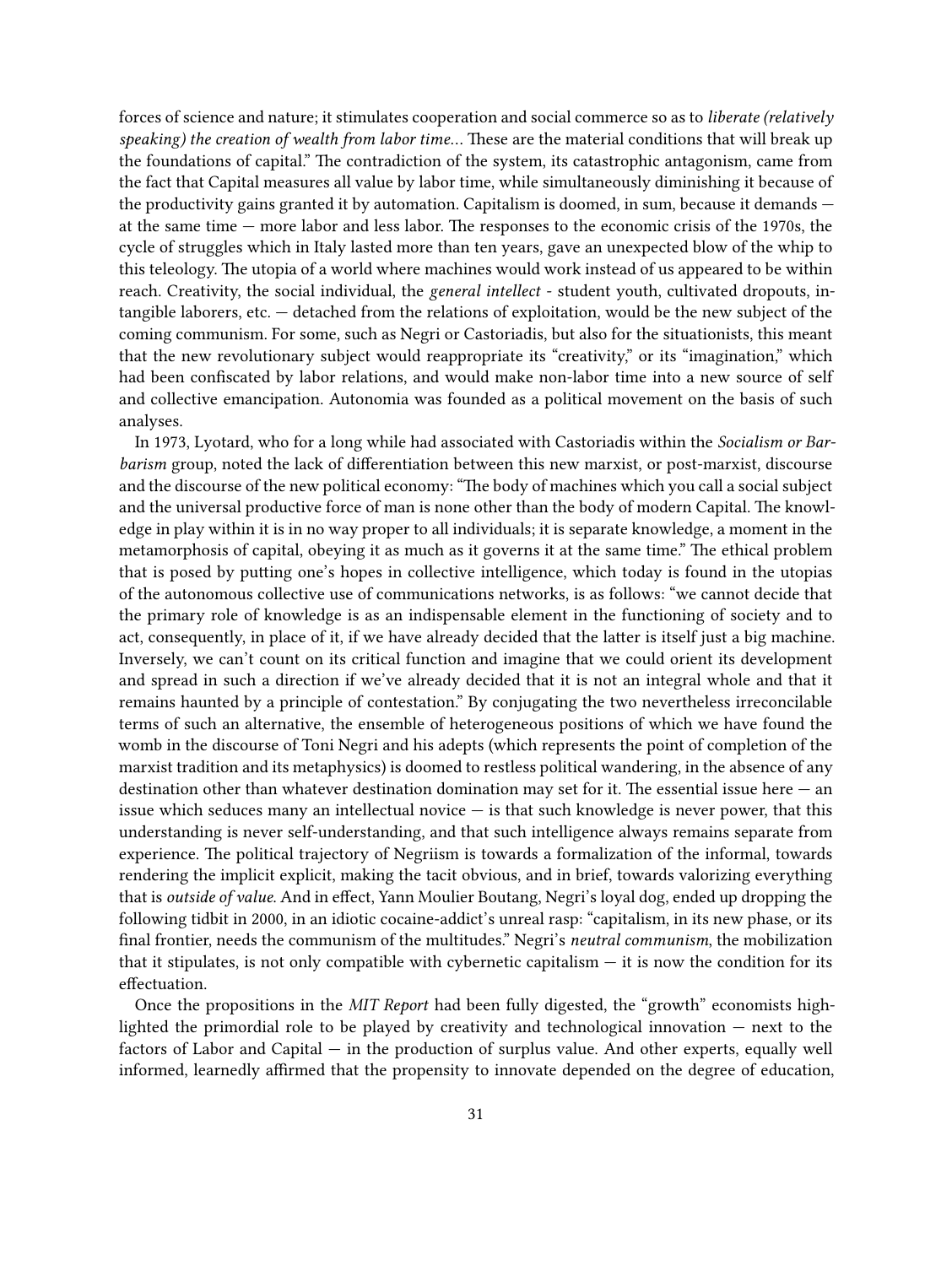training, health, of populations – after Gary Becker, the most radical of the economicists, PEOPLE would call this "human capital" – and on the complementarity between economic agents (a complementarity that could be favored by putting in place a regular circulation of information through communications networks), as well as on the complementarity between activity and environment, the living human being and the non-human living thing. What explains the crisis of the 1970s is that there was a whole cognitive and natural social base for the maintenance of capitalism and its development which had up to that time been neglected. Deeper still, this meant that non-labor time, the ensemble of moments that fall outside the circuits of commodity valorization  $-$  that is, everyday life  $-$  are also a factor in growth, and contain a potential value insofar as they permit the maintenance of Capital's human base. PEOPLE, since then, have seen armies of experts recommending to businesses that they apply cybernetic solutions to their organization of production: the development of telecommunications, organization in networks, "participatory" or project-based management, consumer panels, quality controls - all these were to contribute to upping rates of profit. For those who wanted to get out of the crisis of the 1970s without questioning capitalism, to "relaunch growth" and not stop it up anymore, would consequently need to work on a profound reorganization of it, towards democratizing economic choices and giving institutional support to non-work (life) time, like in the demand for "freeness" for example. It is only in this way that PEOPLE can affirm, today, that the "new spirit of capitalism" inherits the social critique of the years 1960-1970: to the exact extent that the cybernetic hypothesis inspired the mode of social regulation that was emerging then.

It is thus hardly surprising that communications, the realization of a common ownership of impotent knowledge that cybernetics carries out, today authorizes the most advanced ideologues to speak of "cybernetic communism," as have Dan Sperber or Pierre Levy — the cybernetician-in-chief of the French speaking world, collaborator on the magazine *Multitudes*, and author of the aphorism, "cosmic and cultural evolution culminate today in the virtual world of cyberspace." "Socialists and communists," write Hardt and Negri, have for a long time been demanding free access and control for the proletariat over the machines and materials it uses to produce. However, in the context of intangible and biopolitical production, this traditional demand takes on a new aspect. Not only do the masses use machines to produce, the masses themselves become more and more mechanical, and the means of production more and more integrated into the bodies and minds of the masses. In this context, reappropriation means attaining free access to (and control over) knowledge, information, communication, and feelings/emotions, since those are some of the primary means of biopolitical production." In this communism, they marvel, PEOPLE wouldn't share wealth, they'd share information, and everybody would be simultaneously a producer and consumer. Everyone will become their own "self-media"! Communism will be a communism of robots!

Whether it merely breaks with the individualist premises about economy or whether it considers the commodity economy as a regional component of a more general economy  $-$  which is what's implied in all the discussions about the notion of value, such as those carried out by the German group Krisis, all the defenses of gift against exchange inspired by Mauss, and 'the anti-cybernetic energetics of someone like Bataille, as well as all the considerations on the Symbolic, whether made by Bourdieu or Baudrillard — the critique of political economy, in fine, remains dependent on economicism. In a health-through-activity perspective, the absence of a workers' movement corresponding to the revolutionary proletariat imagined by Marx was to be dealt with by the militant labor of organizing one. "The Party," wrote Lyotard, "must furnish proof that the proletariat is real and it cannot do so any more than one can furnish proof of an ideal of thought. It can only supply its own existence as a proof, and carry out a *realistic politics*. The reference point of its discourse remains directly unpresentable,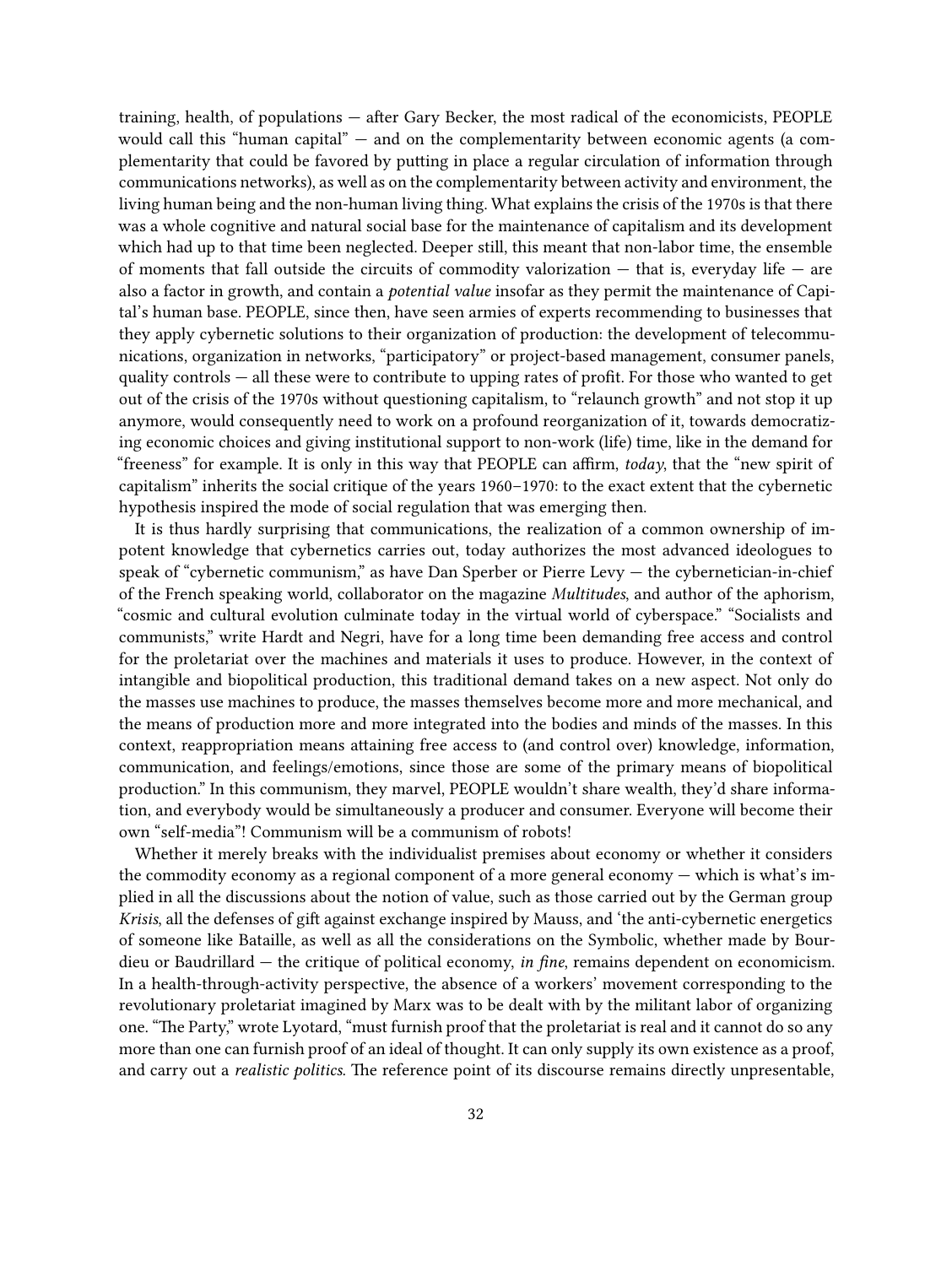non-ostensible. The repressed disagreement has to do with the interior of the workers' movement, in particular with the form taken by recurring conflicts on the organization question." The search for a fighting class of producers makes the Marxists the most consequential of the producers of an integrated class. It is not an irrelevant matter, in existential and strategic terms, to enter into political conflict rather than producing social antagonism, to be a contradictor within the system or to be a regulator within it, to create instead of wishing that creativity would be freed, to desire instead of desiring desire  $-$  in brief, to fight cybernetics, instead of being a *critical cybernetician*.

Full of a sad passion for one's roots, one might seek the premises for this alliance in historical socialism, whether in Saint-Simon's philosophy of networks, in Fourier's theory of equilibrium, or in Proudhon's mutualism, etc. But what the socialists all have in common, and have for two centuries, which they share with those among them who have declared themselves to be communists, is that they fight against only one of the effects of capitalism alone: in all its forms, socialism fights against separation, by recreating the social bonds between subjects, between subjects and objects, without fighting against the totalization that makes it possible for the social to be assimilated into a body, and the individual into a closed totality, a subject-body. But there is also another common terrain, a mystical one, on the basis of which the transfer of the categories of thought within socialism and cybernetics have been able to form an alliance: that of a shameful humanism, an *uncontrolled* faith in the genius of humanity. Just as it is ridiculous to see a "collective soul" in the construction of a beehive by the erratic behavior of bees, as the writer Maeterlinck did at the beginning of the century from a Catholic perspective, in the same way the maintenance of capitalism is in no way dependent upon the existence of a collective consciousness in the "masses" lodged within the heart of production. Under cover of the axiom of class struggle, the historical socialist utopia, the utopia of the community, was definitively a utopia of One promulgated by the Head on a body that couldn't be one. All socialism today – whether it more or less explicitly categorizes itself as democracy-, production-, or social contract-focused - takes sides with cybernetics. Non-citizen politics must come to terms with itself as anti-social as much as anti-state; it must refuse to contribute to the resolution of the "social question," refuse the formatting of the world as a series of problems, and reject the democratic perspective structured by the acceptance of all of society's requests. As for cybernetics, it is today no more than the last possible socialism.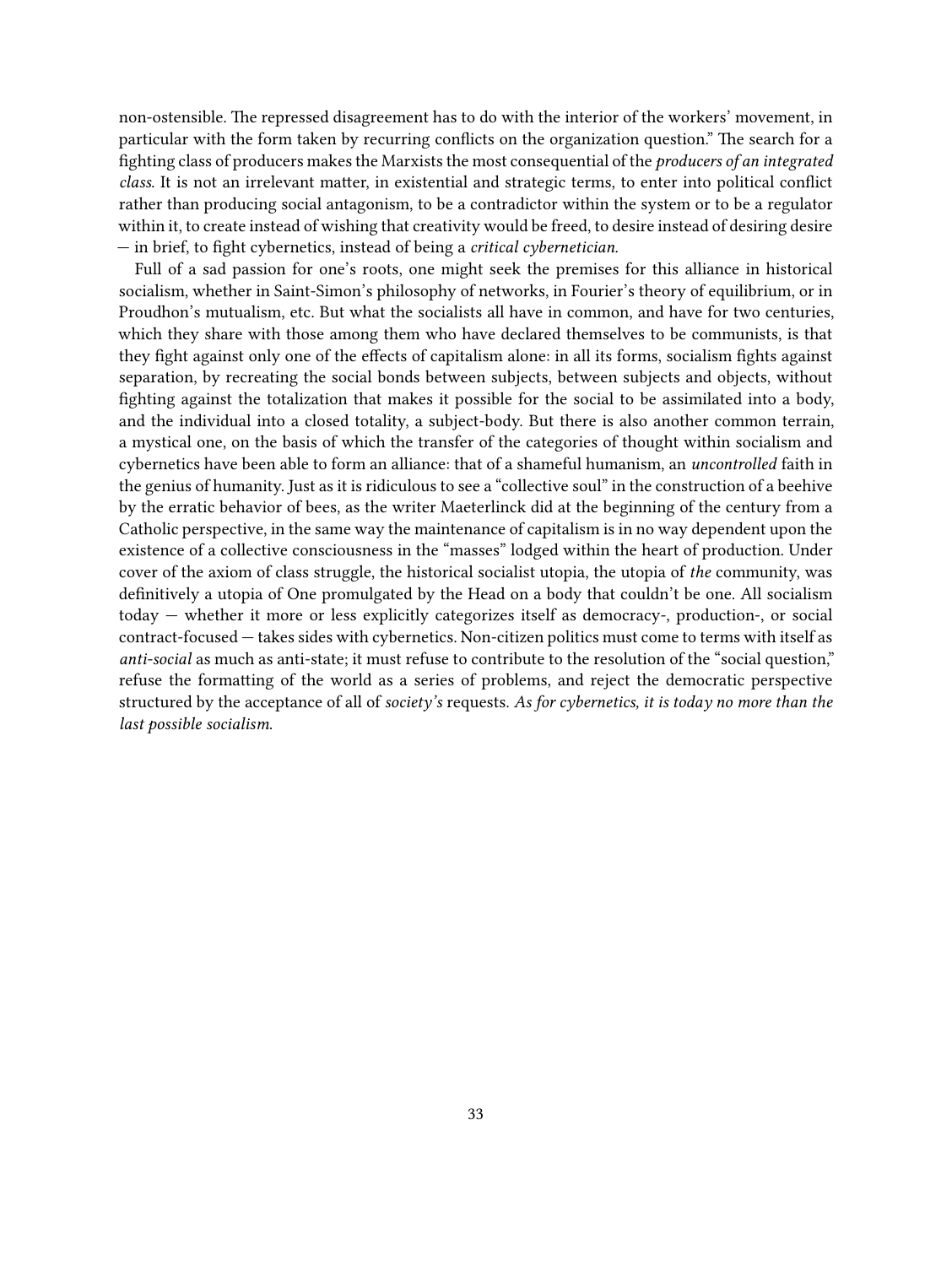#### <span id="page-33-0"></span>**VII**

"Theory means getting off on immobilization... What gives you theoreticians a hard on and puts you on the level with our gang is the coldness of the clear and the distinct; of the distinct alone, in fact; the opposable, because the clear is but a dubious redundancy of the distinct, expressed via a philosophy of the subject. Stop raising the bar, you say! Escaping pathos  $-$  that's your pathos."

Jean-François Lyotard, Libidinal Economy, 1975

When you're a writer, poet or philosopher it's customary to talk about the power of the Word to hinder, foil, and pierce the informational flows of the Empire, the binary enunciation machines. You've heard the eulogists of poetry clamoring that they're the last rampart against the barbarism of communication. Even when he identifies his position with that of the minor literatures, the eccentrics, the "literary lunatics," when he hunts down the idiolects that belabor their tongues to demonstrate what escapes the code, so as to implode the idea of comprehension itself, to expose the fundamental misunderstanding that defeats the tyranny of information, the author who knows himself to be acted through, spoken through, and traveled through by burning intensities, is for all that no less animated, when seated before his blank page, by a prophetic concept of wording. For me, as a "receiver," the shock effect that certain writings have deliberately dedicated themselves to the quest for starting in the 1960s are in this sense no less paralyzing than the old categorical and sententious critical theory was. Watching from my easy chair as Guyotat or Guattari get off on each line, contorting, burping, farting, and vomiting out their delirium-future makes me get it up, moan, and get off only very rarely; that is, only when some desire sweeps me away to the shores of voyeurism. Performances, surely, but performances of what? Performances of a boarding school alchemy where the philosopher's stone is hunted down amid mixed sprays of ink and cum. Proclaiming *intensity* does not suffice to engender the passage of intensity. As for theory and critique, they remain cloistered in a typeface of clear and distinct pronouncements, as transparent as the passage ought to be from "false consciousness" to clarified consciousness.

Far from giving into some mythology of the Word or an essentialization of meaning, Burroughs, in his Electronic Revolution proposed forms of struggle against the controlled circulation of pronouncements, offensive strategies of enunciation that came to light in his "mental manipulation" operations that were inspired by his "cut-up" experiments, a combination of pronouncements based on randomness. By proposing to make "interference/fog" into a revolutionary weapon, he undeniably introduced a new level of sophistication to all prior research into offensive language. But like the situationist practice of "detournement"/media-hijacking, which in its modus operandi is in no way distinguishable from "recuperation"/co-optation - which explains its spectacular fortune - "interference/fog" is merely a relative operation. This is also true for the contemporary forms of struggle on the Internet which are inspired by these instructions of Burroughs': piracy, virus propagation, *spamming...* all these can in fine only serve to temporarily destabilize the operation of the communications network. But as regards the matter we are dealing with here and now, Burroughs was forced to agree, in terms inher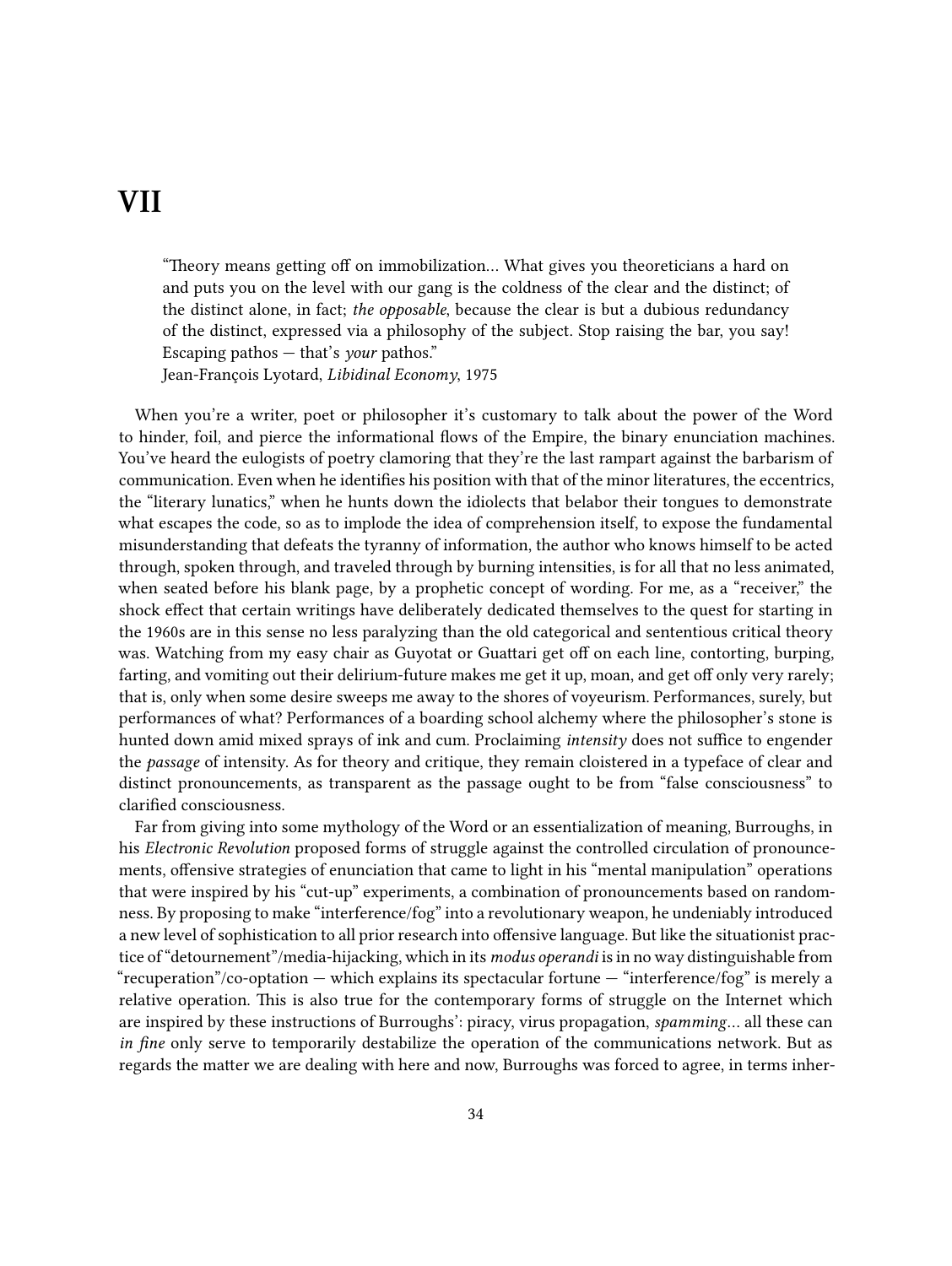ited — certainly — from theories of communication that hypostatized the issuer-receiver relationship: "it would be more useful to try to discover how the models of exploration could be altered so as to permit the subject to liberate his own spontaneous models." What's at issue in any enunciation is not whether it's received but whether it can become contagious. I call insinuation  $-$  the illapsus, according to medieval philosophy  $-$  a strategy consisting in following the twists and turns of thought, the wandering words that win me over while at the same time constituting the vague terrain where their reception will establish itself. By playing on the relationship of the sign to what it refers to, by using clichés against themselves, like in caricatures, by letting the reader come closer, insinuation makes possible an encounter, an intimate presence, between the subject of the pronouncement and those who relate to the pronouncement itself. "There are passwords hidden under slogans," write Deleuze and Guattari, "words that are pronounced as if in passing, components of a passage; whereas slogans mark points of stoppage, stratified and organized compositions." Insinuation is the haze of theory and suits a discourse whose objective is to permit struggles against the worship of transparency, attached at its very roots to the cybernetic hypothesis.

That the cybernetic vision of the world is an abstract machine, a mystical fable, a cold eloquence which continually escapes multiple bodies, gestures, words  $-$  all this isn't enough to conclude its unavoidable defeat. What cybernetics needs in that regard is precisely the same thing that maintains it: the pleasure of extreme rationalization, the burn-scars of "tautism" [tautological autism], the passion for reduction, the orgasm of binary flattening. Attacking the cybernetic hypothesis  $-$  it must be repeated — doesn't mean just critiquing it, and counterposing a concurrent vision of the social world; it means experimenting alongside it, actuating other protocols, redesigning them from scratch and enjoying them. Starting in the 1950s, the cybernetic hypothesis has been the secret fascination of a whole generation of "critical" thinkers, from the situationists to Castoriadis, from Lyotard to Foucault, Deleuze and Guattari. One might map their responses in this way: these first opposed it by developing their thought process outside it, overhanging it, and these second by thinking within the heart of it, on the one hand "a metaphysical type of disagreement with the world, which focuses on super-terrestrial, transcendent worlds or utopian counter-worlds" and on the other hand "a poïetic type of disagreement with the world, which sees the path to freedom within the Real itself," as Peter Sloterdijk summarizes. The success of all future revolutionary experimentation will essentially be measured by its capacity to make this conflict obsolete. This begins when bodies change scale, feel themselves deepen, are passed through by molecular phenomena escaping systemic points of view, escaping representations of their molarity, make each of their pores into a seeing machine clinging to the temporal evolutions of things instead of a camera, which frames, delimits, and assigns beings. In the lines that follow I will insinuate a protocol for experimentation, in an attempt to defeat the cybernetic hypothesis and undo the world it perseveringly persists in constructing. But like for other erotic or strategic arts, its use isn't something that is decided on nor something that imposes itself. It can only originate in something totally involuntary, which implies, of course, a certain casual manner.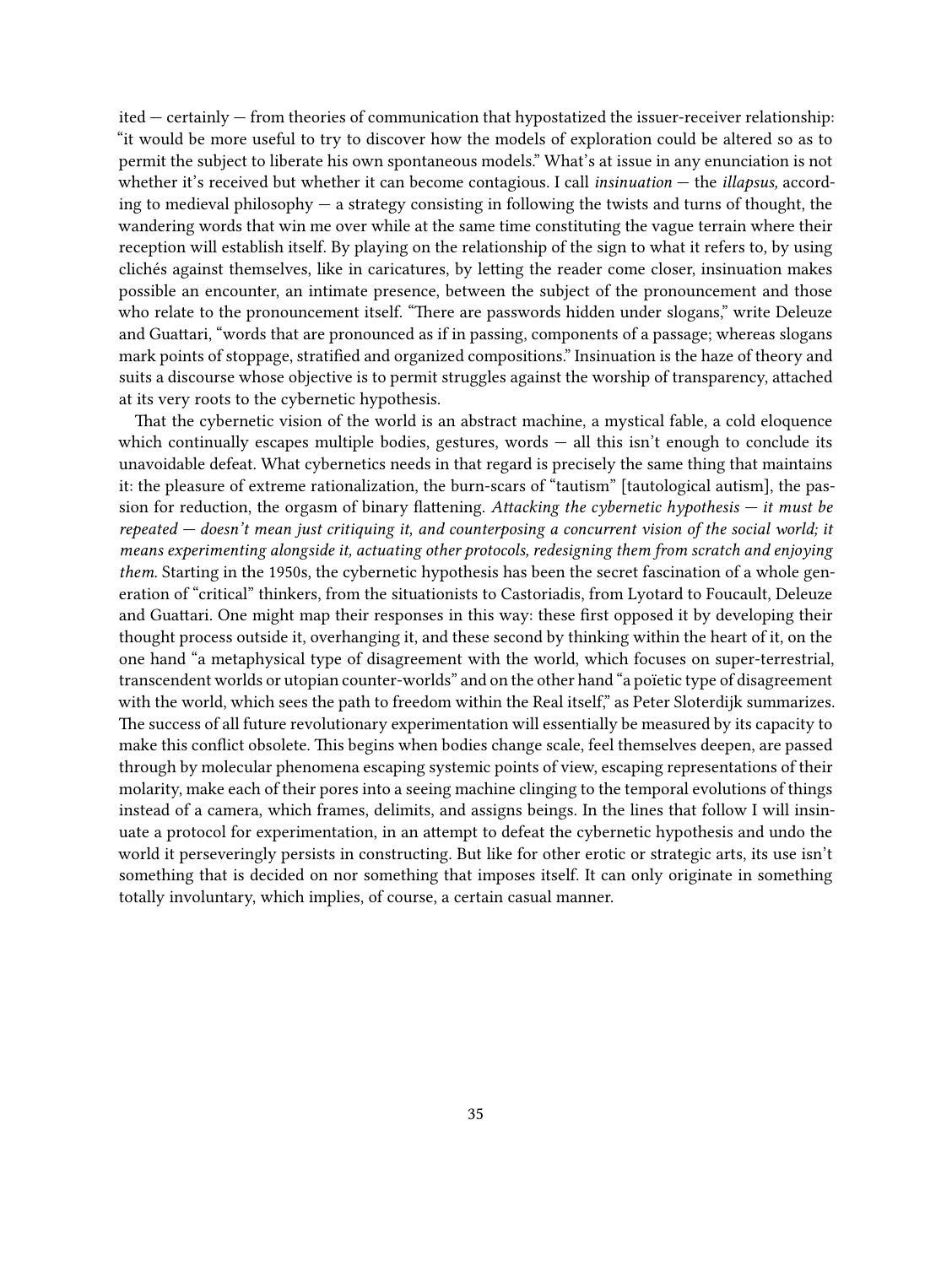#### <span id="page-35-0"></span>**VIII**

"We also lack that generosity, that indifference to fate, which, if it doesn't give any great joy, does give one a familiarity with the worst of degradations, and will be granted us by the world to come."

Roger Caillois

"The Imaginary pays an ever higher price for its strength, while from beyond its screen the possible Real shines through. What we have today, doubtless, is but the domination of the Imaginary, having made itself totalitarian. But this is precisely its dialectical and 'natural' limit. Either, even desire itself and its subject, the process of attaining corporeality of the latent Gemeinwesen, will be burnt away at the final stake, or all simulacra will be dispelled: the extreme struggle of the species rages on against the managers of alienation and, in the bloody sunset of all these 'suns of the future' a truly possible future will at last begin to dawn. Mankind, in order to truly Be, now only needs to make a definitive break with all 'concrete utopias.'

Giorgio Cesarano, Survival Manual, 1975

All individuals, groups, all lifestyles/forms-of-life, cannot fit into the feedback loop. There are some that are just too fragile. That threaten to snap. And there are some that are just too strong... that threaten to break shit.

These temporal evolutions, as an instance of breakage, suppose that at a given moment of lived experience, bodies go through the acute feeling that it can all abruptly come to an end, from one moment to the next. that the nothingness, that silence. that death are suddenly within reach of bodies and gestures. It can end. The threat.

Defeating the process of cybernetization, toppling the empire, will take place through opening up a breach for panic. Because the Empire is an ensemble of devices that aim to ward off all events, a process of control and rationalization, its fall will be perceived by its agents and its control apparatus as the most irrational of phenomena. The lines that follow here give a cursory view of what such a cybernetic view of panic might be, and indicate *a contrario* its effective power: "panic is thus an inefficient collective behavior because it is not properly adapted for danger (real or supposed); it is characterized by the regression of mentalities to an archaic, gregarious level, and gives rise to primitive, desperate flight reactions, disordered agitation, physical violence, and general acts of self- or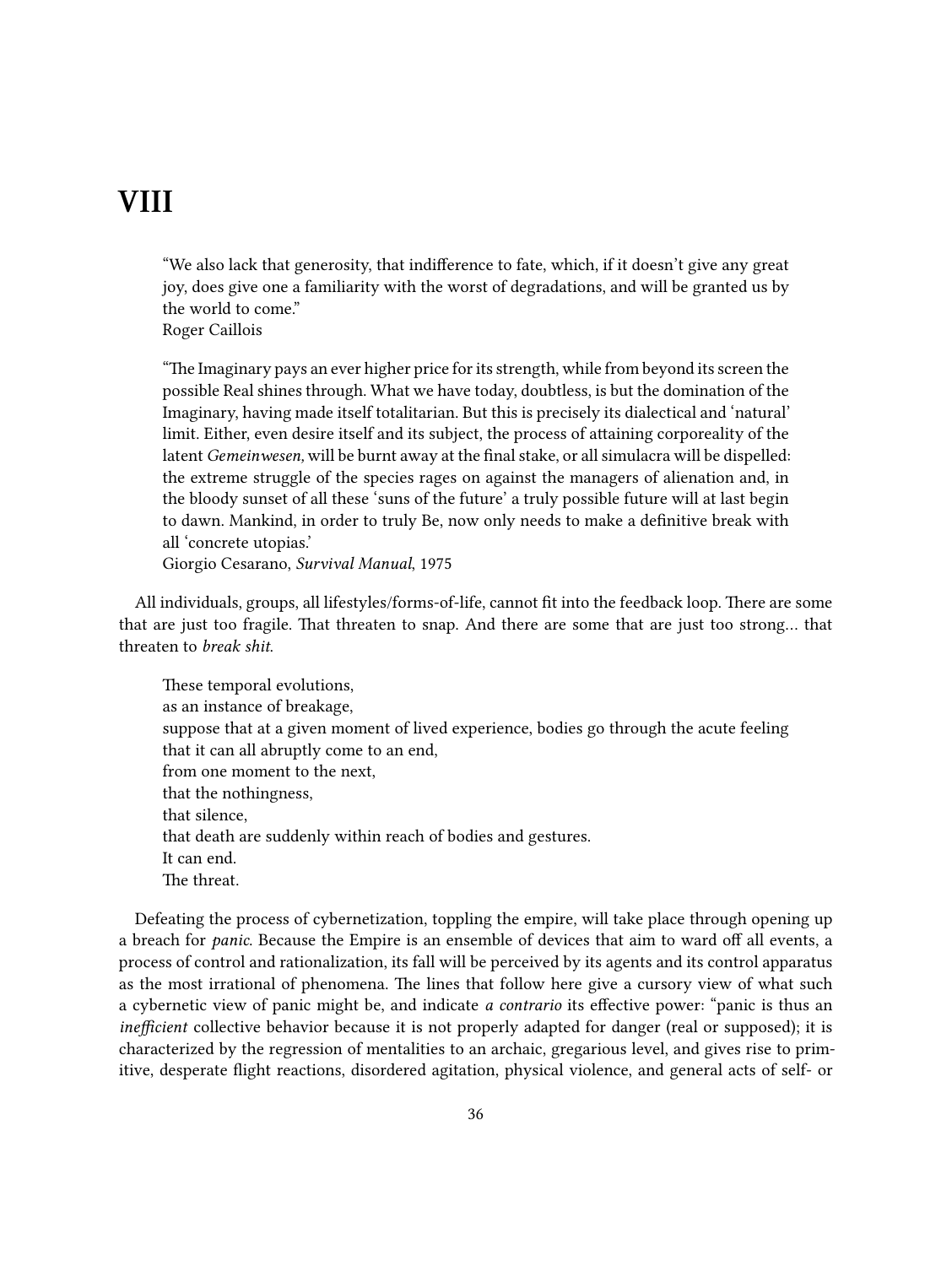hetero-aggressivity: panic reactions show the characteristics of the collective soul in a altered state of perception and judgment; alignment on the basis of the most unsophisticated behaviors; suggestibility; participation in violence without any idea of individual responsibility."

Panic makes the cyberneticians panic. It represents *absolute risk*, the permanent potential threat that the intensification of relations between lifestyles/forms-of-life presents. Because of this, it should be made as terrifying as the appointed cybernetician himself endeavors to show it being: "panic is dangerous for populations; it increases the number of victims resulting from an accident by causing inappropriate flight reactions, which may indeed be the only real reason for deaths and injuries; every time it's the same scenario: acts of blind rage, trampling, crushing..." the lie in that description of course is that it imagines panic phenomena exclusively from a sealed environment: as a liberation of bodies, panic self-destructs because everyone tries to get out through an exit that's too narrow.

But it is possible to envision that there could be, as happened in Genoa in July 2001, panic to a degree sufficient to fuck up the cybernetic programming and pass through various social groups/milieus, panic that would go beyond the annihilation stage, as Canetti suggests in Mass and Power: "If we weren't in a theater we could all run away together like a flock of threatened animals, and increase the energy of our escape with our movement in the same direction. An active mass fear of this kind is the great collective event lived by all herd animals and who save themselves together because they are good runners." In this sense I see as political fact of the greatest importance the panic involving more than a million persons that Orson Welles provoked in 1938 when he made his announcement over the airwaves in New Jersey, at a time when radiophonics were still in early enough a state that people gave its broadcasts a certain truth value. Because "the more we fight for our own lives the more it becomes obvious that we are fighting against the others hemming us in on all sides," and alongside an unheard of and uncontrollable expenditure, panic also reveals the naked civil war going on: it is "a disintegration of the mass within the mass."

In panic situations, communities break off from the social body, designed as a totality, and attempt to escape it. But since they are still physically and socially captive to it, they are obliged to attack it. Panic shows, more than any other phenomenon, the plural and non-organic body of the species. Sloterdijk, that last man of philosophy, extends this positive concept of panic: "from a historical perspective, the fringe elements are probably the first to develop a non hysterical relationship with the possible apocalypse. ...Today's fringe consciousness is characterize by something that might be called a pragmatic relationship with catastrophe." To the question: "doesn't civilization have as a precondition the absence or even exclusion of the panic element, to the extent that it must be built on the basis of expectations, repetitions, security and institutions?" Sloterdijk counters that "it is only thanks to the proximity of panic experiences that living civilizations are possible." They can thus ward off the potential catastrophes of the era by rediscovering a primordial familiarity with them. They offer the possibility of converting these energies into "a rational ecstasy through which the individual opens up to the intuitive idea: 'I am the world'." What really busts the levees and turns panic in into a positive potential charge, a confused intuition (in con-fusion) of its transcendence, is that each person, when in a panic situation, is like the living foundation of his own crisis, instead of undergoing it like some kind of exterior inevitability. The quest after active panic  $-$  the "panic experience of the world"  $-$  is thus a technique for assuming the risk of disintegration that each person represents for society, as a risk dividual. It is the end of hope and of all concrete utopias, forming like a bridge crossing over to a state of waiting for/expecting nothing anymore, of having nothing more to lose. And this is a way of reintroducing  $-$  through a particular sensibility to the possibilities of lived situations, to their possibilities of collapse, to the extreme fragility of their organization  $-$  a serene relationship with the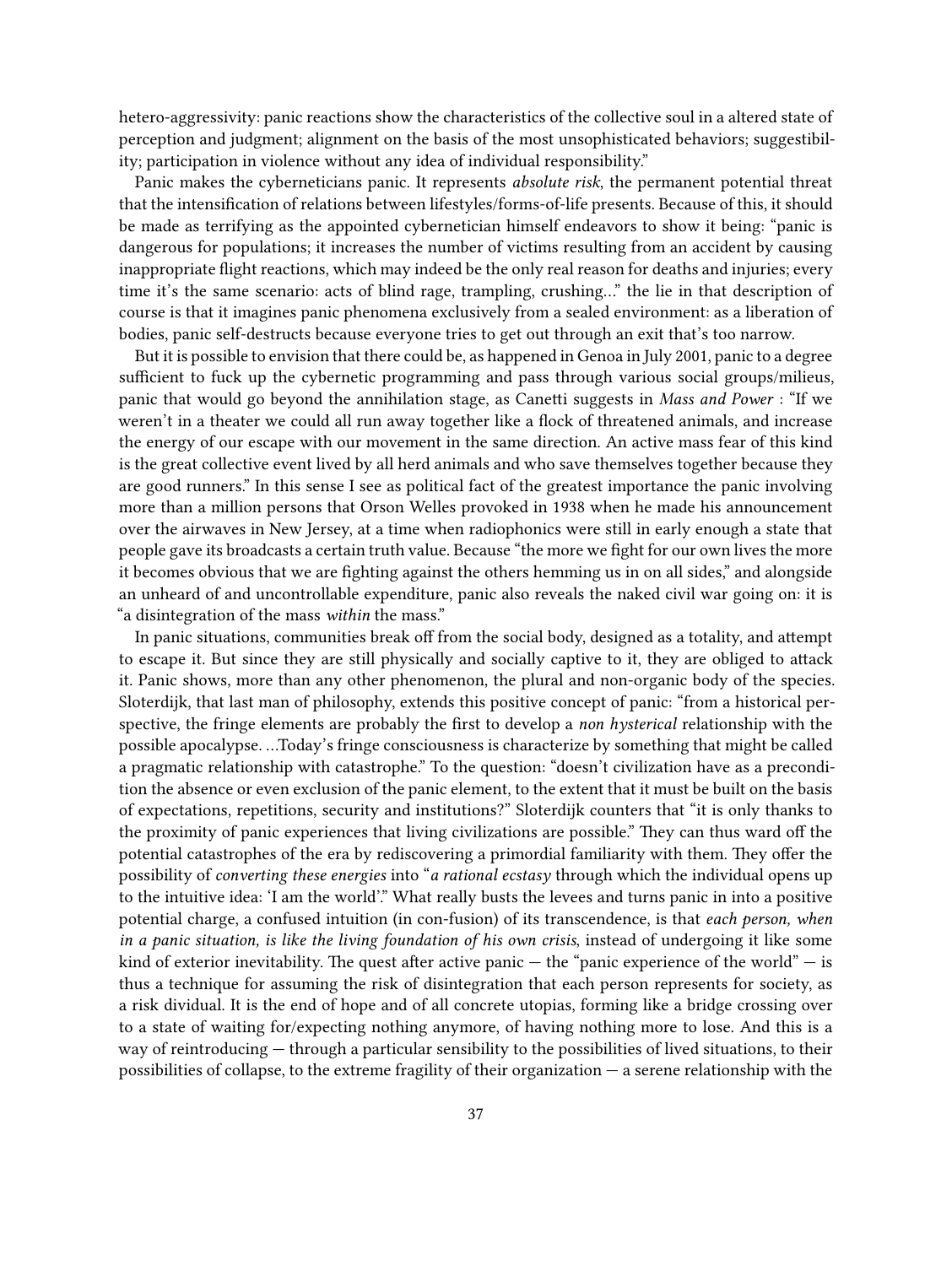flight forward movement of cybernetic capitalism. In the twilight of nihilism, fear must become as extravagant as hope.

Within the framework of the cybernetic hypothesis, panic is understood as a status change in the self-regulating system. For a cybernetician, any disorder can only come from there having been a discrepancy between the pre-set behaviors and the real behaviors of the system's elements. A behavior that escapes control while remaining indifferent to the system is called "noise," which consequently cannot be handled by a binary machine, reduced to a 0 or a 1. Such noises are the lines of flight, the wanderings of desires that have still not gone back into the valorization circuit, the non-enrolled. What we call "the Imaginary Party" is the *heterogeneous* ensemble of noises which proliferate *beneath* the Empire, without however reversing its unstable equilibrium, without modifying its state, solitude for instance being the most widespread form of these passages to the side of the Imaginary Party. Wiener, when he laid the foundation for the cybernetic hypothesis, imagined the existence of systems – called "closed reverberating circuits" - where the discrepancies between the behaviors desired by the whole and the real behaviors of those elements would proliferate. He envisaged that these noises could then brutally increase in series, like when a driver/pilot's panicked reactions make him wreck his vehicle after he's driven onto an icy road or hit a slippery spot on the highway. The overproduction of bad feedbacks that distort what they're supposed to signal and amplify what they're supposed to contain - such situations point the way to a pure *reverberatory power*. The present practice of bombarding certain nodal points on the Internet network with information  $-$  spamming  $-$  aims to produce such situations. All revolt under and against Empire can only be conceived in starting to amplify such "noises," capable of comprising what Prigogine and Stengers - who here call up an analogy between the physical world and the social world – have called "bifurcation points," critical thresholds from which a new system status becomes possible.

The shared error of Marx and Bataille with all their categories of "labor power" or "expenditure" was to have situated the power to overturn the system outside of the circulation of commodity flows, in a pre-systemic exteriority set before and after capitalism, in nature for the one, and in a founding sacrifice for the other, which were the springboards from which one could think through the endless metamorphosis of the capitalist system. In issue number one of the Great Game [Le Grand Jeu], the problem of equilibrium-rupture is posed in more immanent, if still somewhat ambiguous, terms: "This force that exists, cannot remain unemployed in a cosmos which is full like an egg and within which everything acts on and reacts to everything. So then there must be some kind of trigger or lever that will suddenly turn the course of this current of violence in another direction. Or rather in a parallel direction, but on another plane thanks to a sudden shift. Its revolt must become the Invisible Revolt." It is not simply a matter of the "invisible insurrection of a million minds" as the celestial Trocchi put it. The force that we call *ecstatic politics* does not come from any substantial outsideness, but from the discrepancy, the small variation, the whirling motion that, moving outward starting from the interior of the system, push it locally to its breaking point and thus pull up in it the intensities that still pass between the various lifestyles/forms-of-life, in spite of the attenuation of intensities that those lifestyles effectuate. To put it more precisely, ecstatic politics comes from desires that exceed the flux insofar as the flux nourishes them without their being trackable therein, where desires pass beneath the tracking radar, and occasionally establish themselves, instantiating themselves among lifestyles that in a given situation are playing the role of attractors. It is known that it is in the nature of desire to leave no trace wherever it goes. Let's go back to that moment when a system at equilibrium can topple: "in proximity to bifurcation points," write Prigogine and Stengers, "where the system has a 'choice' between two operating regimes/modes, and is, in proper terms, neither in the one nor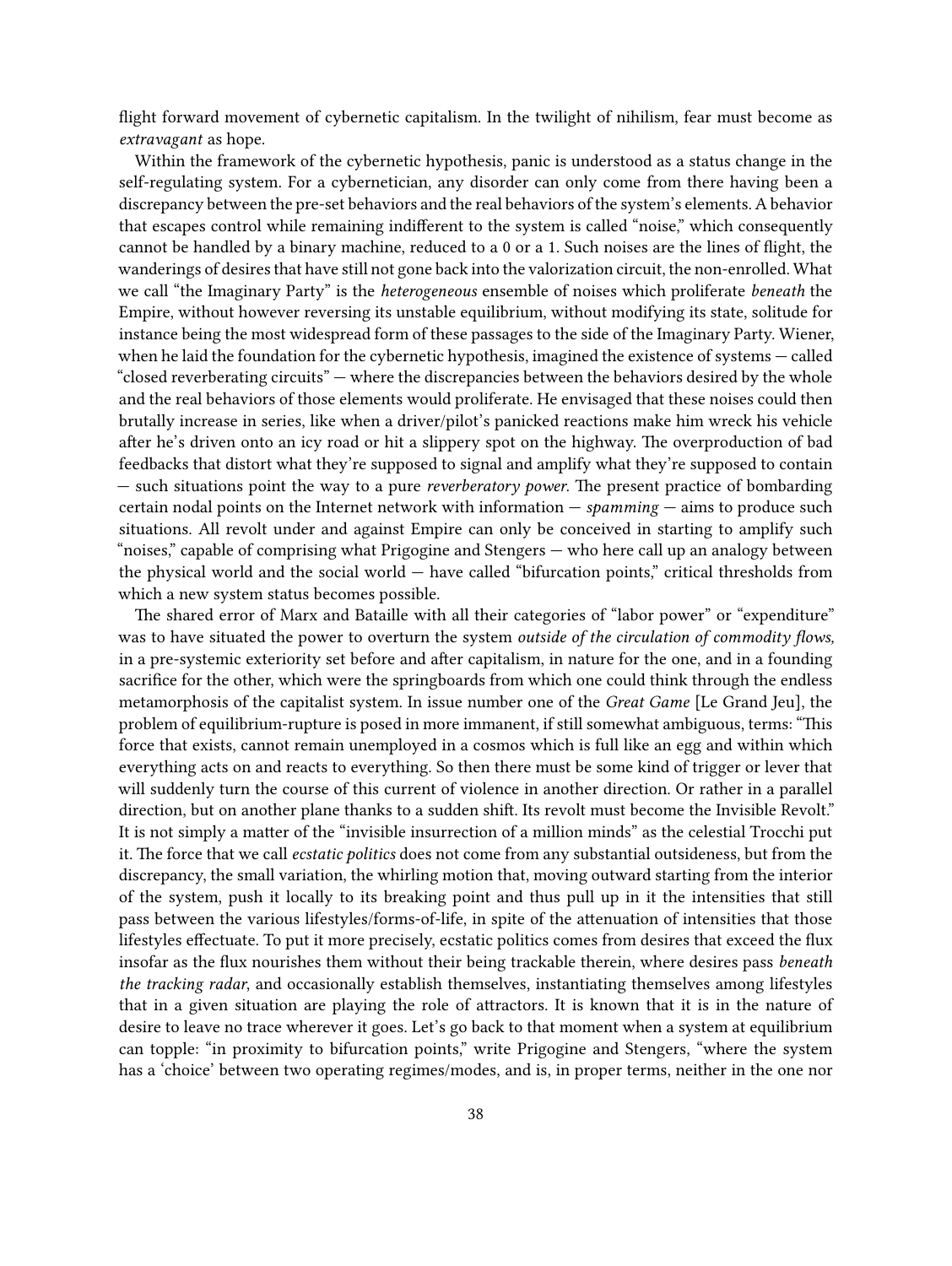the other, deviation from the general law is total: the fluctuations can attain to the same heights of grandeur that the average macroscopic values can... Regions separated by macroscopic distances correlate together: the speed of the reactions produced there regulate one another, and local events thus reverberate through the whole system. This is when we truly see a paradoxical state, which defies all our 'intuition' regarding the behavior of populations, a state where the smallest differences, far from canceling each other out, succeed one another and propagate incessantly. The indifferent chaos of equilibrium is thus replaced by a creative chaos, as was evoked by the ancients, a fecund *chaos* from which different structures can arise."

It would be naive to directly deduce, in this scientific description of the potential for disorder, a new political art. The error of the philosophers and of all thought that deploys itself without recognizing in itself, in its very pronouncement, what it owes to desire, is that it situates itself artificially above the processes that it is aiming to discuss, even when it is based on experience; something Prigogne and Stengers are not themselves immune to, by the way. Experimentation, which does not consist in completed experiences but in the process of completing them, is located within fluctuation, in the heart of the noise, lying in wait for the bifurcation. The events that take place within the social, on a level significant enough to influence fates in general, are comprised of more than just a simple sum of individual behaviors. Inversely, individual behaviors can no longer have, alone, an influence on fates in general. There remain, however, three stages, which are really one, and which, even though they are not represented, are felt by bodies anyway as immediately political problems: I'm talking about the amplification of non-conforming acts, the intensification of desires and their rhythmic accord; the arrangement of territory, even if "fluctuations cannot invade the whole system all at once. They must first take place within a particular region. Depending on whether this initial region has smaller than critical dimensions or not... the fluctuation will either regress, or, contrarily, it will invade and overtake the whole system." So there are three questions, then, which require investigation in view of an offensive against the Empire: a question of force, a question of rhythm, and a question of momentum.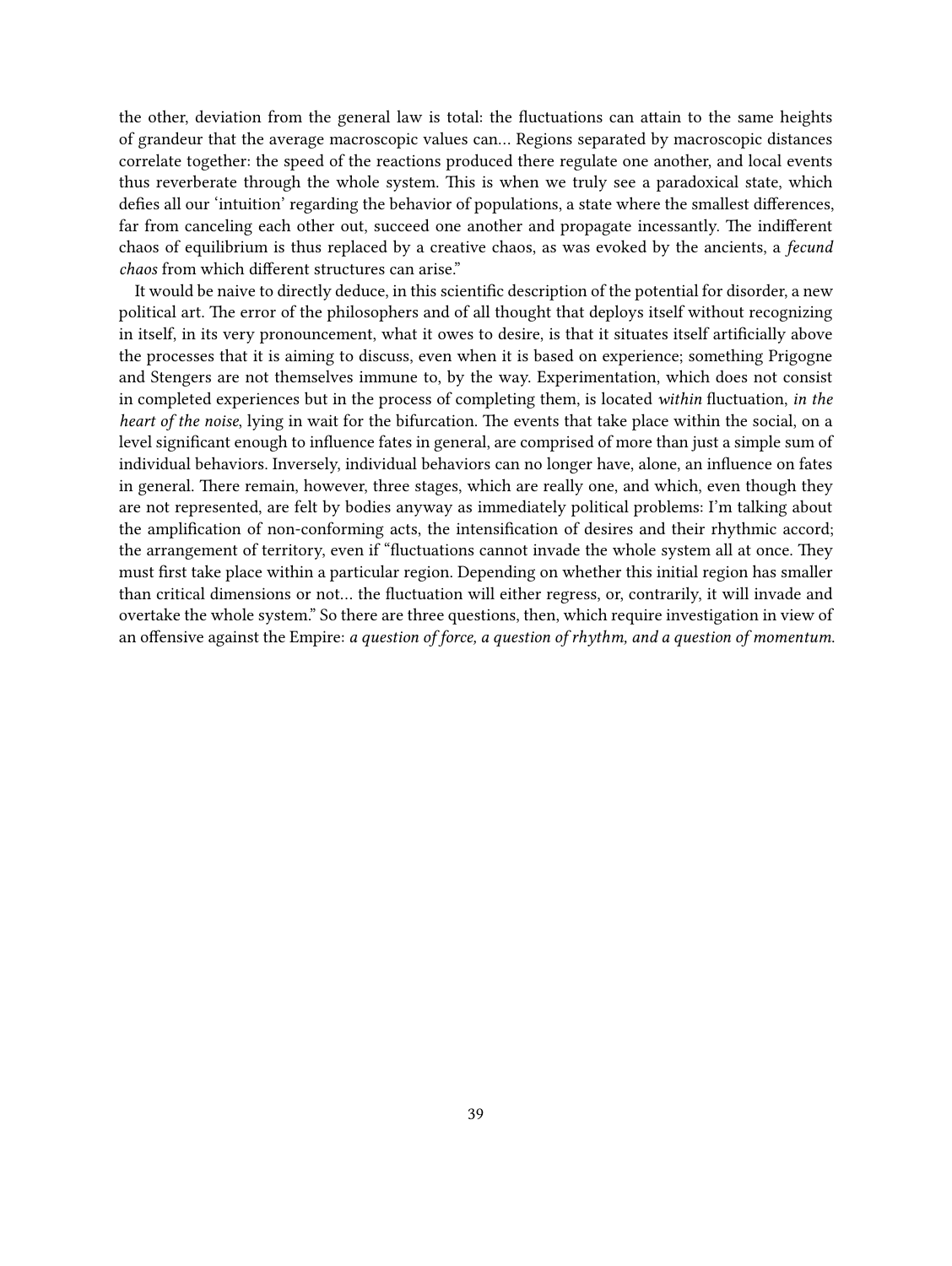## <span id="page-39-0"></span>IX

"That's what generalized programs sharpen their teeth on; on little bits of people, on little bits of men who don't want any program."

Philippe Carles, Jean-Louis Comolli, "Free Jazz: Out of Program, Out of Subject, in Out Field", 2000

"The few active rebels should have the qualities of speed and endurance, be ubiquitous, and have independent sources of provisions."

T.E. Lawrence, "Guerrilla" Encyclopedia Britannica, Volume X, 1926

These questions, seen from the neutralized and neutralizing perspective of the laboratory observer or of the chat-room/salon, must be reexamined in themselves, and tested out. Amplifying the fluctuations: what's that mean to me? How can deviance, mine for example, give rise to disorder? How do we go from sparse, singular fluctuations, the discrepancies between each individual and the norm, each person and the devices, to futures and to destinies? How can what capitalism routs, what escapes valorization, become a force and turn against it? Classical politics resolved this problem with mobilization. To Mobilize meant to add, to aggregate, to assemble, to synthesize. It meant to unify little differences and fluctuations by subjecting them to a great crime, an un-rectifiable injustice, that nevertheless must be rectified. Singularities were already there. They only had to be subsumed into a unique predicate. Energy was also already there. It just needed to be organized. I'll be the head, they'll be the body. And so the theoretician, the avant-garde, the party, have made that force operate in the same way as capitalism did, by putting it into circulation and control in order to seize the enemy's heart and take power by taking off its head, like in classical war.

The invisible revolt, the "coup-du-monde" [world coup] that Trocchi talked about, on the contrary, plays on potential. It is invisible because it is unpredictable in the eyes of the imperial system. Amplified, the fluctuations relative to the imperial devices never aggregate together. They are as *heteroge*neous as desires are, and can never form a closed totality; they can't even form into a "masses," which name itself is just an illusion if it doesn't mean an *irreconcilable multiplicity* of lifestyles/forms-of-life. Desires flee; they either reach a clinamen or not, they either produce intensity or not, and even beyond flight they continue to flee. They get restive under any kind of representation, as bodies, class, or party. It must thus be deduced from this that all propagation of fluctuations will also be a propagation of civil war. Diffuse guerrilla action is the form of struggle that will produce such invisibility in the eyes of the enemy. The recourse to diffuse guerrilla action taken by a fraction of the Autonomia group in 1970s Italy can be explained precisely in light of the advanced cybernetic character of the Italian govern-mentality of the time. These years were when "consociativism," which prefigured today's citizenism, was developing; the association of parties, unions, and associations for the distribution and co-management of Power. This sharing is not the most important thing here; the important thing is management and control. This mode of government goes far beyond the Providential State by creating longer chains of interdependence between citizens and devices, thus extending the principles of control and management from administrative bureaucracy.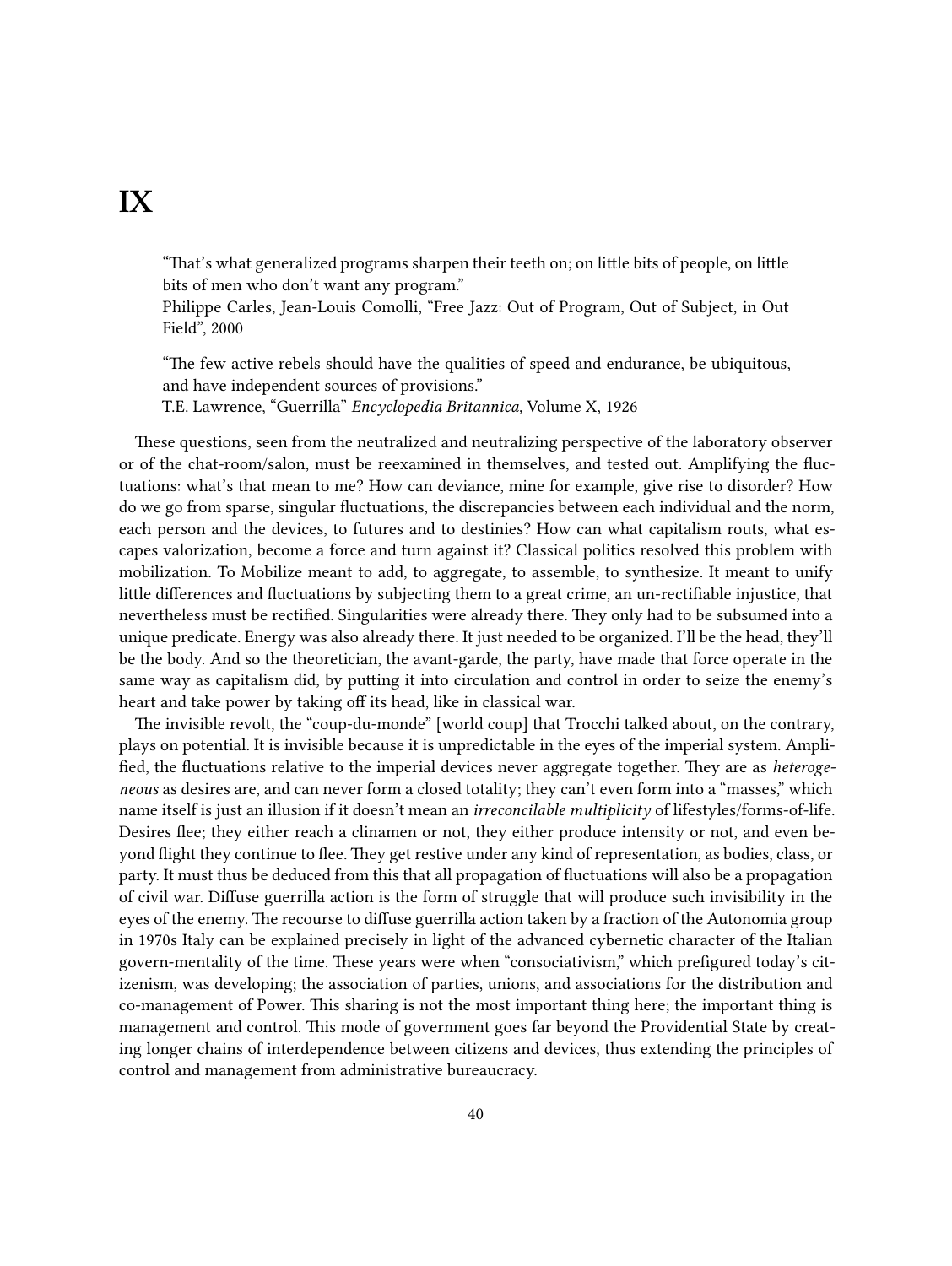It was T.E. Lawrence that worked out the principles of guerrilla war from his experience of fighting alongside the Arabs against the Turks in 1916. What does Lawrence tell us? That the battle itself is no longer the only process involved in war, in the same way as the destruction of the heart of the enemy is no longer its central objective; a fortiori if this enemy is faceless, as is the case when dealing with the impersonal power materialized in the Empire's cybernetic devices: "The majority of wars are contact based; two forces struggling to remain close to one another in order to avoid any tactical surprises. The war of the Arabs had to be a rupture based war: containing the enemy with the silent threat of a vast desert unknown to it and only revealing themselves at the moment of attack." Deleuze, though he too rigidly opposed guerrilla war, posed the problem of individuality and war, and that of collective organization, clarified that it was a question of opening up space as much as possible, and making prophecies, or rather of "fabricating the real instead of responding to it." The invisible revolt and diffuse guerrilla war do not sanction injustices, they create a possible world. In the language of the cybernetic hypothesis, I can create invisible revolt and diffuse guerrilla war on the molecular level in two ways. First gesture: I fabricate the real, I break things down, and break myself down by breaking it all down. This is the source of all acts of sabotage What my act represents at this moment doesn't exist for the device breaking down with me. Neither 0 nor 1, I am the absolute outsider/third party. My orgasm surpasses devices/my joy infuriates them. Second gesture: I do not respond to the human or mechanical feedback loops that attempt to encircle me/figure me out; like Bartleby, I'd "prefer not to." I keep my distance, I don't enter into the space of the flows, I don't plug in, I stick around. I wield my passivity as a force against the devices. Neither 0 nor 1, I am absolute nothingness. Firstly: I cum perversely. Secondly: I hold back. Beyond. Before. Short Circuiting and Unplugging. In the two cases the feedback does not take place and a line of flight begins to be drawn. An external line of flight on the one hand that seems to spread outwards from me; an internal line of flight that brings me back to myself. All forms of interference/fog come from these two gestures, external and internal lines of flight, sabotage and retreat, the search for forms of struggle and for the assumption of different forms-of-life. Revolution is now about figuring out how to conjugate those two moments.

Lawrence also tells how it was also a question that it took the Arabs a long time to resolve when fighting the Turks. Their tactics consisted basically in "always advancing by making small hits and withdrawing, neither making big drives, nor striking big blows. The Arab army never sought to keep or improve their advantage, but to withdraw and go strike elsewhere. It used the least possible force in the least possible time and hit the most withdrawn positions." Primacy was given to attacks against war supplies, and primarily against communications channels, rather than against the institutions themselves, like depriving a section of railway of rail. Revolt only becomes invisible to the extent that it achieves its objective, which is to "deny all the enemy's goals," to never provide the enemy with easy targets. In this case it imposes "passive defense" on the enemy, which can be very costly in materials and men, in energies, and extends into the same movement its own front, making connections between the foci of attack. Guerrilla action thus since its invention tends to be diffuse. This kind of fighting immediately gives rise to new relationships which are very different than those that exist within traditional armies: "we sought to attain maximum irregularity and flexibility. Our diversity disoriented the enemy's reconnaissance services... If anyone comes to lack conviction they can stay home. The only contract bonding them together was honor. Consequently the Arab army did not have discipline in the sense where discipline restrains and smothers individuality and where it comprises the smallest common denominator of men." However, Lawrence did not idealize the anarchist spirit of his troops, as spontaneists in general have tended to do. The most important thing is to be able to count on a sympathetic population which then can become a space for potential recruitment and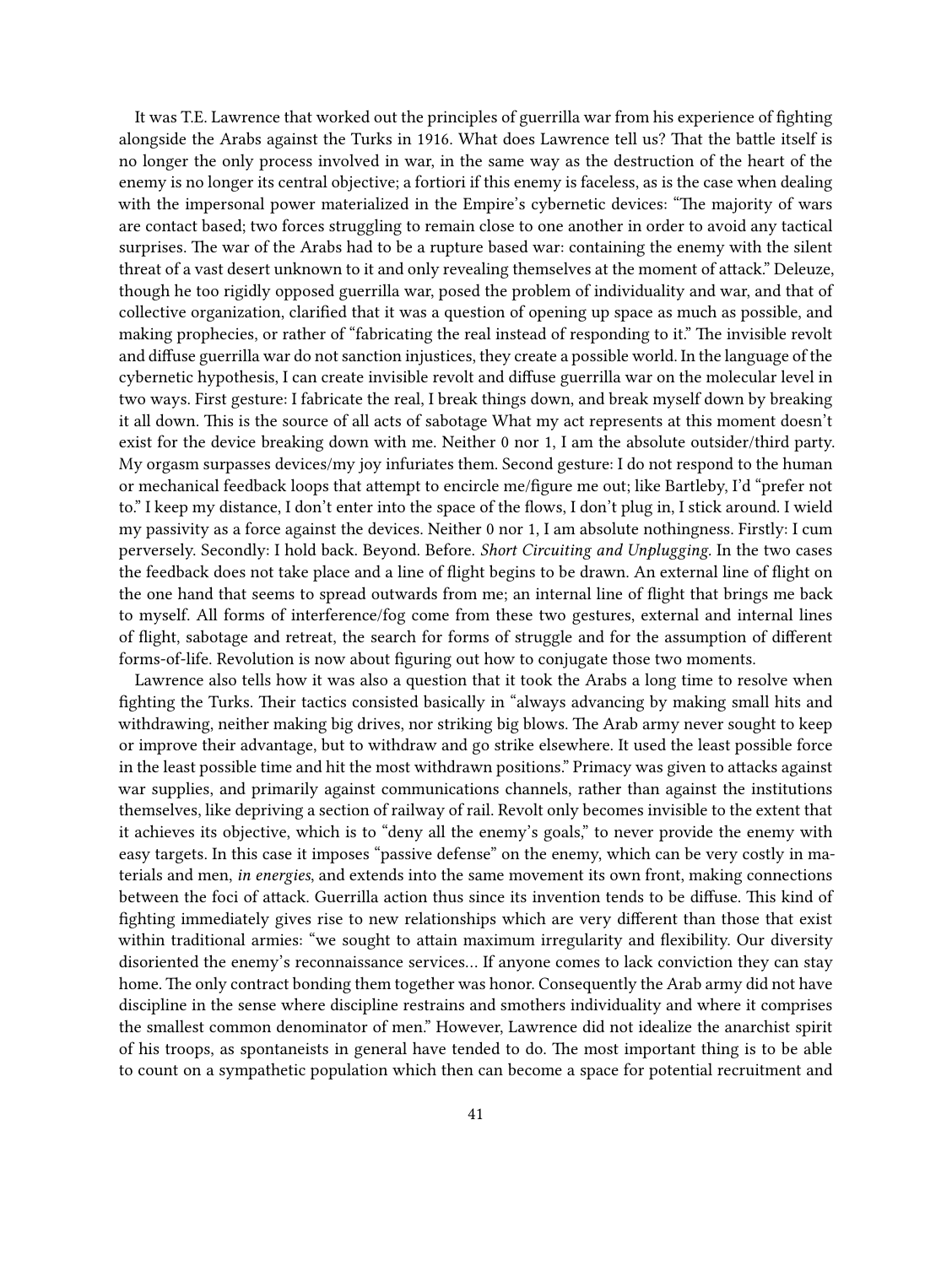for the spread of the struggle. "A rebellion can be carried out by two percent active elements and 98 percent passive sympathizers," but this requires time and propaganda operations. Reciprocally, all offensives involving an interference with the opposing lines imply a perfect reconnaissance/intelligence service that "must allow plans to be worked out in absolute certainty" so as to never give the enemy any goals. This is precisely the role that an organization now might take on, in the sense that this term once had in classical politics; serving a function of reconnaissance/intelligence and the transmission of accumulated knowledge-powers. Thus the spontaneity of guerrilleros is not necessarily opposed to organizations as strategic information collection tanks.

But the important thing is that the practice of interference, as Burroughs conceived it, and after him as hackers have, is in vain if it is not accompanied by an organized practice of reconnaissance into domination. This need is reinforced by the fact that the space where the invisible revolt can take place is not the desert spoken of by Lawrence. And the electronic space of the Internet is not the smooth neutral space that the ideologues of the information age speak of it as either. The most recent studies confirm, moreover, that the Internet is vulnerable to targeted and coordinated attacks. The web matrix was designed in such a way that the network would still function if there were a loss of  $99\%$  of the 10 million routers  $-$  the cores of the communications network where the information is concentrated — destroyed in a random manner, as the American military had initially imagined. On the other hand, a selective attack, designed on the basis of precise research into traffic and aiming at  $5\%$  of the most strategic core nodes  $-$  the nodes on the big operators' high-speed networks, the input points to the transatlantic lines – would suffice to cause a collapse of the system. Whether virtual or real, the Empire's spaces are structured by territories, striated by the cascades of devices tracing out the frontiers and then erasing them when they become useless, in a constant scanning sweep comprising the very motor of the circulation flows. And in such a structured, territorialized and deterritorialized space, the front lines with the enemy cannot be as clear as they were in Lawrence's desert. The floating character of power and the nomadic dimensions of domination thus require an increased reconnaissance activity, which means an organization for the circulation of knowledgepowers. Such was to be the role of the Society for the Advancement of Criminal Science (SASC).

In Cybernetics and Society, when he foresaw, only too late, that the political use of cybernetics tends to reinforce the exercise of domination, Wiener asked himself a similar question, as a prelude to the mystic crisis that he was in at the end of his life: "All the techniques of secrecy, interference in messages, and bluffing consist in trying to make sure that one's camp can make a more effective use than the other camp of the forces and operations of communication. In this combative use of information, it is just as important to leave one's own information channels open as it is to obstruct the channels that the opposing side has at its disposal. An overall confidentiality/secrecy policy almost always implies the involvement of much more than the secrets themselves." The problem of force reformulated as a problem of invisibility thus becomes a *problem of modulation of opening and closing*. It simultaneously requires both organization and spontaneity. Or, to put it another way, diffuse guerrilla war today requires that *two distinct planes of consistency* be established, however meshed they may be  $-$  one to organize opening, transforming the interplay of lifestyles/forms-of-life into information, and the other to organize closing, the resistance of lifestyles/forms-of-life to being made into information. Curcio: "The guerrilla party is the maximum agent of invisibility and of the exteriorization of the proletariat's knowledge-power; invisibility towards the enemy cohabiting with it, on the highest level of synthesis." One may here object that this is after all nothing but one more binary machine, neither better nor worse than any of those that are at work in cybernetics. But that would be incorrect, since it means not seeing that at the root of these gestures is a fundamental distance from the regulated flows,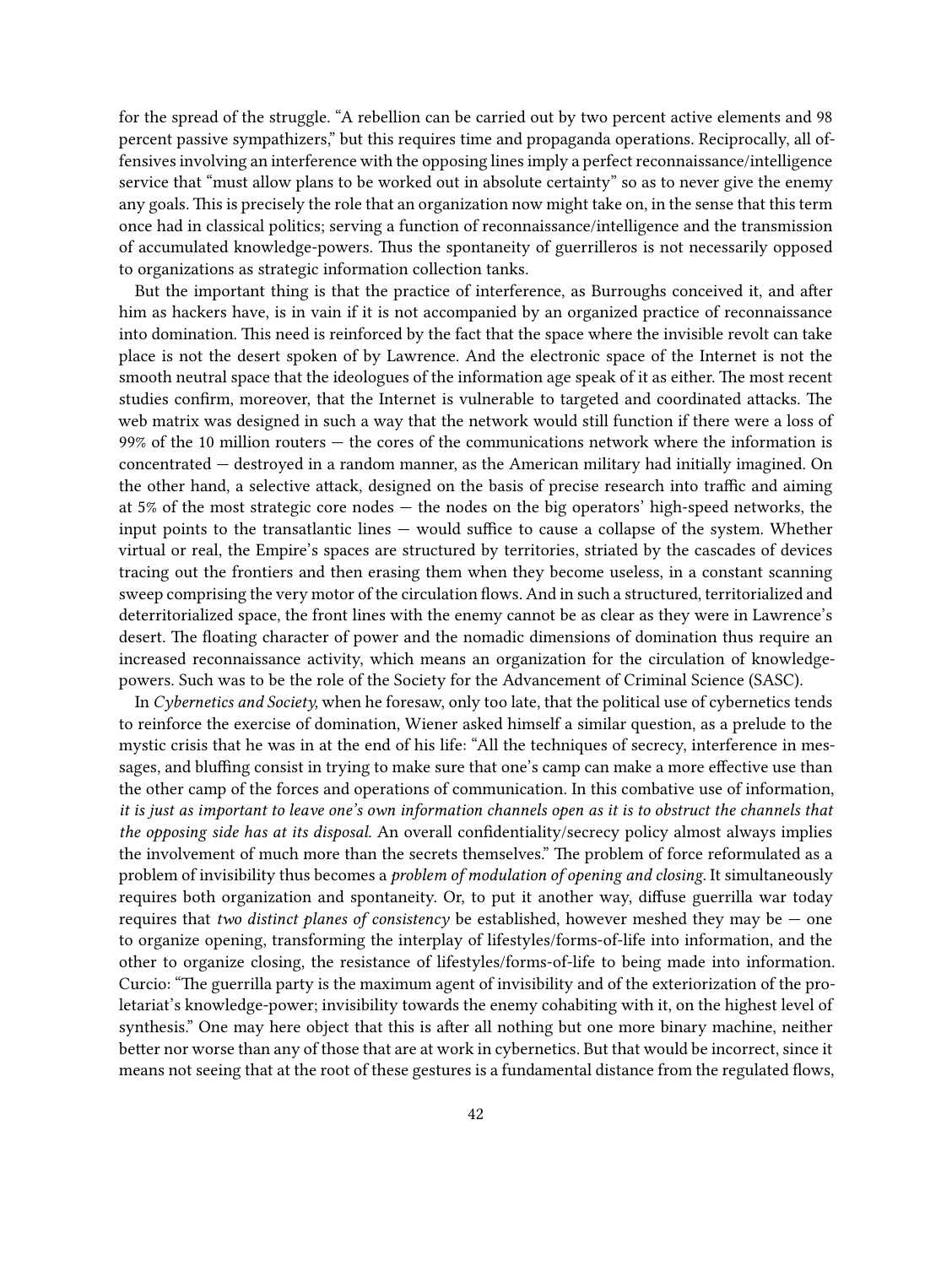a distance that is precisely the condition for any experience within the world of devices, a distance which is a power that I can layer and make a future from. It would above all be incorrect because it would mean not understanding that the alternation between sovereignty and unpower cannot be programmed, that the course that these postures take is a wandering course, that what places will end up  $\epsilon$ hosen — whether on the body, in the factory, in urban or peri-urban non-places — is unpredictable.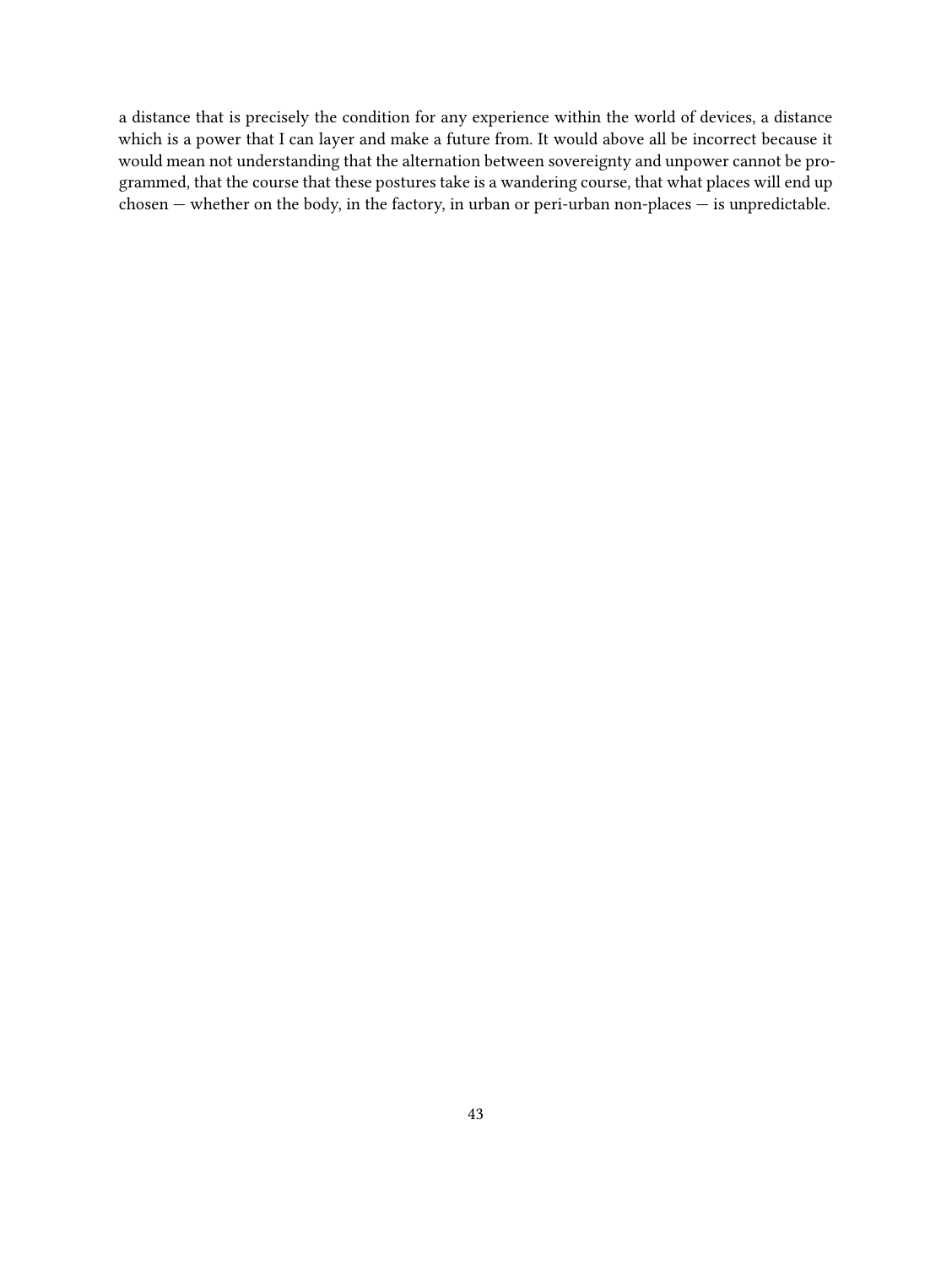<span id="page-43-0"></span>X

"The revolution is the movement, but the movement is not the revolution" Paul Virilio, Speed and Politics, 1977

"In a world of regulated scenarios, minutely pre-calculated programs, impeccable music scores, well-placed choices and acts, what puts up any obstacles, what hangs back, what wobbles? Wobbliness indicates the body. Of the body. This limping/wobbling indicates a weak-heeled man. A God held onto him there. He was God by the heel. The Gods limp whenever they aren't hunchbacked. The dysfunction is the body. What wobbles, hurts, holds up poorly, the exhaustion of breath, the miracle of balance. And music holds up no more than man. Bodies have still not been properly regulated by the law of commodities. They don't work. They suffer. They get worn out. They get it wrong. They escape. Too hot, too cold, too near, too far, too fast, too slow." Philippe Carles, Jean-Louis Comolli, "Free Jazz: Out of Program, Out of Subject, in Out Field", 2000

People have often insisted  $-$  T.E. Lawrence is no exception  $-$  on the kinetic dimensions of politics and war as a strategic counterpoint to a quantitative concept of relations of force. That's the typical guerrilla perspective as opposed to the traditional perspective. It's been said that if it can't be massive, a movement should be fast, faster than domination. That was how the Situationist International formulated their program in 1957: "it should be understood that we are going to be seeing and participating in a race between free artists and the police to experiment with and develop the new techniques of conditioning. The police already have a considerable head start. The outcome depends on the appearance of passionate and liberating environments, or the reinforcement - scientifically controllable and smooth - of the environment of the old world of oppression and horror... If control over these new means is not totally revolutionary, we could be led towards the police-state ideal of a society organized like a beehive." In light of this lattermost image, an explicit but static vision of cybernetics perfected as the Empire is fleshing it out, the revolution should consist in a reappropriation of the most modern technological tools, a reappropriation that should permit contestation of the police on their own turf, by creating a counter-world with the same means that it uses. Speed here is understood as one of the important qualities of the revolutionary political arts. But this strategy implies attacking sedentary forces. In the Empire, such forces tend to fade as the impersonal power of devices becomes nomadic and moves around, gradually imploding all institutions.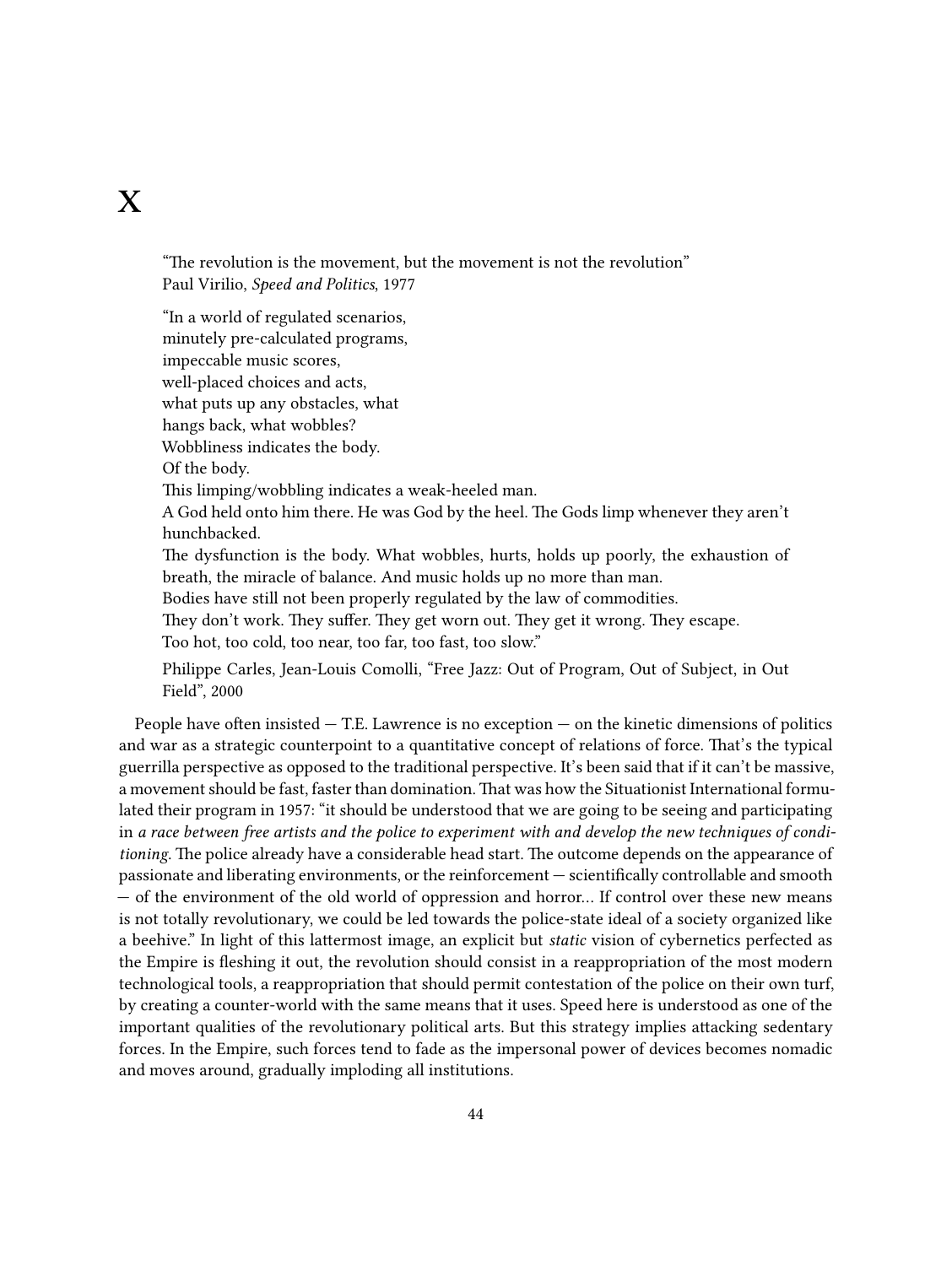Conversely, slowness has been at the core of another section/level of struggles against Capital. Luddite sabotage should not be interpreted from a traditional marxist perspective as a simple, primitive rebellion by the organized proletariat, a protest action by the reactionary artisans against the progressive expropriation of the means of production given rise to by industrialization. It is a deliberate slow down of the flux of commodities and persons, anticipating the central characteristic of cybernetic capitalism insofar as it is movement towards movement, a will to potential, generalized acceleration. Taylor conceived the Scientific Organization of Labor as a technique for fighting "soldiering/go-slow" phenomena among laborers which represented an effective obstacle to production. On the physical level, mutations of the system also depend on a certain slowness, as Prigogine and Stengers point out: "The faster communications within the system are, the bigger is the proportion of insignificant fluctuations incapable of transforming the state of the system: therefore, that state will be all the more stable." Slowdown tactics thus have a supplementary potential in struggles against cybernetic capitalism because they don't just attack it in its being but in its process itself. But there's more: slowness is also necessary to putting lifestyles/forms-of-life that are irreducible to simple information exchanges into relation with each other. It expresses resistance of relations to interaction.

Above and beyond speed and slowness in communications, there is the space of *encounters* which allow one to trace out an absolute limit to the analogy between the social world and the physical world. This is basically because two particles never encounter one another except where their rupture phenomena can be deduced from laboratory observations. The encounter is that durable instant where intensities manifest between the forms-of-life *present* in each individual. It is, even above the social and communications, the territory that actualizes the potentials of bodies and actualizes itself in the differences of intensity that they give off and comprise. Encounters are above language, outside of words, in the virgin lands of the unspoken, in suspended animation, a potential of the world which is also its negation, its "power to not be." What is other people? "Another possible world," responds Deleuze. The Other incarnates the possibility that the world has of not being, of being otherwise. This is why in the so-called "primitive" societies war takes on the primordial importance of annihilating any other *possible* world. It is pointless, however, to think about conflict without also thinking about enjoyment, to think about war without thinking about love. In each tumultuous birth of love, the fundamental desire to transform oneself by transforming the world is reborn. The hate and suspicion that lovers excite around them is an automatic defensive response to the war they wage, merely by loving each other, against a world where all passion must misunderstand itself and die off.

Violence is the first rule of the game of encounters. And it polarizes the various wanderings of desire that Lyotard invokes the sovereign freedom of in his book Libidinal Economy. But because he refuses to admit that enjoyments agree together on a particular territory to precede them and where forms-of-life can mix and move together; because he refuses to understand that the neutralization of all intensities is itself a kind of intensification – that of the Empire, no less – because he can't deduce from this that while they are inseparable, life impulses and death impulses are not neutral relative to a singular Other, Lyotard in the end cannot go beyond the most cybernetization-compatible hedonism: relax, let yourself go, let out your desires! Enjoy, enjoy; there'll always be something left! There's no doubt that conduction, abandon, and mobility in general can heighten the amplification of deviations from the norm as long as they acknowledge what interrupts flows within the very heart of circulation itself. In light of the acceleration that cybernetics gives rise to, speed and nomadism can only be secondary developments beside the primary slow-down policies.

Speed upholds institutions. Slowness cuts off flows. The kinetic problem, properly speaking, in politics, thus isn't about choosing between two kinds of revolt but about abandoning oneself to a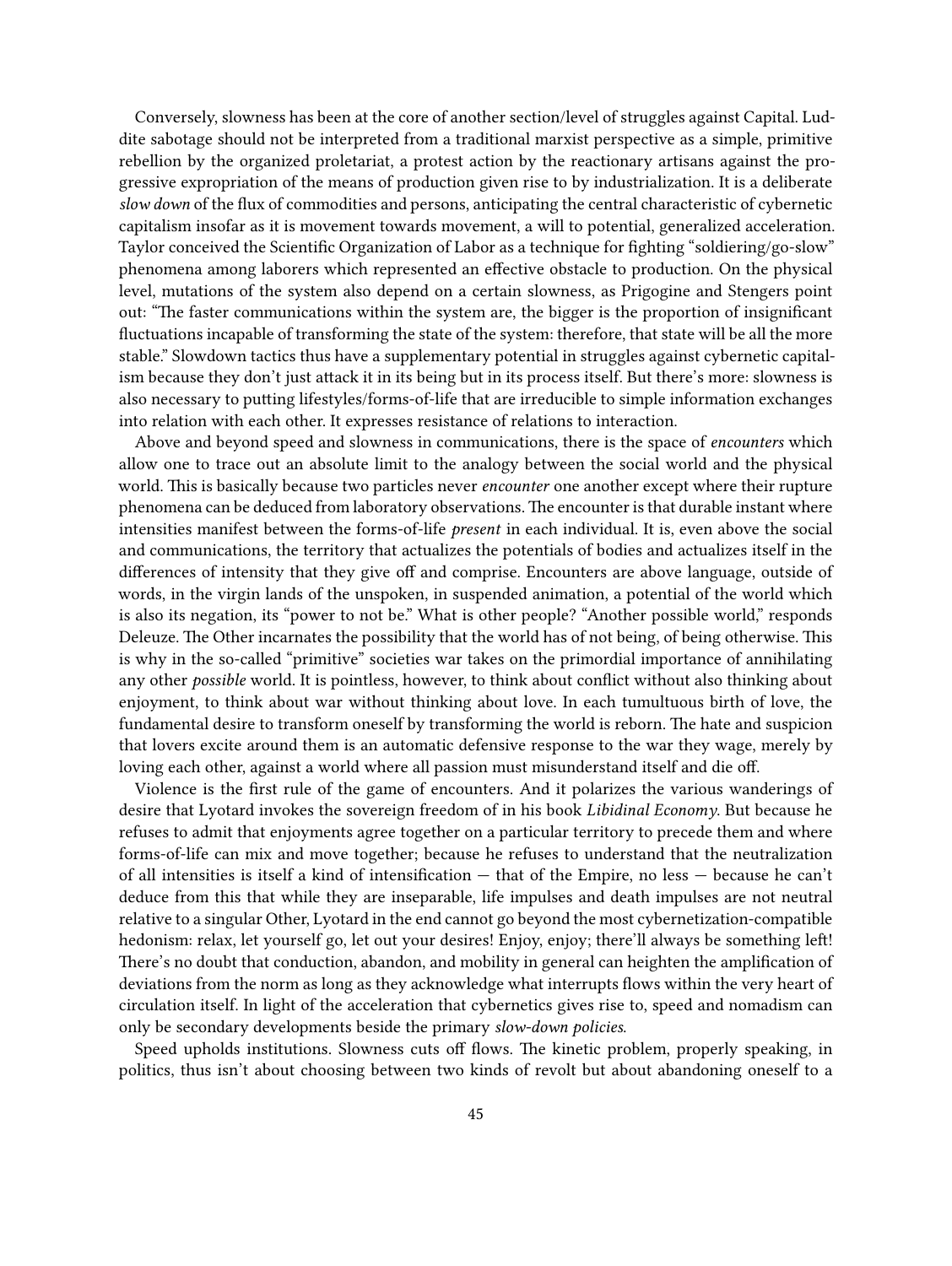pulsation, of exploring other intensifications besides those that are commanded by the temporality of urgency. The cyberneticians' power has been their ability to give rhythm to the social body, which tends to prevent all respiration. Canetti proposes that rhythm's anthropological genesis is associated with racing: "Rhythm is at its origin a rhythm of feet; it produces, intentionally or not, a rhythmic noise." But this racing is not predictable as a robot's would be; "the two feet never land with the same force. The difference between them might be more or less vast, depending on personal dispositions and moods. But you can also go faster or more slowly, run, suddenly stop, jump..." This means that rhythm is the opposite of a program, that it depends on forms-of-life, and that speed problems can be dealt with by looking at rhythm issues. All bodies, insofar as they are wobbly, have a certain rhythm that shows that it is in their nature to hold untenable/unholdable positions. This rhythm, which comes from the limping/wobble of bodies, the movement of feet, Canetti adds, is  $-$  furthermore  $-$  at the origins of writing, in the sense that it started with the tracks left by animals in motion, that is, of History in motion. Events are the appearance of such traces and making History means improvising in search of a rhythm. Whatever credit we give to Canetti's demonstrations, they do indicate  $-$  as true fictions  $do$  – that political kinetics can be better understood as the *politics of rhythm*. This means, a minima, that the binary techno-rhythm imposed by cybernetics must be opposed by other rhythms.

But it also means that these other rhythms, as manifestations of ontological wobbliness, have always had a creative political function. Canetti himself also discusses how on the one hand "the rapid repetition by which steps are added onto steps gives the illusion that there's a larger number of beings present. They do not move from place to place, they carry on their dance always in the same location. The noise made by their steps does not die, it is repeated and echoes out for a long time, always with the same resonance and the same vivacity. They make up for their small size in number by *their intensity.*" On the other hand, "when their trampling is reinforced, it is as if they had called for backup. They exercise a force of attraction on everybody in the area, a force that doesn't stop as long as they continue their dance." Searching for good rhythm, then, opens things up for an intensification of experience as well as for numerical increase. It is an instrument of aggregation as well as an exemplary action to be imitated. On the individual scale as well as on the social scale, bodies themselves lose their sense of unity in order to grow as potential weapons: "the equivalence of the participants ramifies out into the equivalency of their members. Everything mobile about a human body takes on a life of its own, each leg, each arm lives as if for itself alone." The politics of rhythm is thus the search for a reverberation, *another state*, comparable to trance on the part of the social body, through the ramification of each body. Because there are indeed two possible regimes of rhythm in the cybernetized Empire. The first, which Simondon refers to, is that of the technician-man, who "ensure the integrative function and prolong self-regulation outside of each monad of automatism," technicians whose "lives are made up of the rhythm of the machines surrounding them, and that connect them to each other." The second rhythm aims to undermine this interconnective function: it is profoundly dis-integrating, rather than merely noisy. It is a rhythm of disconnection. The collective conquest of this accurate dissonant tempo must come from a prior abandon to improvisation.

"Lifting the curtain of words, improvisation becomes gesture, an act still unspoken, a form still unnamed, un-normed, un-honored. To abandon oneself to improvisation to liberate oneself already - however beautiful they may be from the world's already-present musical narratives.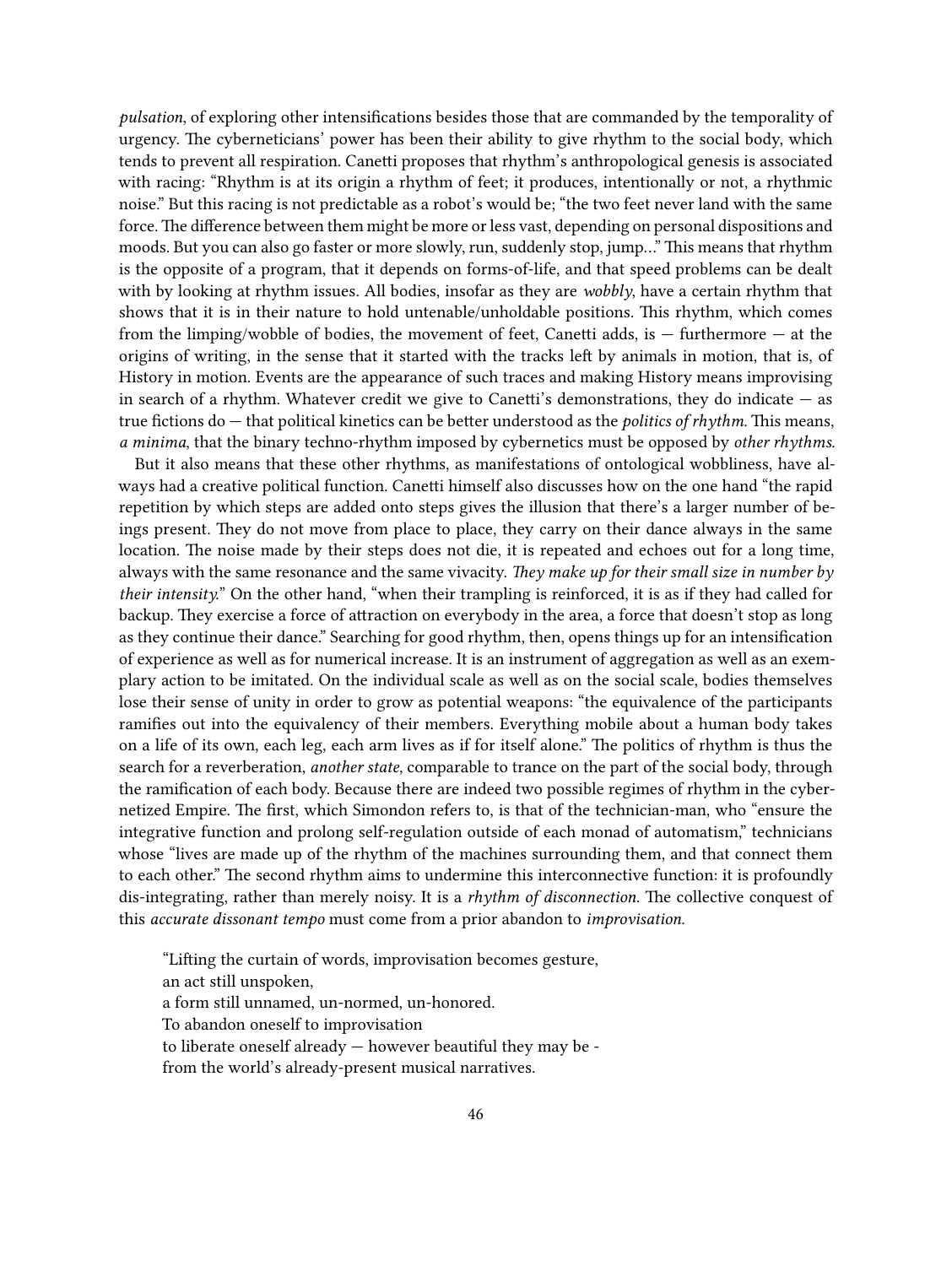Already present, already beautiful, already narratives, already a world. To undo, o Penelope, the musical bandaging that forms our cocoon of sound, which is not the world, but is the ritual habit of the world.

Abandoned, it offers itself up to what floats outside and around meaning, around words,

around the codes;

it offers itself up to the intensities,

to reserve, to enthusiasm, to energy,

in sum, to the nearly-unnamable.

... Improvisation welcomes threats and transcends them,

it dispossesses them of themselves and records their potential and risk."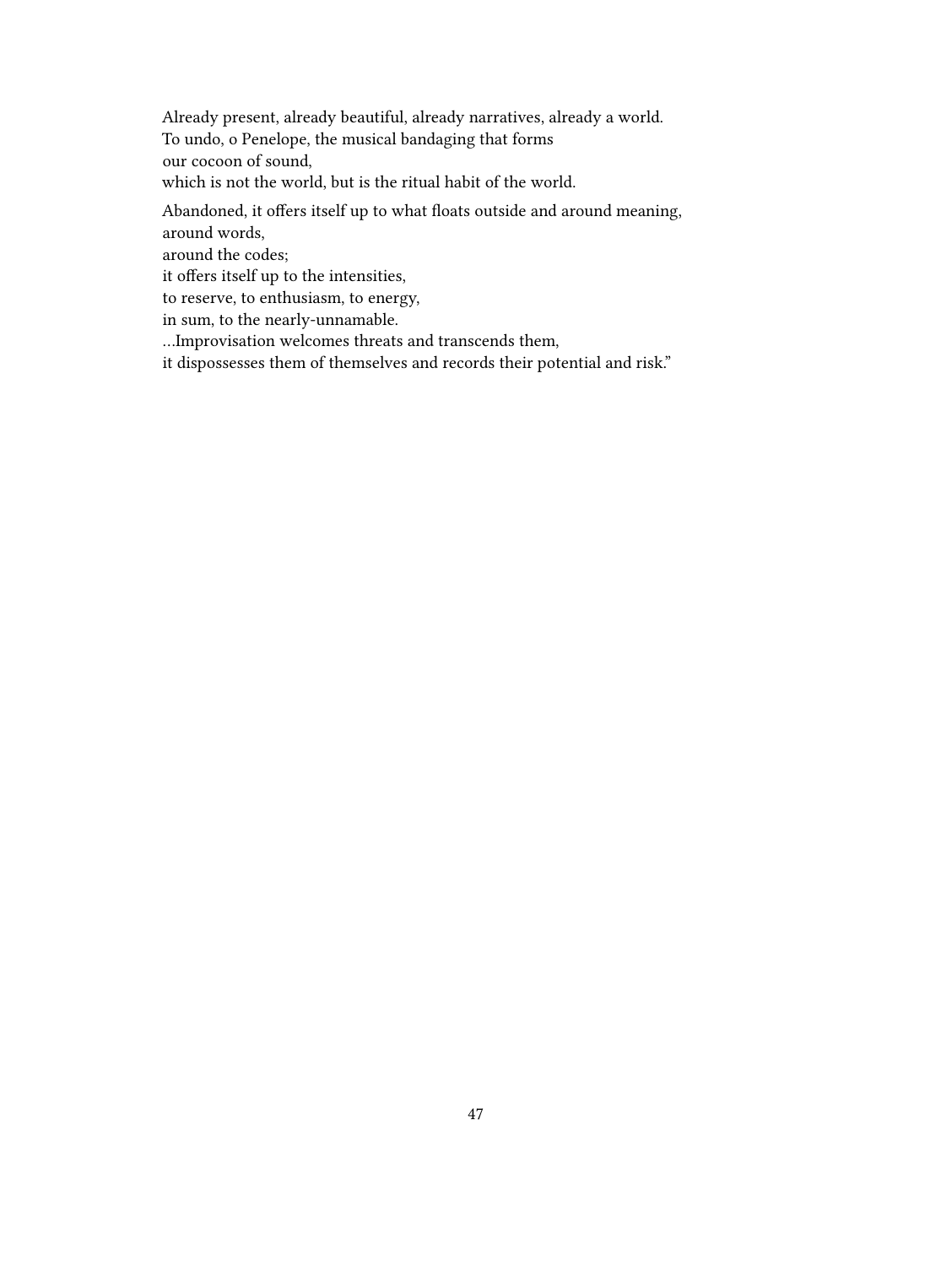### <span id="page-47-0"></span>XI

"It's the haze, the solar haze, filling space. Rebellion itself is a gas, a vapor. Haze is the first state of nascent perception and produces the mirage in which things climb and drop, like the movement of a piston, and men rise and hover, suspended by a cord. Hazy vision, blurred vision; a sketch of a kind of hallucinatory perception, a cosmic gray. The gray splits in two, and gives out black when shadow wins out or light disappears, but also gives out white when the luminous itself becomes opaque." Gilles Deleuze, "Shame and Glory: T.E. Lawrence," Critic and Clinic, 1993.

"No one and nothing gives an alternative adventure as a present: there's no possible adventure besides that of conquering a fate. You can't wage this conquest without starting from that spatio-temporal place where 'your' things stamp you as one of theirs." Giorgio Cesarano, Survival Manual, 1975

From the cybernetic perspective, threats cannot be welcomed and transcended a fortiori. They must be absorbed, eliminated. I've already said that the infinitely renewed impossibility of this annihilation of events is the final certainty that practices of opposition to the device-governed world can be founded on. Threat, and its generalization in the form of panic, poses an unsolvable energetic problem for the holders of the cybernetic hypothesis. Simondon thus explains that machines with a high information outflow and control their environment with precision have a weak energetic output. Conversely, machines that require little energy to carry out their cybernetic mission produce a poor rendering of reality. The transformation of forms into information basically contains two opposing imperatives: "information is in one sense that which brings a series of unpredictable, new states, following no predefined course at all; it is thus that which requires *absolute availability* from an information channel with respect to all the aspects of modulation that it routes along; the information channel should in itself have no predetermined form and should not be selective... On the opposite hand, information is distinct from noise because information can be assigned a certain code and given a relative uniformization; in all cases where noise cannot be immediately/directly brought down to below a certain level, a reduction of the margin of indetermination and unpredictability in information signals is made." In other words, for a physical, biological, or social system to have enough energy to ensure its reproduction, its control devices must carve into the mass of the unknown, and slice into the ensemble of possibilities between what is characterized by pure chance, and has nothing to do with control, and what can enter into control as *hazard risks*, immediately susceptible to a probability calculation. It follows that for any device, as in the specific case of sound recording devices, "a compromise should be made that preserves a sufficient information output to meet practical needs, and an energy output high enough to keep the background noise at a level that does not disturb the signal levels." Or take the case of the police as another example; for it, this would just be a matter of finding the balance point between repression - the function of which is to decrease social background noise - and reconnaissance/intelligence - which inform them about the state of and movements in society by looking at the signals it gives off.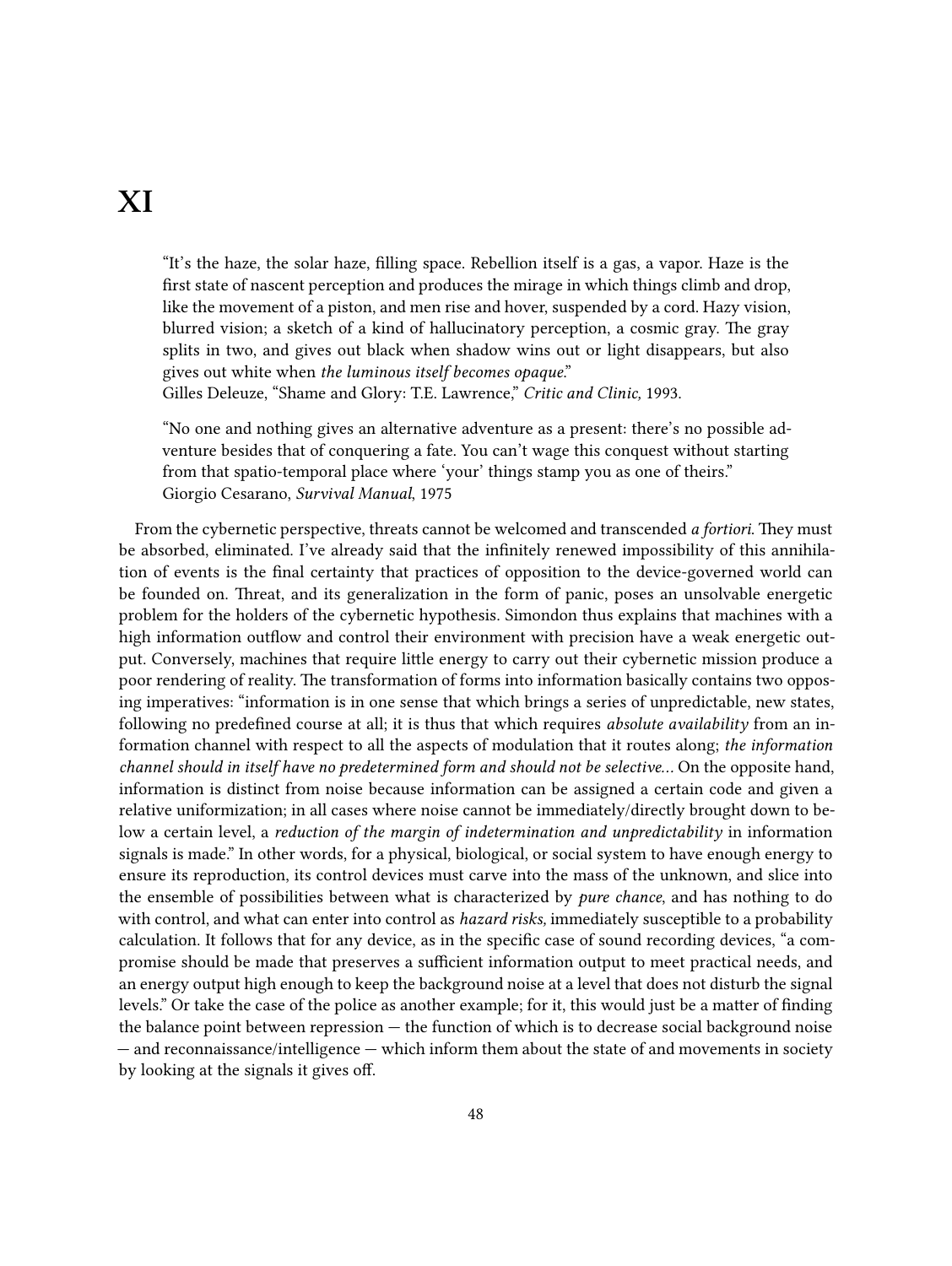To provoke panic first of all means extending the background interference that imposes itself when the feedback loops are triggered, and which makes the recording of behavioral discrepancies by the ensemble of cybernetic apparatuses costly. Strategic thinking grasped the offensive scope of such interference early on. When Clausewitz was so bold as to say, for example, that "popular resistance is obviously not fit to strike large-scale blows" but that "like something vaporous and fluid, it should not condense anywhere." Or when Lawrence counterposed traditional armies, which "resemble immobile plants," and guerrilla groups, comparable to "an influence, an idea, a kind of intangible, invulnerable entity, with no front or back, which spreads everywhere like a gas." Interference is the prime vector of revolt. Transplanted into the cybernetic world, the metaphor also makes reference to the resistance to the tyranny of transparency which control imposes. Haze disrupts all the typical coordinates of perception. It makes it indiscernible what is visible and what is invisible, what is information and what is an event. This is why it represents one of the conditions for the possibility of events taking place. Fog makes revolt possible. In a novel called "Love is Blind," Boris Vian imagined what the effects of a real fog in existing relations. The inhabitants of a metropolis wake up one morning filled by a "tidal" wave of opacity" that progressively modifies all their behaviors. The needs imposed by appearances quickly become useless and the city is taken over by collective experimentation. Love becomes free, facilitated by a permanent nudity of all bodies. Orgies spread everywhere. Skin, hands, flesh; all regain their prerogative, since "the domain of the possible is extended when one is no longer afraid that the light might be turned on." Incapable of prolonging a fog that they did not contribute to the formation of, they are relieved when "the radio says that experts have noted that the phenomenon will be returning regularly." In light of this everyone decides to put out their own eyes so that life can go on happily. The passage into destiny: the fog Vian speaks of can be conquered. It can be conquered by reappropriating violence, a reappropriation that can even go as far as mutilation. This violence consists entirely in the clearing away of defenses, in the opening of throughways, meanings, minds. "Is it never pure?" asks Lyotard. "Is a *dance* something true? One could still say yes. But that's not its power." To say that revolt must become foglike means that it should be dissemination and dissimulation at the same time. In the same way as the offensive needs to make itself opaque in order to succeed, opacity must make itself offensive in order to last: that's the cipher of the invisible revolt.

But that also means that its first objective must be to resist all attempts to reduce it away with demands for representation. Fog is a vital response to the imperative of clarity, transparency, which is the first imprint of imperial power on bodies. To become foglike means that I finally take up the part of the shadows that command me and prevent me from believing all the fictions of direct democracy insofar as they intend to ritualize the transparency of each person in their own interests, and of all persons in the interests of all. To become opaque like fog means recognizing that we don't represent anything, that we aren't identifiable; it means taking on the untotalizable character of the physical body as a political body; it means opening yourself up to still-unknown possibilities. It means resisting with all your power any struggle for recognition. Lyotard: "What you ask of us, theoreticians, is that we constitute ourselves as identities, as managers. But if there's one thing we're sure of, it's that this operation (of exclusion) is just a cheap show, that incandescences are made by no one, and belong to no one." Nevertheless, it won't be a matter of reorganizing a few secret societies or conquering conspiracies like free-masonry, carbonarism, as the avant-gardes of the last century envisioned - I'm thinking mostly of the College of Sociology. Establishing a zone of opacity where people can circulate and experiment freely without bringing in the Empire's information flows, means producing "anonymous singularities," recreating the conditions for a possible experience, an experience which will not be immediately flattened out by a binary machine assigning a meaning/direction to it, a dense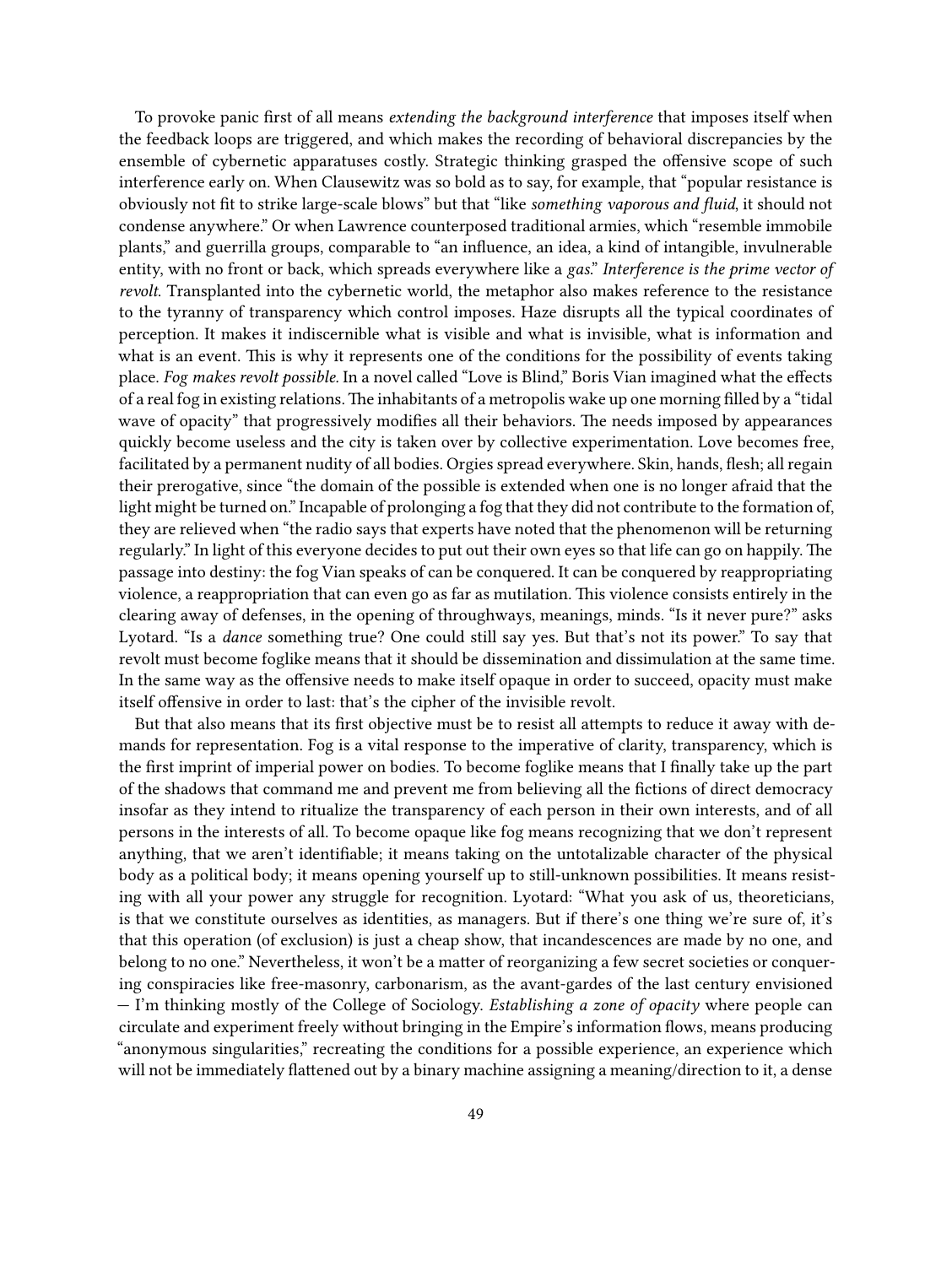experience that can transform desires and the moments where they manifest themselves into something beyond desire, into a narrative, into a filled-out body. So, when Toni Negri asked Deleuze about communism, the latter was careful not to assimilate it into a realized and transparent communication: "you ask whether societies of control or communication would give rise to forms of resistance capable of giving a new chance for a communism conceived as a 'transverse organization of free individuals.' I don't know; perhaps. But this would be impossible if minorities got back hold of the megaphone. Maybe words, communication, are rotten. They're entirely penetrated by money: not by accident, but by their nature. We have to detourn/misuse words. Creating has always been something different from communicating. The important thing is maybe to create vacuoles of non-communication, interrupters who escape control." Yes, the important thing for us is to have opacity zones, opening cavities, empty intervals, black blocs within the cybernetic matrix of power. The irregular war waged against the Empire, on the level of a given place, a fight, a riot, from now on will start with the construction of opaque and offensive zones. Each of these zones shall be simultaneously a small group/nucleus starting from which one might experiment without being perceptible, and a panic-propagating cloud within the ensemble of the imperial system, the coordinated war machine, and spontaneous subversion at all levels. The proliferation of these zones of offensive opacity (ZOO), and the intensification of their interrelations, will give rise to an *irreversible* disequilibrium.

As a way of showing the kinds of conditions needed to "create opacity," as a weapon and as an interrupter of flows, it is useful to look one more time to the internal criticisms of the cybernetic paradigm. Provoking a change of status/state in a physical or social system requires that disorder, deviations from the norm, be concentrated into a space, whether real or virtual. In order that behavioral fluctuations become contagious, it is necessary that they first attain a "critical mass," the nature of which is clarified by Prigogine and Stengers: "It results from the fact that the 'outside world,' the environment around the fluctuating region, always tends to deaden the fluctuation. Critical mass measures the relationship between the volume, where the reactions take place, and the contact surface, the place of linkage. Critical mass is thus determined by a competition between the system's 'power of integration' and the chemical mechanisms that amplify the fluctuation within the fluctuating subregion." This means that all deployment of fluctuations within a system is doomed to fail if it does not have at its disposition a local anchor, a place from which the deviations that arise can move outwards, contaminating the whole system. Lawrence confirms it, one more time: "The rebellion must have an unassailable base, a place sheltered not only from attack but from the fear of attack." In order for such a place to exist, it has to have "independent supply lines," without which no war is conceivable. If the question of the base is central to all revolt, it is also because of the very principles on the basis of which systems can attain equilibrium. For cybernetics, the possibility of a contagion that could topple the system has to be absorbed/deadened by the most immediate environment around the autonomous zone where the fluctuations take place. This means that the effects of control are more powerful in the periphery closest to the offensive opacity zone that creates itself around the fluctuating region. The size of the base must consequently grow ever greater as proximity monitoring is upheld.

These bases must also be as inscribed in the space itself as in people's minds: "The Arab revolt," Lawrence explains, "was to be found in the ports of the red sea, in the desert, or in the minds of the men who supported it." These are territories as much as they are mentalities. We'll call them planes of consistency. In order that offensive opacity zones can form and be reinforced, there need to be planes like that, which connect deviations together, which work like a lever and fulcrum to overturn fear. Autonomy, historically — the Italian Autonomia group of the 1970s for example, and the Autonomy that is possible is none other than the continual movement of perseverance of planes of consistency that es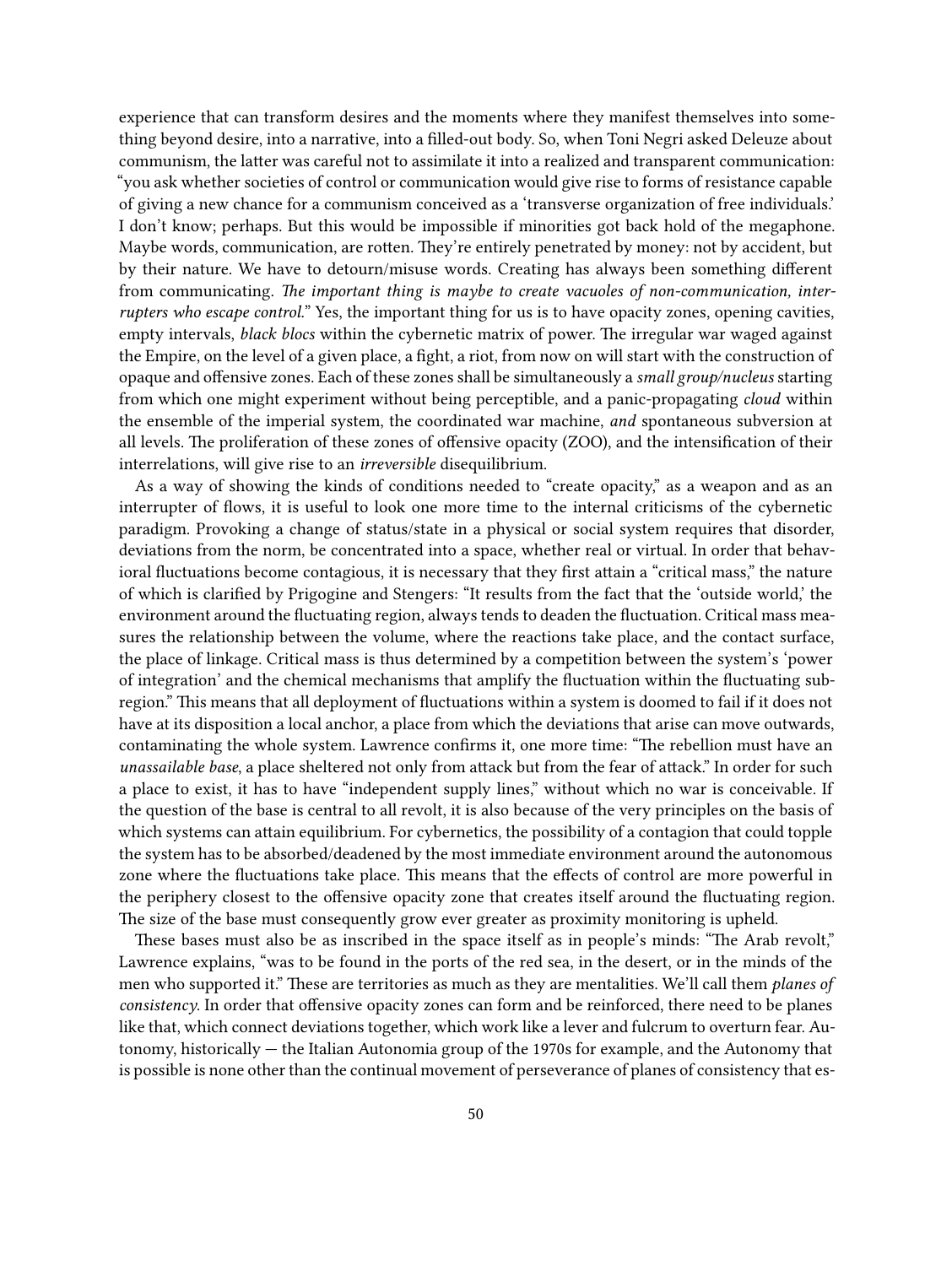tablish themselves as *unrepresentable spaces*, as bases for secession from society. The reappropriation by the critical cyberneticians of the category of autonomy/self-rule  $-$  along with the ideas deriving from it, self-organization, auto-poïesis, self-reference, self-production, self-valorization, etc. - is from this point of view the central ideological maneuver of the last twenty years. Through the cybernetic prism, giving oneself one's own laws, producing subjectivities, in no way contradict the production of the system and its regulation. By calling for the multiplication of Temporary Autonomous Zones (TAZ) in the real world and in the virtual world ten years ago, Hakim Bey became the victim of the idealism of those who wanted to abolish politics without having thought about it first. He found himself forced to separate out a place for hedonistic practice within the TAZ, to separate out a place for the "anarchist" expression of forms-of-life from the place of political resistance, from the form of the struggle. If autonomy is here thought of as something temporary, it is because thinking about its  $du$ ration would require conceiving of a struggle that merges with all of life; envisioning for example the transmission of warrior knowledge. Bey-type Liberal-anarchists are unaware of the field of intensities in which their sovereignty cries out to be deployed and their project of a social contract with no State at root postulates the identity of all beings since in the end it is about maximizing pleasures in peace until the end of time. On the one hand. On the one hand the TAZ are defined as "free enclaves," places whose law is freedom, good things, the Marvelous. On the other, the secession from the world that they issue from, the "folds" that they lodge themselves in between the real and its encoding, would not come into being until after a succession of "refusals." This "Californian Ideology," by posing autonomy as an attribute of individual or collective subjects, deliberately confuses two incommensurable planes: the "self-realization" of persons and the "self-organization" of society. This is because autonomy, in the history of philosophy, is an ambiguous notion that simultaneously expresses liberation from all constraints and submission to higher natural laws, and can serve to feed the hybrid and restructuring discourses of the "anarcho-capitalist" cyborgs.

The autonomy I'm talking about isn't temporary nor simply defensive. It is not a substantial quality of beings, but the very condition of their becoming/future. It doesn't leave the supposed unity of the Subject, but engenders multiplicities. It does not attack merely the sedentary forms of power, like the State, and then skim over the circulating, "mobile," "flexible" forms. It gives itself the means of lasting and of moving from place to place, means of withdrawing as well as attacking, opening itself up as well as closing itself off, connecting mute bodies as bodiless voices. It sees this alternation as the result of an endless experimentation. "Autonomy" means that we make the worlds that we are grow. The Empire, armed with cybernetics, insists on autonomy for it alone, as the unitary system of the totality: it is thus forced to annihilate all autonomy whenever it is heterogeneous. We say that autonomy is for everyone and that the fight for autonomy has to be amplified. The present form taken on by the civil war is above all a *fight against the monopoly on autonomy*. That experimentation will become the "fecund chaos," communism, the end of the cybernetic hypothesis.